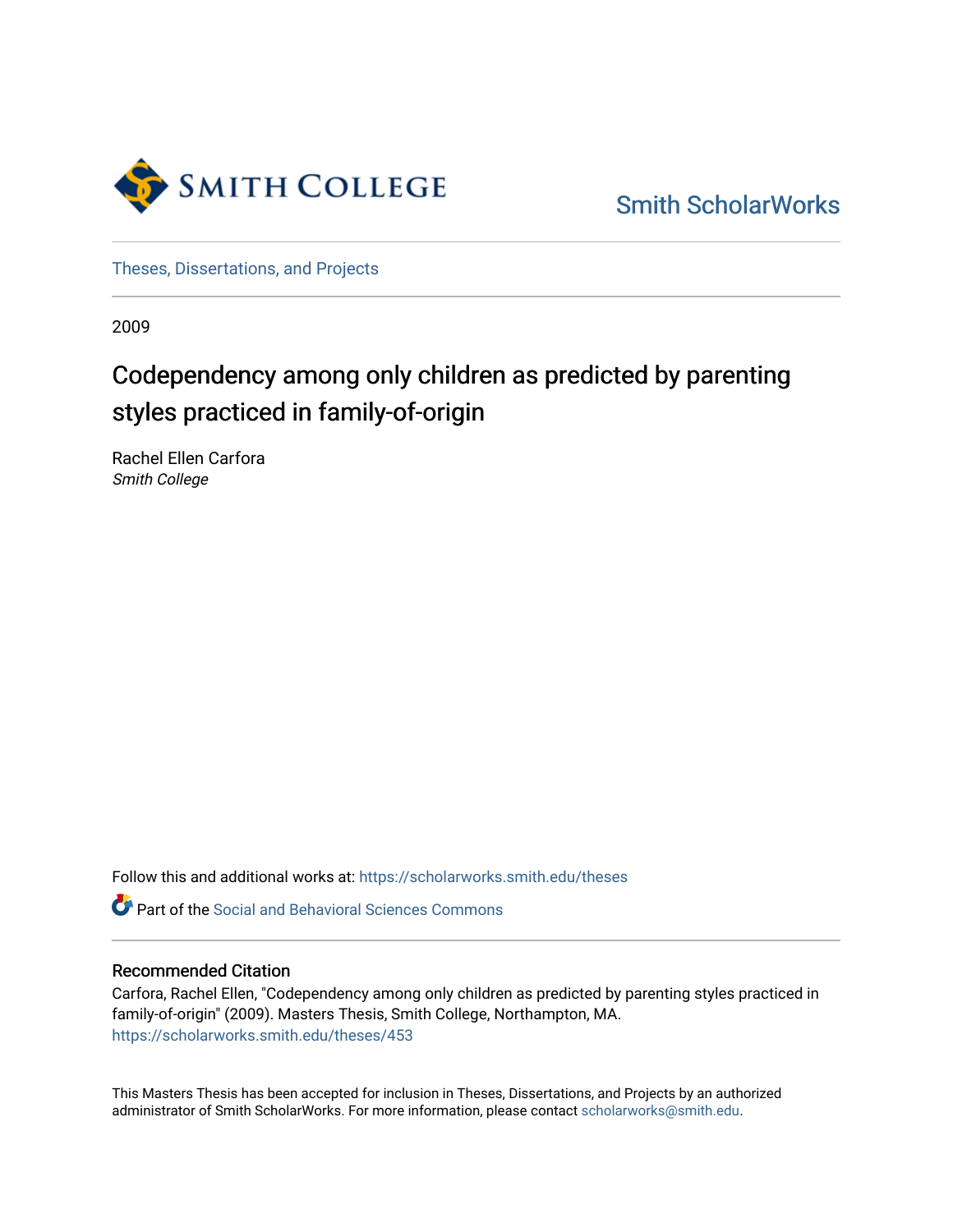Rachel Ellen Carfora Codependency Among Only Children as Predicted by Parenting Style Practiced in Family-of-Origin

## ABSTRACT

This study sought to explore whether there is a relationship between only children and codependence as predicted by parenting style in family-of-origin. While past literature looks at codependency and perceived parenting styles, none focus specifically upon the experience of only-children who are thought to be more influenced by family-of-origin dynamics. Therefore, this study also intended to explore whether this relationship was significant enough to invite future research and investigation.

Two fixed online questionnaires were completed by 51 participants who met inclusion criteria for being older than 21-years-of-age and an only child as defined by not having grown up with any biological, adopted, or step-siblings and were included in the study.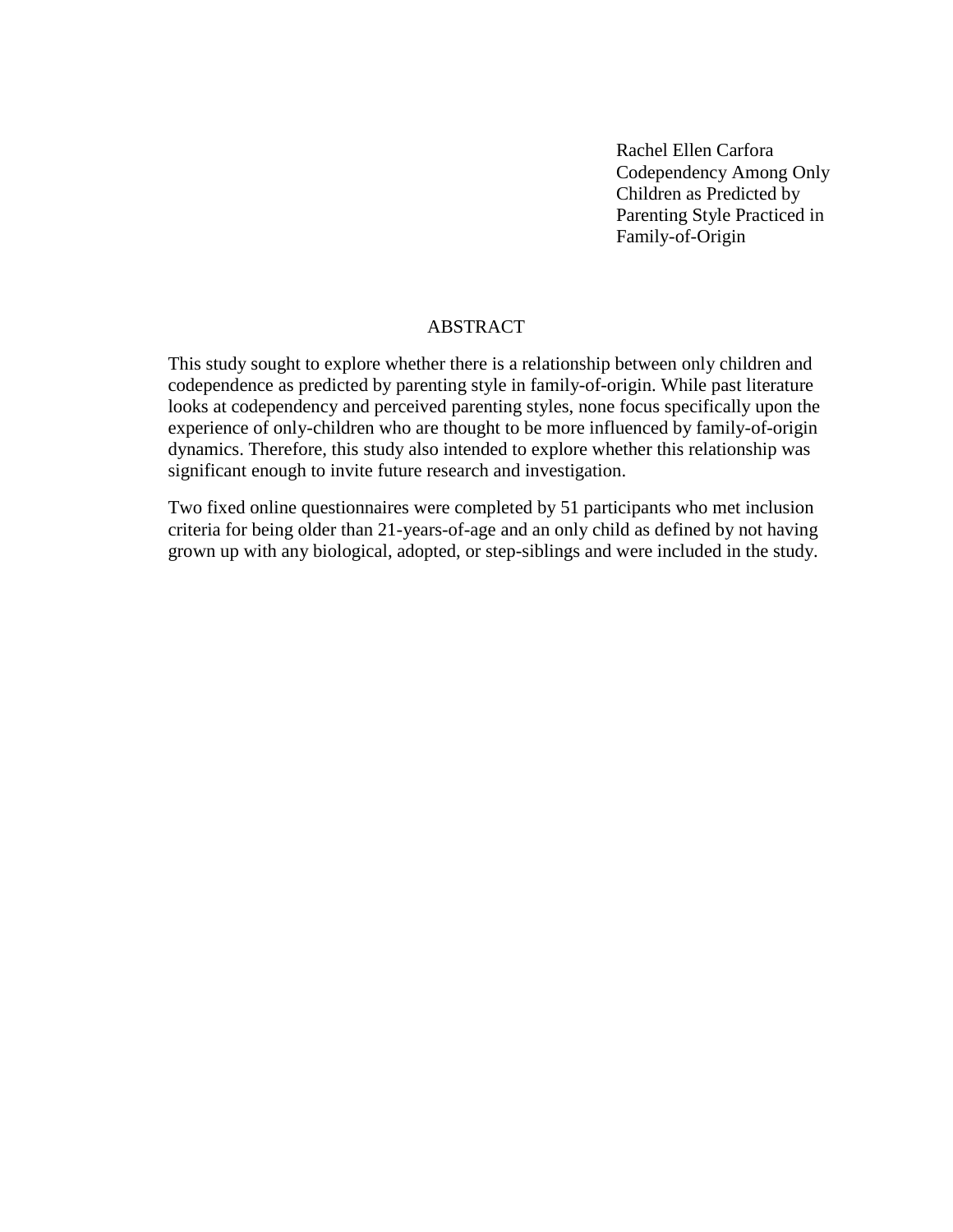## CODEPENDENCY AMONG ONLY CHILDREN AS PREDICTED BY PARENTING STYLE PRACTICED IN FAMILY-OF-ORIGIN

A Project Presented to the Faculty of Smith College School for Social Work

In Partial Fulfillment of the Requirements for the Degree Master of Social Work

> Rachel Ellen Carfora Smith College School of Social Work Northampton, MA 01063 2009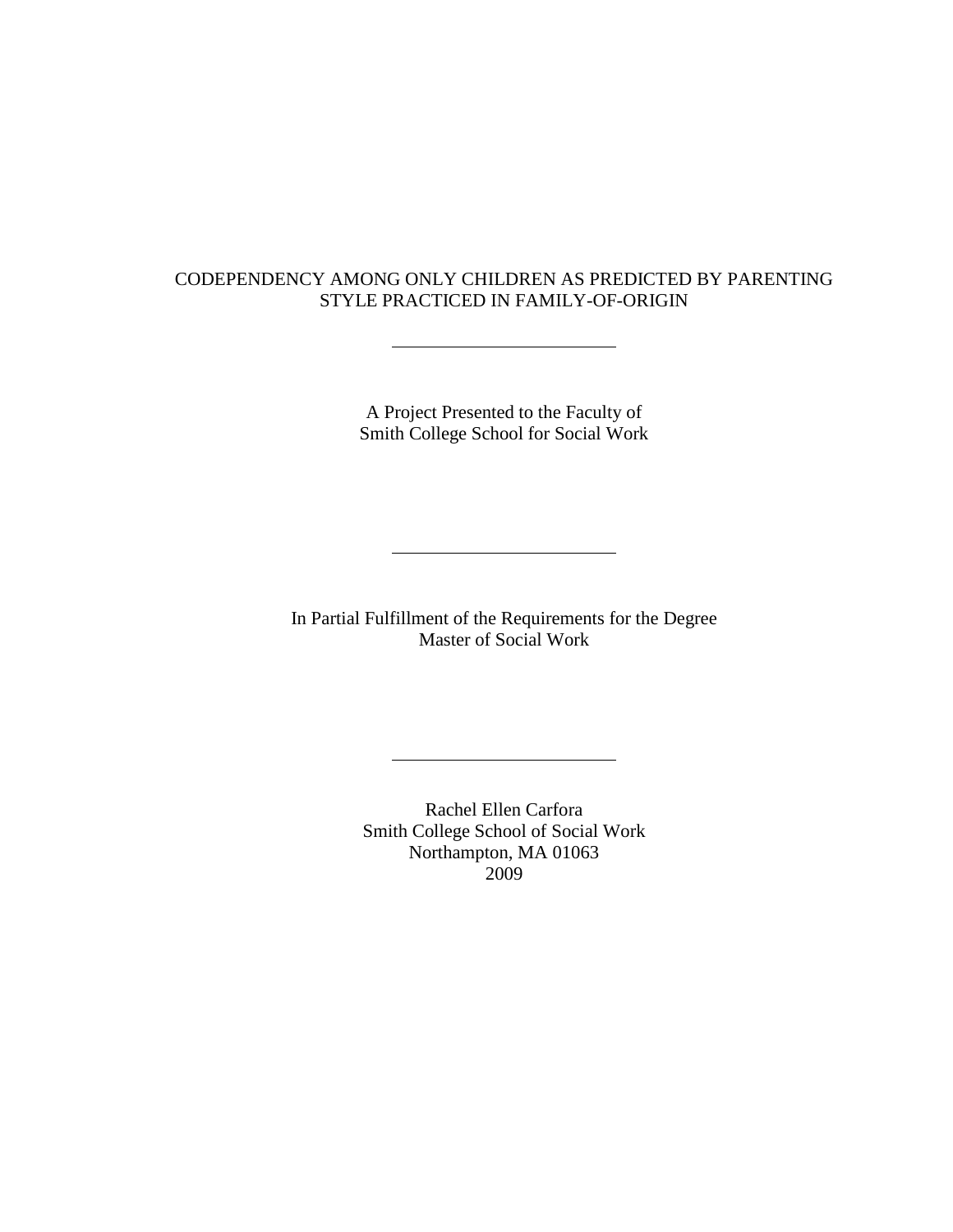## ACKNOWLEDGEMENTS

I appreciate the commitment, understanding and wealth of knowledge present in the Smith staff and community without which this study would not be possible.

Dr. Yoosun Park, my thesis advisor, for endless patience, kindness, reassurance, and optimism. I could not have gotten through this without the grace and ease you inspired throughout the entire process.

My parents, for their confidence, humor, encouragement, excitement, support, and companionship through a long journey.

My friends, for acceptance and forgiveness while my personal life took a back seat.

All the lonely and not so lonely onlies who participated in this project and whose voices were no longer just one, but part of a larger story I hope to shed some light upon.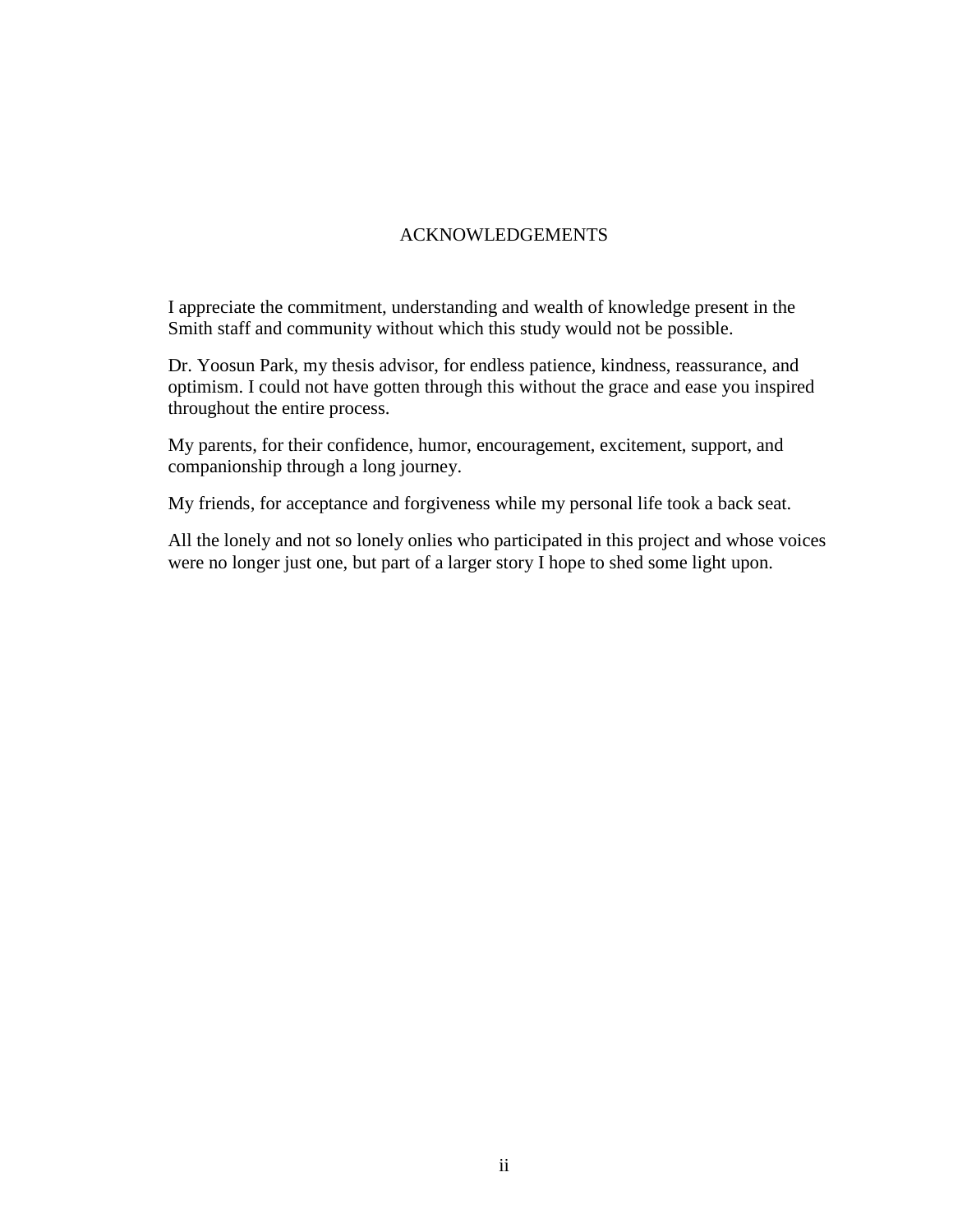## TABLE OF CONTENTS

| $\cdots$<br>111 |
|-----------------|
|                 |

## **CHAPTER**

|  | 32 |
|--|----|

## **APPENDICES**

| 35  |
|-----|
| 36  |
| 37  |
| 39  |
| 41  |
| 44  |
| 46  |
| -50 |
| 51  |
|     |
|     |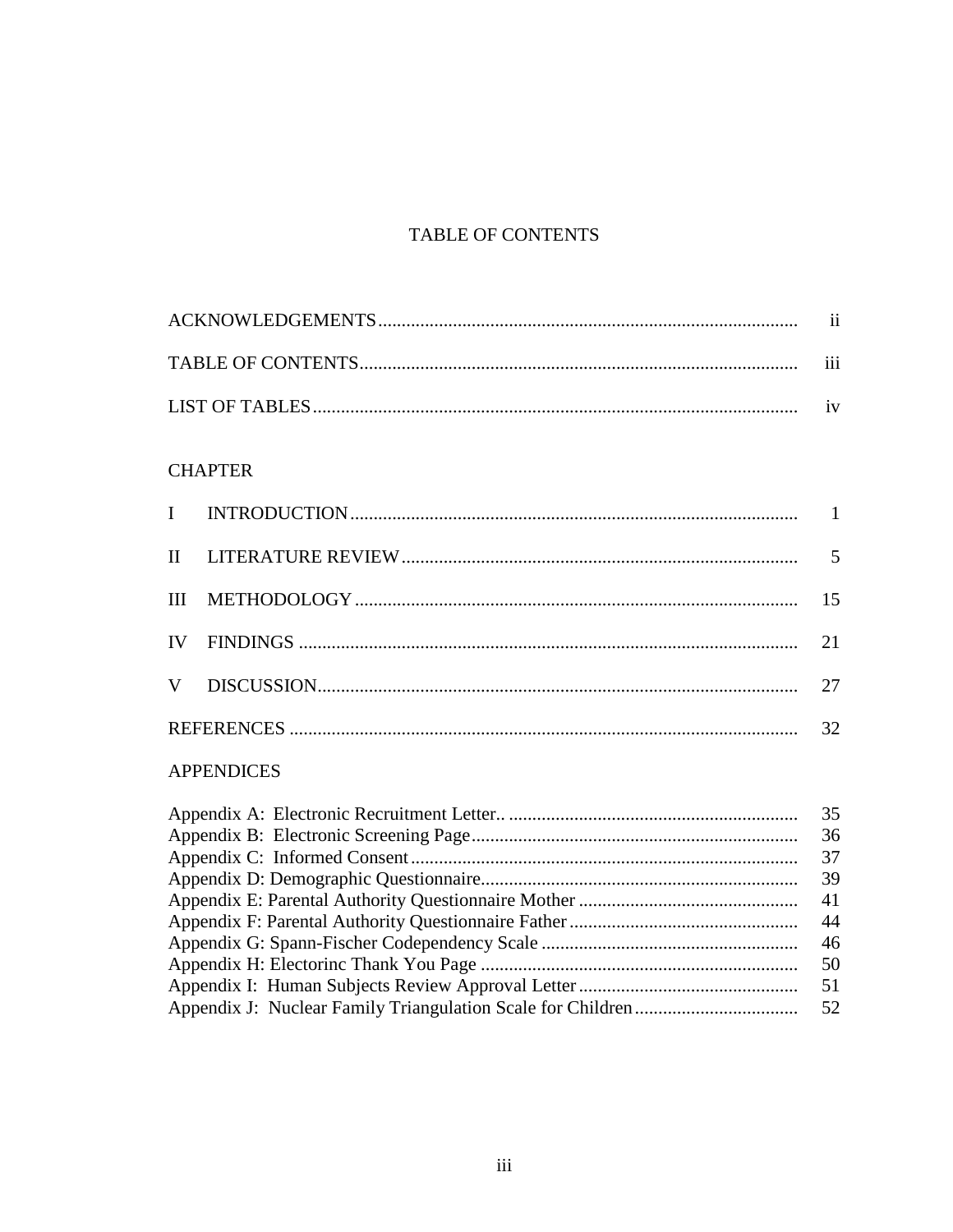## LIST OF TABLES

## Table

| Relationship between Codependency (Spann-Fischer) and Authoritarian, |    |  |  |
|----------------------------------------------------------------------|----|--|--|
|                                                                      | 24 |  |  |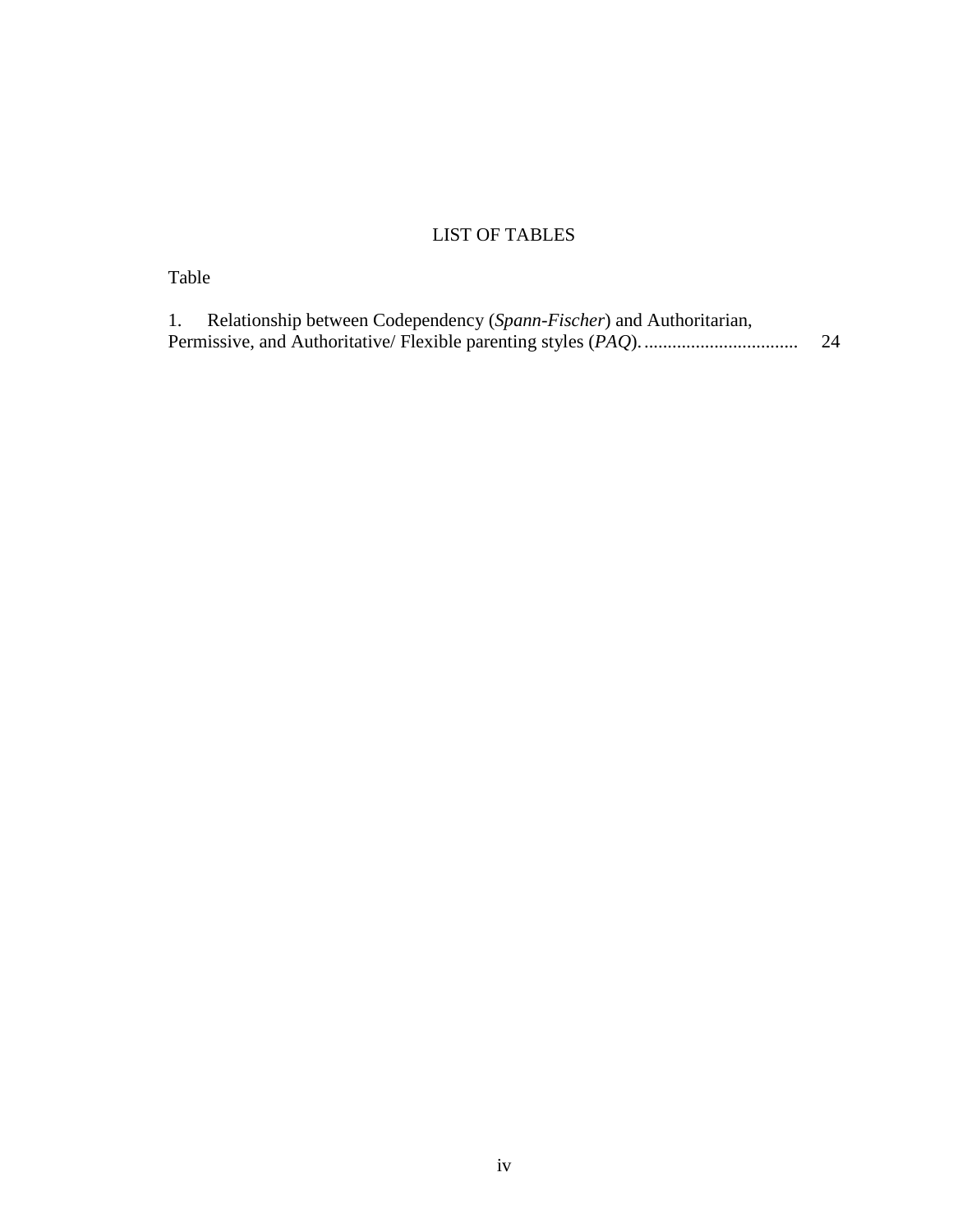## **LIST OF FIGURES**

| Figures |  |              |  |  |
|---------|--|--------------|--|--|
|         |  | $22^{\circ}$ |  |  |
|         |  | 23           |  |  |
|         |  |              |  |  |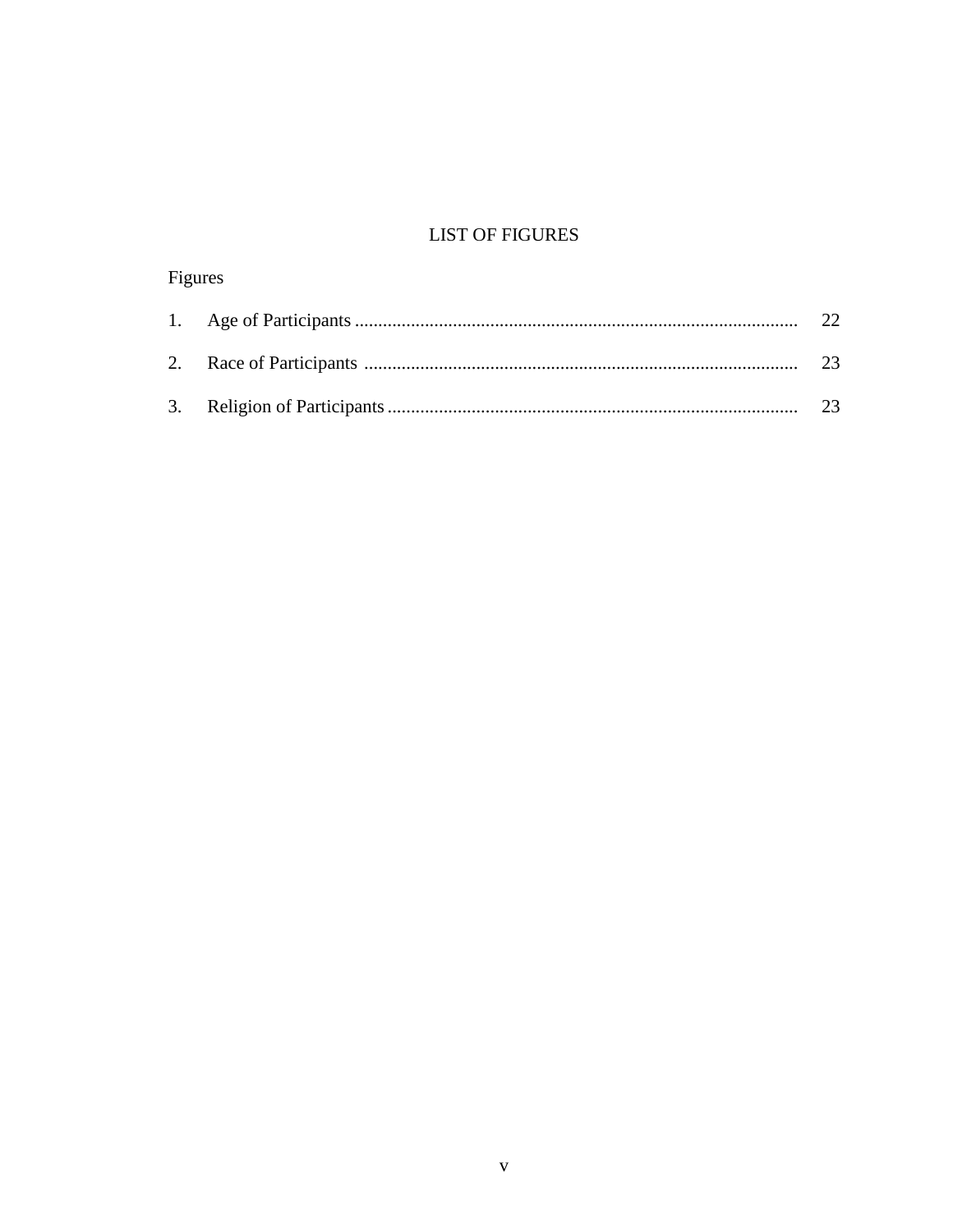#### CHAPER I

#### **INTRODUCTION**

This study explores the relationship between only children, codependence and parenting style. Specifically, the purpose of this research is to examine whether codependence in only children can be predicted by parenting styles practiced in familyof-origin.

#### *Problem Statement*

Only children – also referred to as "onlies" (Falbo & Polit, 1986) – have often been stigmatized as being maladjusted, lonely, and overly dependent upon their parents (Veenhoven & Verkuyten, 1989). For the better part of the past century, psychologists like G. Stanley Hall – considered a founder of child psychology – pathologized onlies, stating that "being an only child is a disease in itself" (cited in Fenton, 1928, page 547). Despite such stereotypes, the number of single child households has risen dramatically within the past two decades (National Center for Health Statistics [NCHS], 2001) inviting us, as clinicians, to learn more about their experience.

The concept of codependence was first introduced by German psychoanalyst and psychiatrist, Karen Horney (1950), as *morbid dependency* which described "a child blindly adopting the likes and dislikes of an adverse parent so the child could further endure loneliness, insecurity, and fear of the parent's behavior" (p. 17). Thus the child's response, or *defense* to such family dynamics, often resulted in the child's overall "loss of being an active determining force in his/her own life" (Horney, 1950, p. 19). While the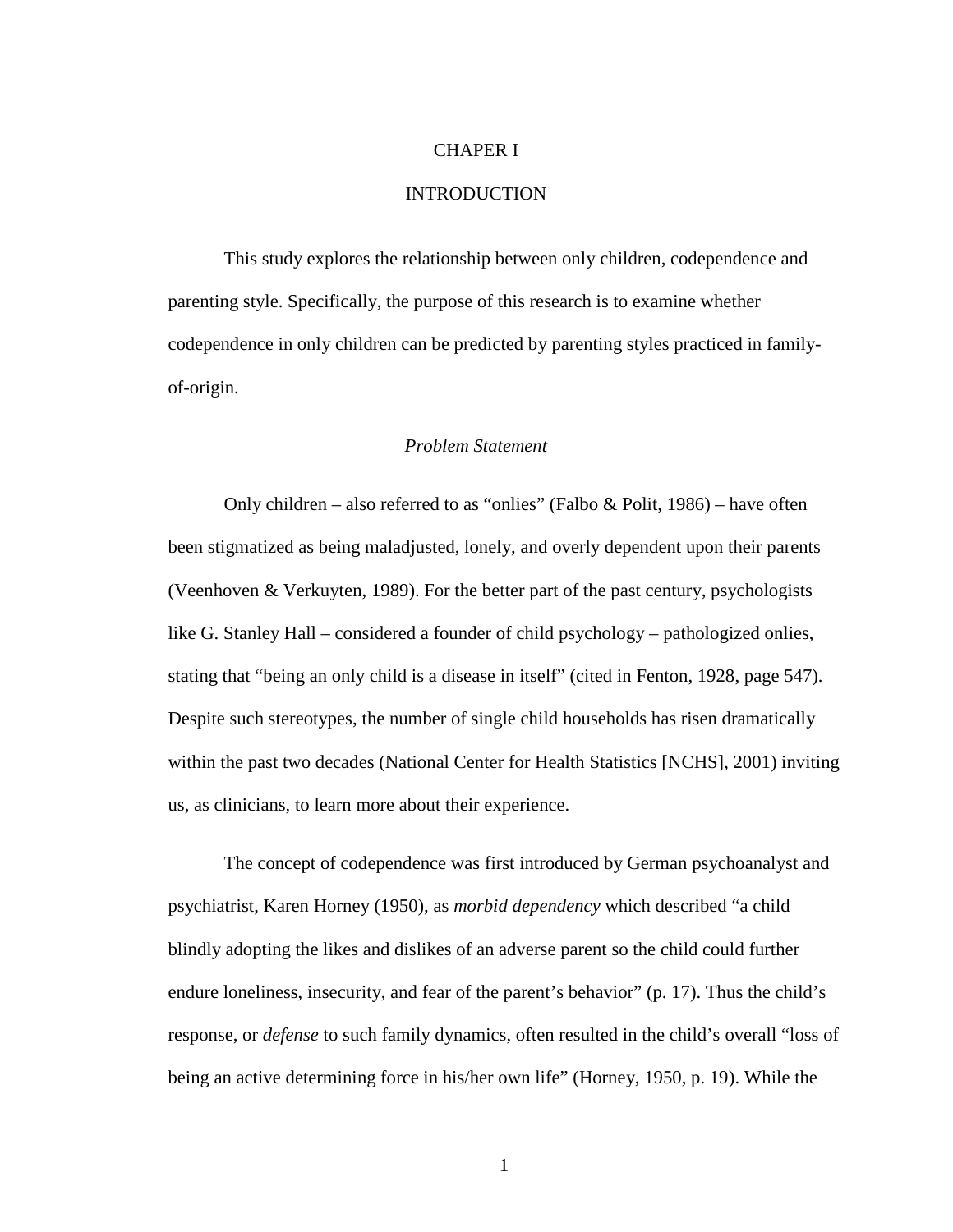term *morbid dependency* is no longer used, it helps provide a conceptual framework through which we now diagnose codependent.

Studies began exploring various causes such as age, gender, self-confidence, autonomy, succorance (the quality of soliciting emotional support from others) and parenting styles thought to influence codependency. The body of research shows that codependents grow up in a generally stressful family environment *not limited* to an alcoholic environment (Fischer et al., 1991; O'Gorman, 1993; Whitfield, 1991; Lindley, Giordano, Hammer, 1999 ). As a result, Codependents Anonymous (CoDA) a division of Alcoholics Anonymous (AA) broadened their membership from those struggling from codependence within an alcoholic family unit to include individuals from substance-free family systems who also suffered from a list of codependent characteristics including 'patterns of denial, low self-esteem, compliance, and control' ("Codependents," n.d.).

Despite such movements, there remains no formal definition for codependency. David Treadway a pioneer in the fields of addiction and family therapy devised a working term for codependence which embodies much of what is described in the literature as "a pattern of compulsive behaviors and need for approval from others in an attempt to establish safety, self-worth, and self-identity" (Treadway, 1990, p.40). The official definition of codependence, developed in 1990 by the National Council on Codependence, is "learned behavior, expressed by dependencies on people and things outside the self; these dependencies include neglecting and diminishing of one's own identity, fostering a sense of shame," (Whitfield, 1991, p.49). This definition includes not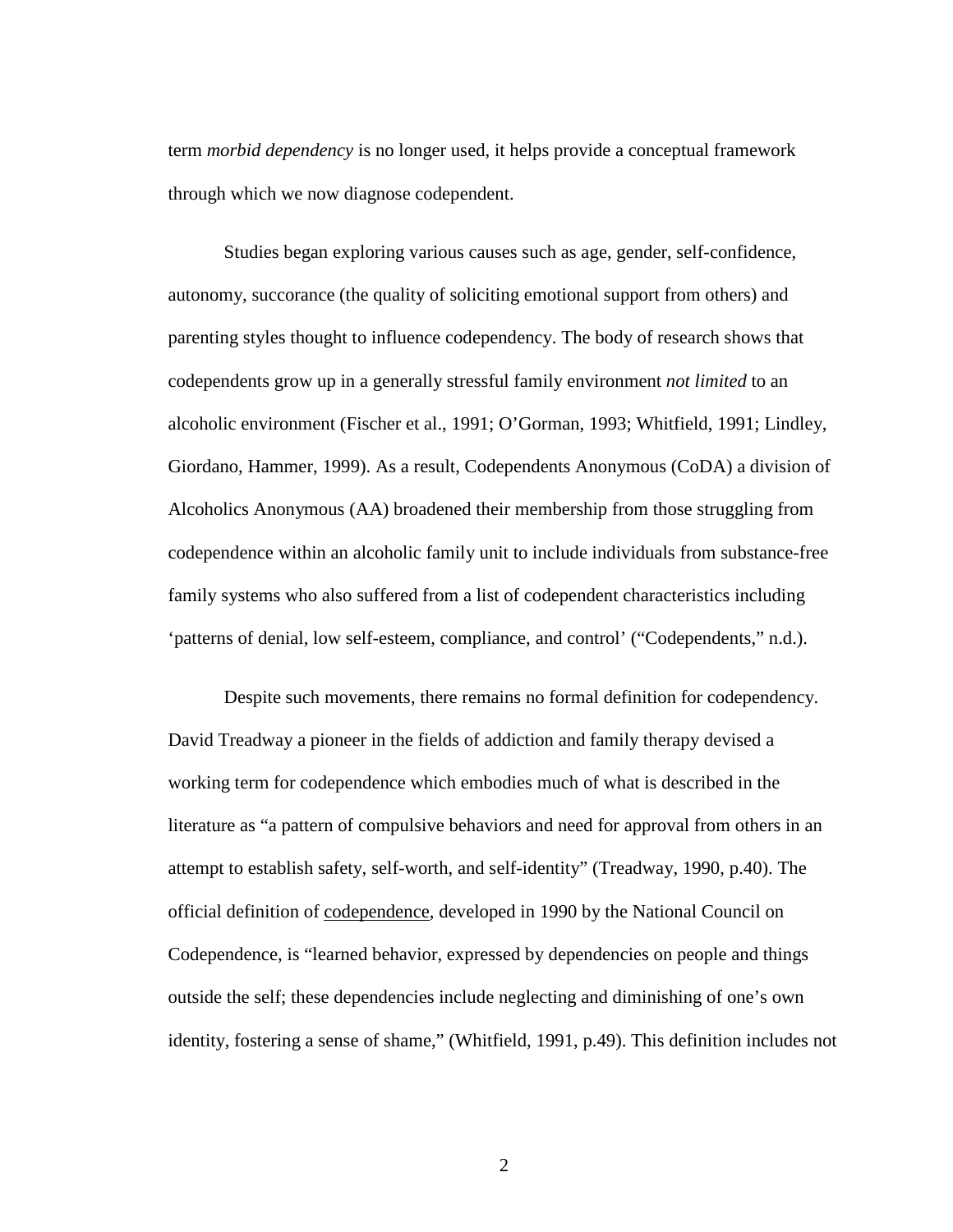only those suffering from a chemically dependent family system, but any dysfunctional family unit.

Cermak (1986) tried incorporating codependency into the Diagnostic Statistical Manual III (DSM) by classifying it as a personality trait/disorder characterized by a:

Continued investment of self-esteem in the ability to control both oneself and other in the face of serious adverse consequences, assumptions of responsibility for meeting others' needs to the exclusion of acknowledging one's own, anxiety and boundary distortions around intimacy and separation, enmeshment in relationships with personality disordered, chemically dependent, other codependent, and/or impulse disordered denial, constriction of emotions (with or without dramatic outbursts), depression, hypervigilence, compulsions, anxiety, substance abuse, has been (or is) the victim of recurrent physical or sexual abuse, stress-related medical illnesses, has remained in a primary relationship with an active substance abuser for at least two years without seeking outside help, (Cermak, 1986, p.25).

While codependency was not added as a personality disorder, the DSM has since

recognized codependency, independent of substances, as "an individual's prolonged

exposure to and practice of, a set of oppressive (family-of-origin) rules" (Cermak, 1986,

p. 13).

In an attempt to design a working definition *and measure* of codependency,

Spann (1989) identified 18 overlapping characteristics. These traits are broken down into

three areas and provide the current definition used in the *Spann-Fischer Codependency* 

*Scale* (SF CDS) which has been used to measure codependency in numerous studies

including this thesis. The areas include a:

psychosocial condition that is manifested through a dysfunctional pattern of relating to others. This dysfunctional pattern of relating is characterized by: extreme focus outside of self (dependency, obsession, and caretaking); lack of open expression of feelings (repressed feelings, lack of trust, and poor communication); and because of low self-worth, attempts to derive a sense of purpose through relationships with others (control, denial, and rigidity)" (Spann, 1989, p.11).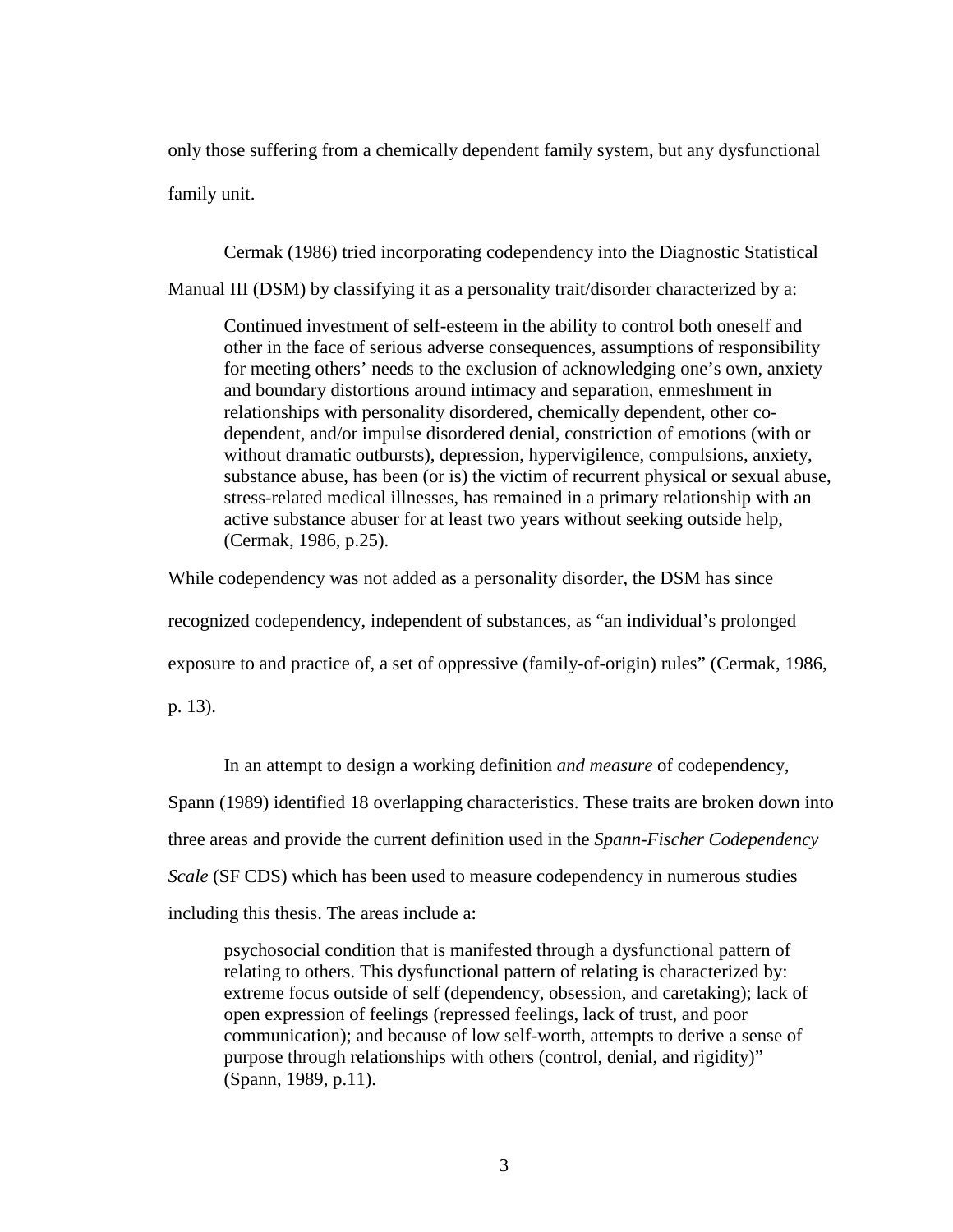As the awareness of codependency has increased so has research measuring its long-term effects. Recent studies, including one by St. Johns Medical Center (2001), found that beyond the emotional manifestations of codependence including depression, anxiety, relationship dysfunction, and pervading feelings of hopelessness, there exists compounding physical implications as well. When untreated, codependency has been found to lead to gastro-intestinal disturbances, colitis, ulcers, migraine headaches, nonspecific rashes and skin problems, high blood pressure, insomnia, sleep disorders, and other stress-related physical illnesses ("Recovery Man," 2002). Such findings invite us as clinicians to further understand the causes, symptoms, and implications of codependency, and its effects on vulnerable populations such as only children who do not have the additional protective factors of siblings or experienced parents.

Given the rise in single child households, and the assumption that onlies are more receptive to family-of-origin patterns and parenting styles, this research could help clinicians better conceptualize and understand the systemic causes and implications of codependency as well as provide better awareness of how clinicians and patients can work together to improve treatment plans.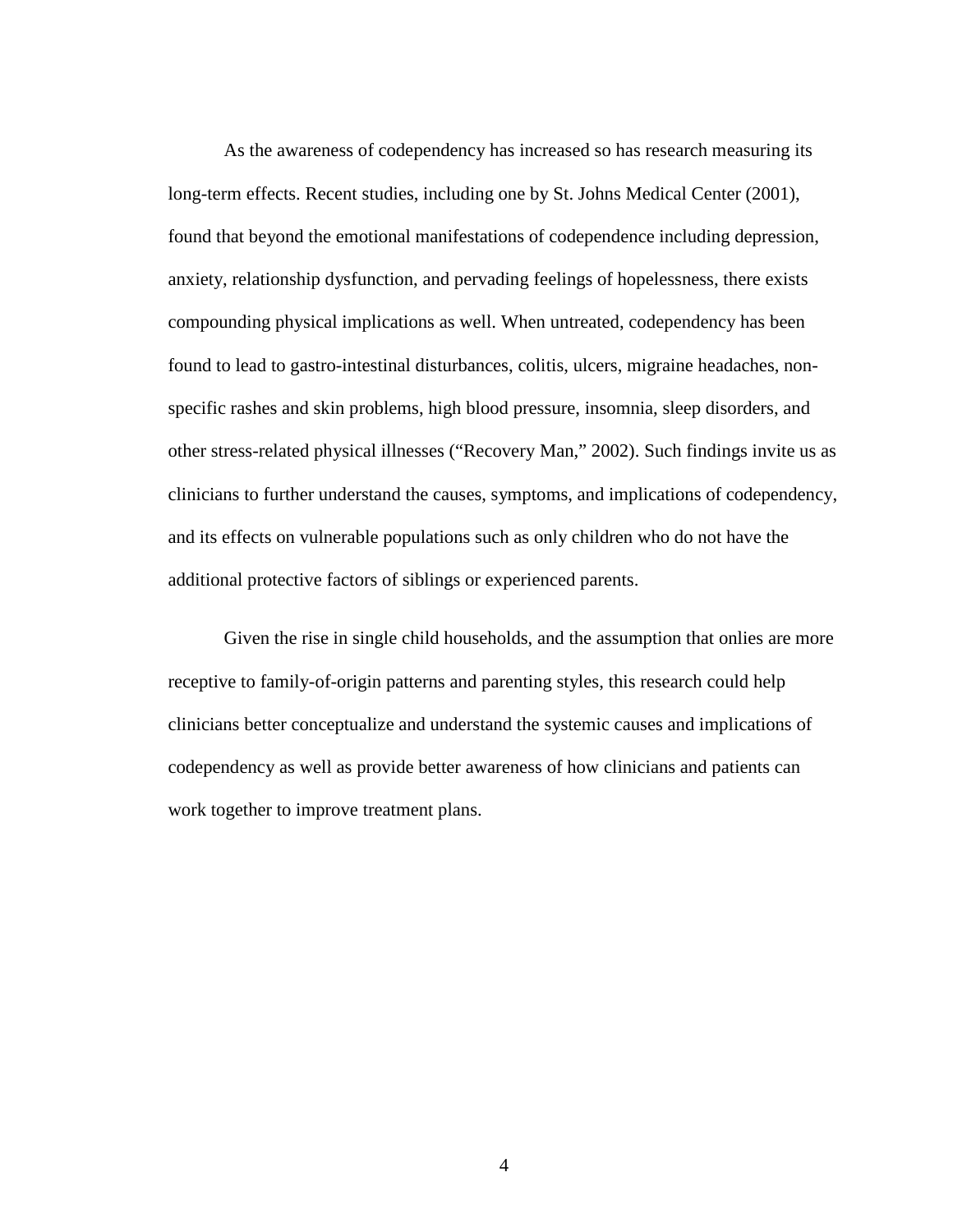#### CHAPER II

#### REVIEW OF LITERATURE

#### *Introduction*

When determining whether codependency was a significant or even useful phenomenon, prior research focused inquiry around codependency as a primary or secondary characteristic. A growing body of literature since suggests that codependency more often than not comes about as a reaction, or a *defense,* to dysfunctional family dynamics in which codependents live and learn to relate with others (Prest & Protinsky, 1993). Out of this research, several factors contributing to the development of codependence were identified; the most significant being gender, parenting styles, and family-of-origin patterns with a strong emphasis upon dysfunctional family dynamics such as: alcoholism; substance abuse; physical, emotional or sexual abuse; neglect; and parental unemployment (Prest & Protinsky, 1993). Based upon existing literature which finds parenting styles practiced in family-of-origin as one of the most significant predictors of codependency, this study uniquely looks at the interplay between only children – thought to be most receptive to family-of-origin patterns – and parenting styles (Friel & Friel, 1986; Prest & Storm, 1988; Woodside, 1982).

#### Review Subsection One: Birth Order

According to research by Mancillas (2006), a child's ordinal place in the family has enduring implications for personality, development, and psychological well-being. The concept of birth order as a framework for understanding behavior, development, and attitude towards life was formally established by Alfred Adler, the Austrian Psychologist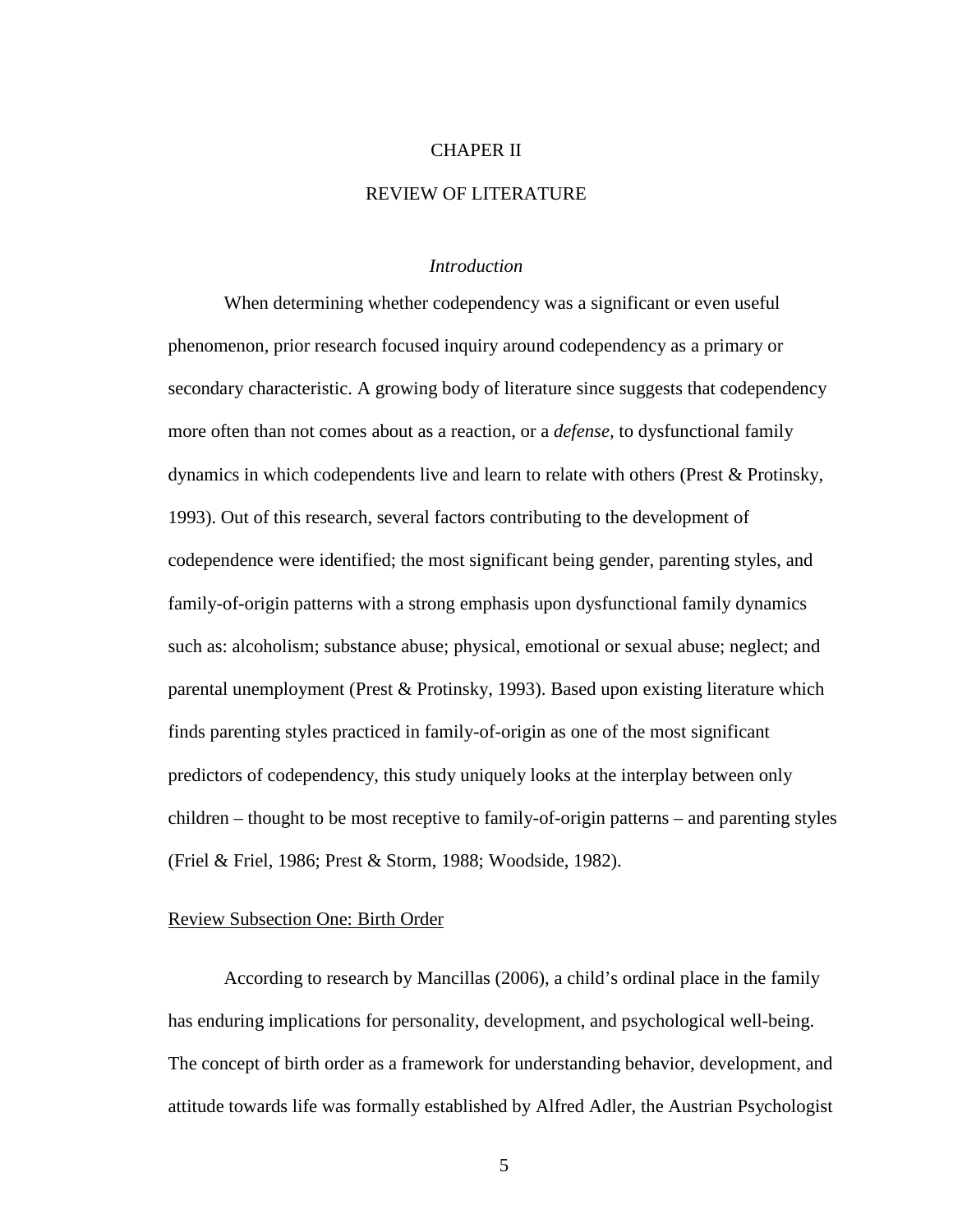and founder of the school of Individual Psychology (Carlson, Watts & Maniacci, 2005). Themes emerged out of Adler's early research which found parents frequently treating their only children in an exaggeratedly concerned and caring manner which was often found to result in child-centric dependency, over-protection, feeling special, parental pressure and anxiety (Adler, 1927). Later research found several parental factors uniquely influencing an only child's development. These factors include: (1) parental inexperience; (2) parental inconsistency and restrictiveness; (3) parental ambivalence towards parenthood; (4) heightened narcissistic investment; (5) more intense parent-child interaction, and (6) the magnified effects of parental pathology on the only child (Gullotta & Blau, 2008).

In Sulloway's (1996) historic investigation of birth order, people were consistently found to be more similar to others in their *birth rank* than to individuals within their very own family. This research not only speaks to the relevance of birth order but to the sustaining impact of family-of-origin dynamics. While the literature on codependency shows possible links to birth order (Whitfield, 1991), most studies focus upon the "eldest child" and not the "only child." Previous studies do, however, indicate a strong similarity between the experience of firstborns and only children. For example, Mellor (1990) found that developmental outcomes of onlies were similar to those of firstborns especially with regard to intelligence, responsibility, achievement, and conformity to family-of-origin pressures. Mancilla (2006) found that a firstborn's confidence, family dedication and high family expectations to succeed, as well as a deep sense of familial obligation, to be similar among only children. While the experience of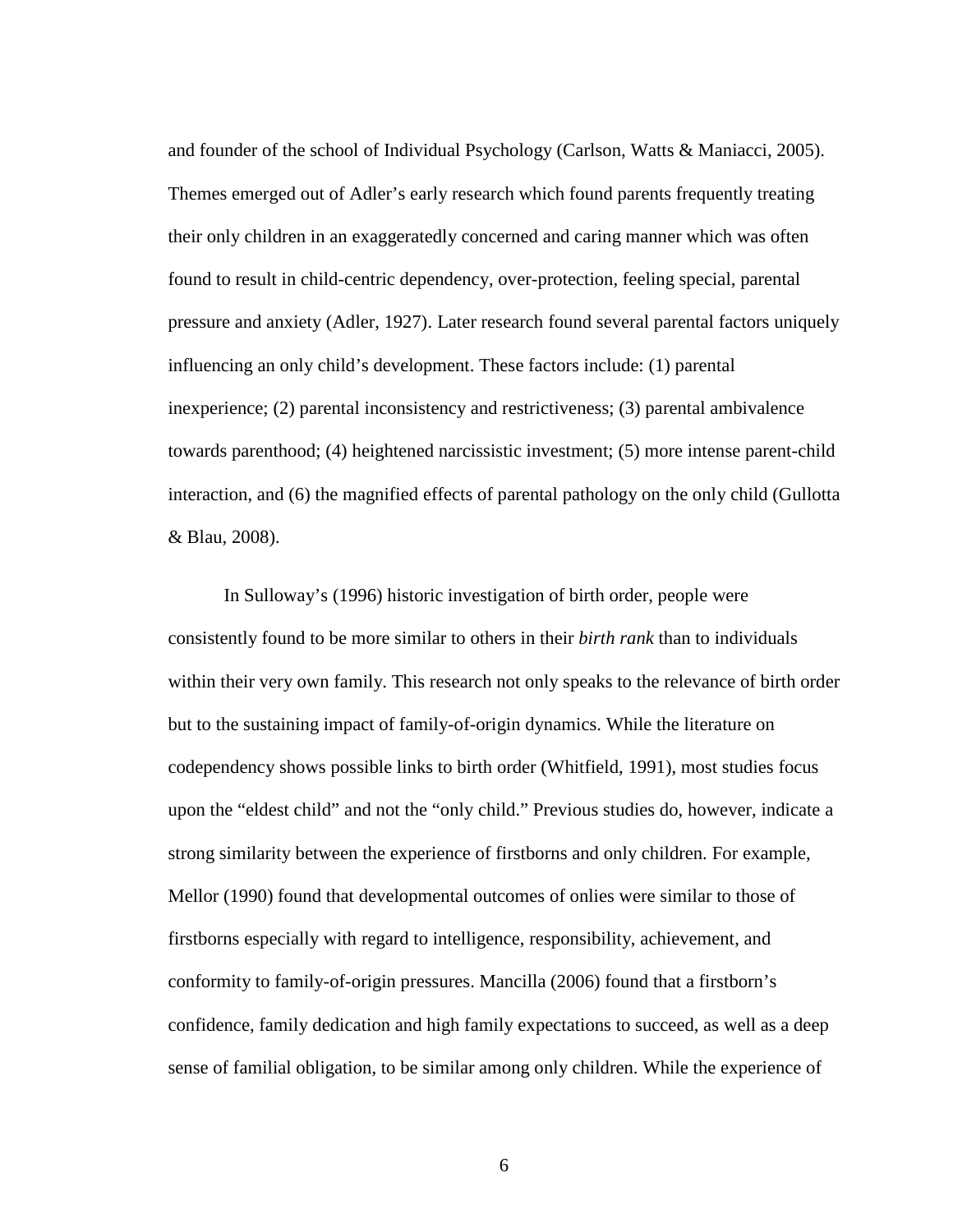the eldest and only child suggests likeness, the only child is still a unique population requiring additional investigation.

The body of literature on only children account for themes in which onlies tend to assume higher degrees of personal responsibility, have difficulty asking for help, and often have limited access to peer confidants (Nyman, 1995). Mancilla's (2006) research found that onlies often interpret parental concern and warnings as a source of additional pressure in which constant attention to an only child's health and security could cause him/her to see the world as a hostile place. Such anxiety can be found to impact the child's habitual fears-of-difficulties, which he "approaches awkwardly, having only experienced the pleasant things in life" (Mancilla, 2006, p.273). Such findings further speak to an only child's tendency to take on greater responsibility, vulnerability to family-of-origin stressors (Phillips & Phillips, 2000), and their unique role within the family system.

In addition, onlies tend to spend greater amounts of time with their parents, often creating a more intense parent-child dynamic than children from larger families (Falbo & Polit, 1986, p.182). While time spent with parents is often reported as a positive and unique aspect of being an only child, research also indicates that the intensity of the parent-child relationship can create difficulties for onlies (Robers & Blanton, 2001; Veenhoven & Verkuyten, 1989) who have a propensity for extreme stress, trouble coping, feeling overburdened if parents transmit unhealthy levels of stress or expectations, and limited peer/social outlets to mitigate the severity of family life (Phillips & Phillips, 2000, p.476). In a classic study by Veenhoven and Verkuyten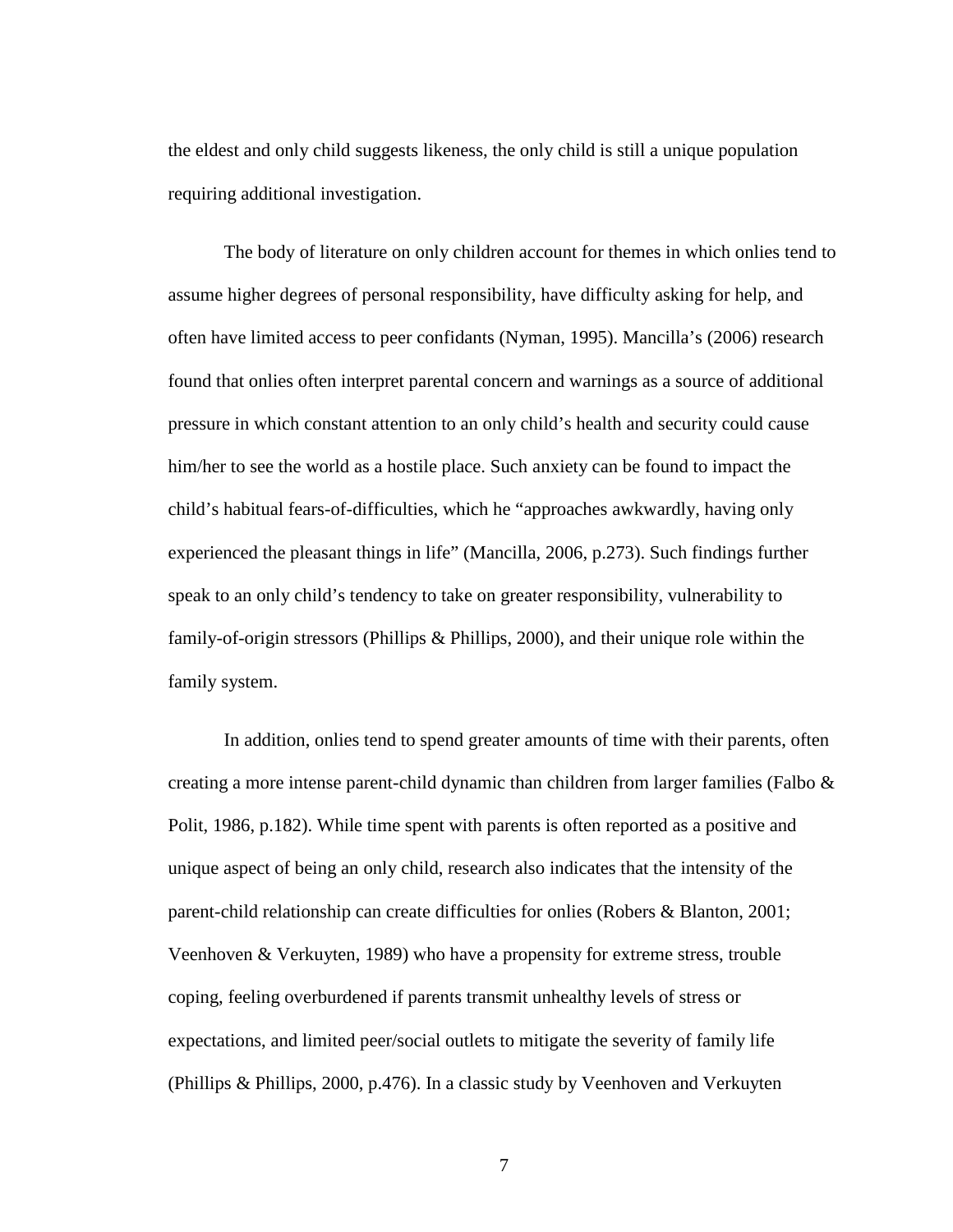(1989), female adolescent onlies reported less life-satisfaction and lower self-esteem when fathers were unemployed than children with siblings who also had unemployed fathers.

Several studies correlate codependency with a "loss-of-self," externalized selfperception, inhibition of self-expression and divided self (true-self vs. false-self) (Woodside, 1982; Fischer and Crawford, 1992; Crothers & Warren, 1996). Research further indicates that codependent attitudes are more likely to occur among individuals lacking a strong internalized sense of "self," and those who are more inclined to conform to the wishes and needs of others in an effort to "gain approval, avoid conflict, and enhance self-worth" (Crothers & Warren, 1996, p.234). While only children may very well have a strong sense of self even in spite of an intense, overly attuned relationship with their caretakers, they may not feel as comfortable understanding their identity within peer relationship. Assuming onlies are less familiar and/or less comfortable relating to peers, only children seem likely to avoid conflict, accept the norms assigned, seek approval from their peer group, and less likely to turn to outside relationships when conflicts arise within the family system.

#### Review Subsection Two: Parenting Style

While codependency has most notably been linked with family-of-origin dysfunction as marked by parental unemployment, poor communication, violence, lack of support, acceptance, control issues, feeling unloved or misunderstood, and an "unsafe" environment for expressing feelings or problems (Fischer and Crawford, 1992; Crothers & Warren, 1996), clinical and empirical research suggest that the foundation by which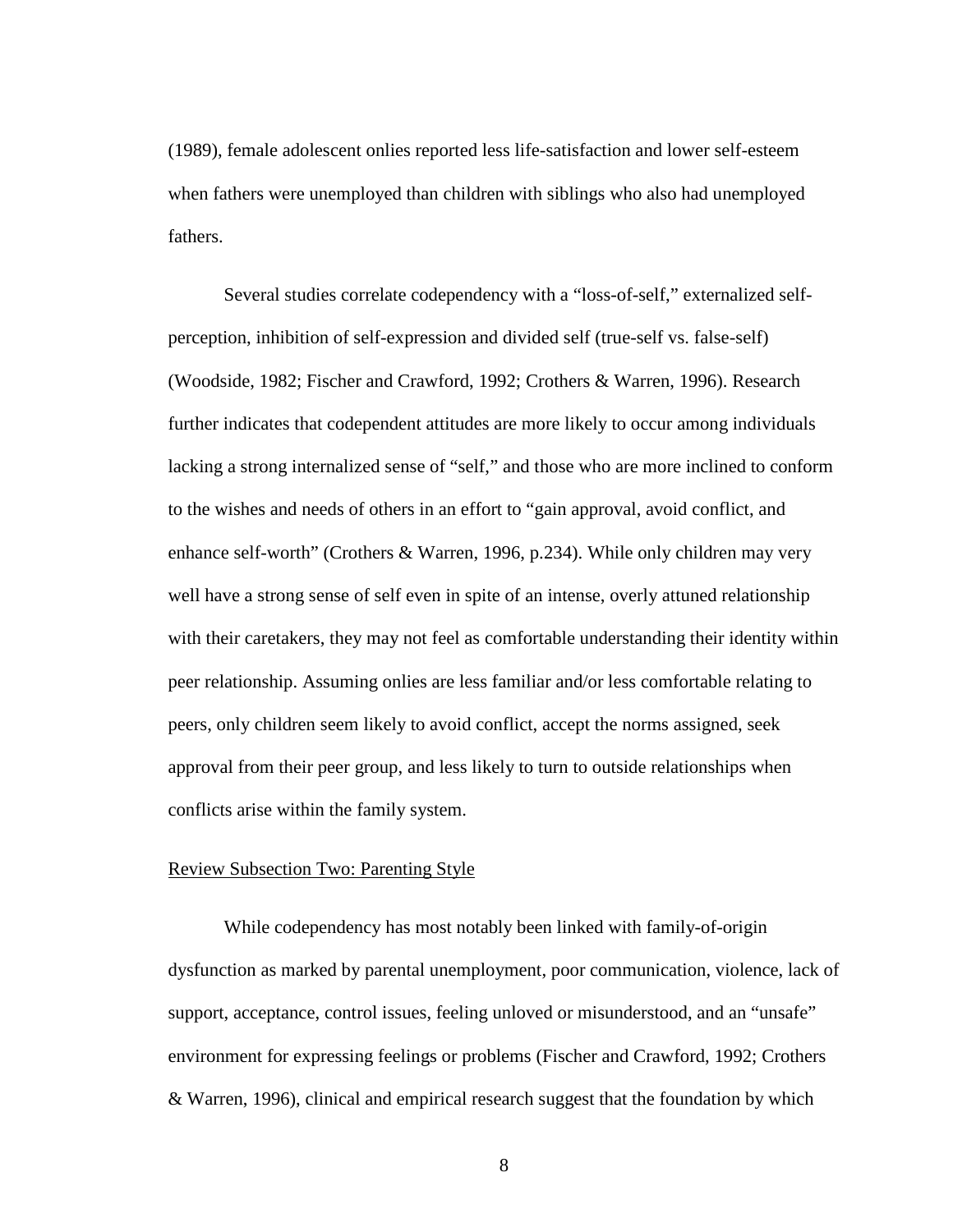we learn codependence actually starts at birth (Friel & Friel, 1986; Prest & Storm, 1988; Woodside, 1982). Research indicates that an early subjection to certain parenting styles practiced in family-of-origin are found to be reliable predictors of codependency.

Using the *Spann-Fischer Codependency Scale* (SF CDS), the *Silencing the Self Scale* (STSS), the *Michigan Alcoholism Screening Test* (MAST), *Perceived Parenting Questionnaire* (PPQ), and the *Parenting Compulsivity Questionnaire* (PCQ) – all of which look at the prevalence of over-eating, spending, cleaning, the use of pornography, and gambling among parents – Crothers & Warren (1996) designed and administered a qualitative test to 442 undergraduates (126 males and 316 females). Their research showed that *coercive parenting styles* in which parent(s) modeled inappropriate ways of relating to others or *controlling parenting styles* in which parent(s) were excessively preoccupied with their child to be the strongest predictors. Specifically, their study found codependency to be positively correlated with *maternal* compulsive behaviors, coercion, control and non-nurturing parenting styles, as well as *paternal* coercion, control and nonnurturing parenting styles. Codependency was found to be *most prevalent* among sons and daughters of authoritarian (high control, low support) fathers. These findings echo an earlier study by Kottke, Warren, William, & Moffett (1993) which found perceived parental dysfunction as defined by chemical dependence, physical aggression, lack of support, and communication dissatisfaction to be contributing factors in the development of codependency.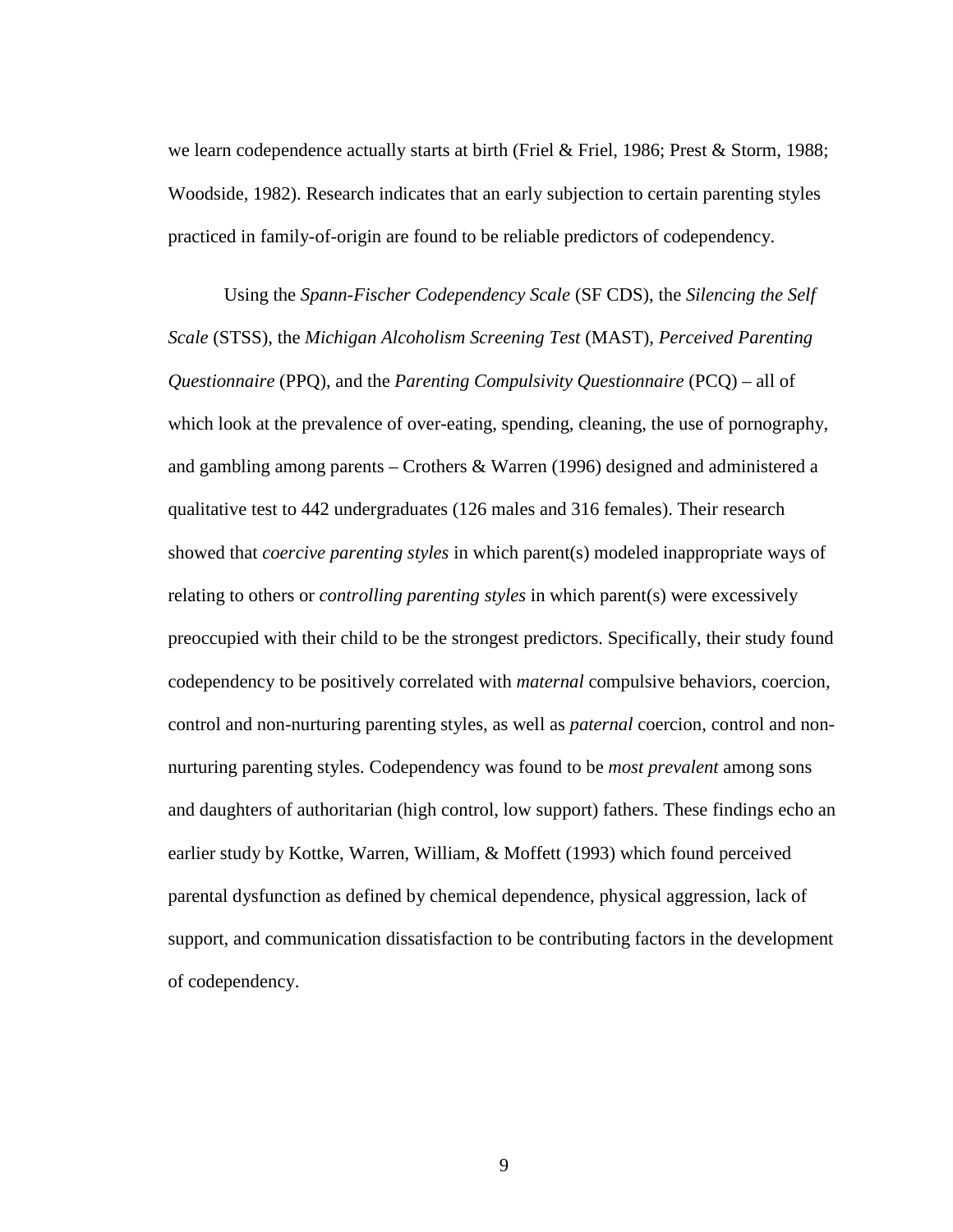#### Review Subsection Three: Family-of-Origin

Empirical research shows that family-of-origin is the most significant predictor of codependence. In trying to better determine the parameters and feasibility of the codependency construct, a study by Carson & Bakera (1996) demonstrated that the factors influencing 171 self-identified codependent women were object relations, reality testing, intensity of depression, introjective depression and a history of abuse. In a later study by Reyome & Ward (2000), a history of emotional neglect, emotional abuse, and physical abuse practiced in family-of-origin were the strongest predictors of codependence in 102 nursing students. The above studies are supportive of codependency as a useful construct, and ones that account for themes in which such individuals often experience greater difficulty with interpersonal relationships , reality testing, and depression as a result.

Lindley, Giordano, & Hammer (1999), looked at the extent to which codependence in adults can be linked to certain family-of-origin experiences such as dysfunctional behaviors in parents (codependency, chemical dependency and compulsivity) and specific parenting styles that include non-nurturing, coercive and controlling parents. The study found a lack of self-confidence to be the strongest predictor of codependence while succorance – the act of seeking affection, care and social support from others – was a significant predictor of codependency that had not previously been studied or discussed in the literature. These findings support an earlier study by Crothers and Warren (1996), who found codependent individuals to lack a strong sense of personal identity.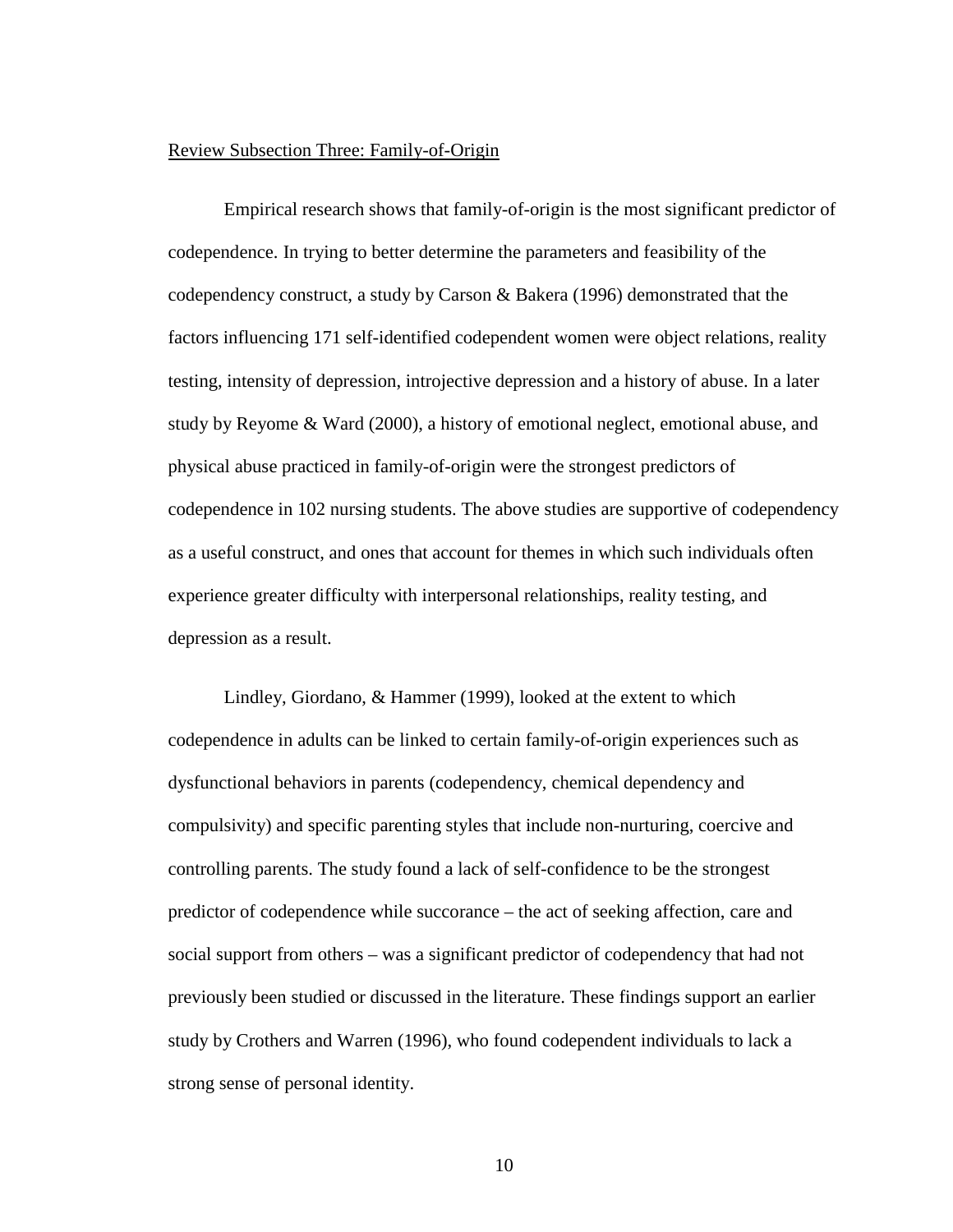Based upon studies which looked specifically at alcoholic and addicted families, three unspoken rules of denial, repression, distortion and emotional constriction were found to be the hallmark of "dysfunctional" family systems which employ the mantra "don't talk, don't trust, and don't feel" (Black, 2002, p. 27). Subby (1987), a family therapist specializing in codependence, defines the phenomenon as "an emotional, psychological, and behavioral pattern of coping that is born of any family system where certain unwritten, even unspoken rules, exist" (p.26).

#### Review Subsection Four: Family Systems

The roles we learn in family-of-origin shape our ways of interacting throughout the life cycle more than any other system including church, school or work (Becvar and Becvar, 1982). Using Bowen's *Family Systems Theory –* which believes that families are emotional systems consisting of interdependent members (Kerr, 1988; Cermak, 1984) posits that children who grew up in codependent families have limited roles available to them. While more balanced and fixed family systems might enhance a child's individual talents or interests, "chaos" as a characteristic of codependent families often entrench members so that codependency is a welcomed distraction that is both all the system has modeled and all that it is able to tolerate (Krisberg, 1985).

In a review of the literature on family systems and codependency, Whitfield (1989) suggests that within the family-of-origin, codependence is "the base out of which *all* our addictions and compulsions emerge" (p. 20). Using Bowen's *Intergenerational Family System's Theory* (1978) as a lens through which to understand dysfunctional family dynamics, Prest & Protinsky (1993) outline a theoretical framework to further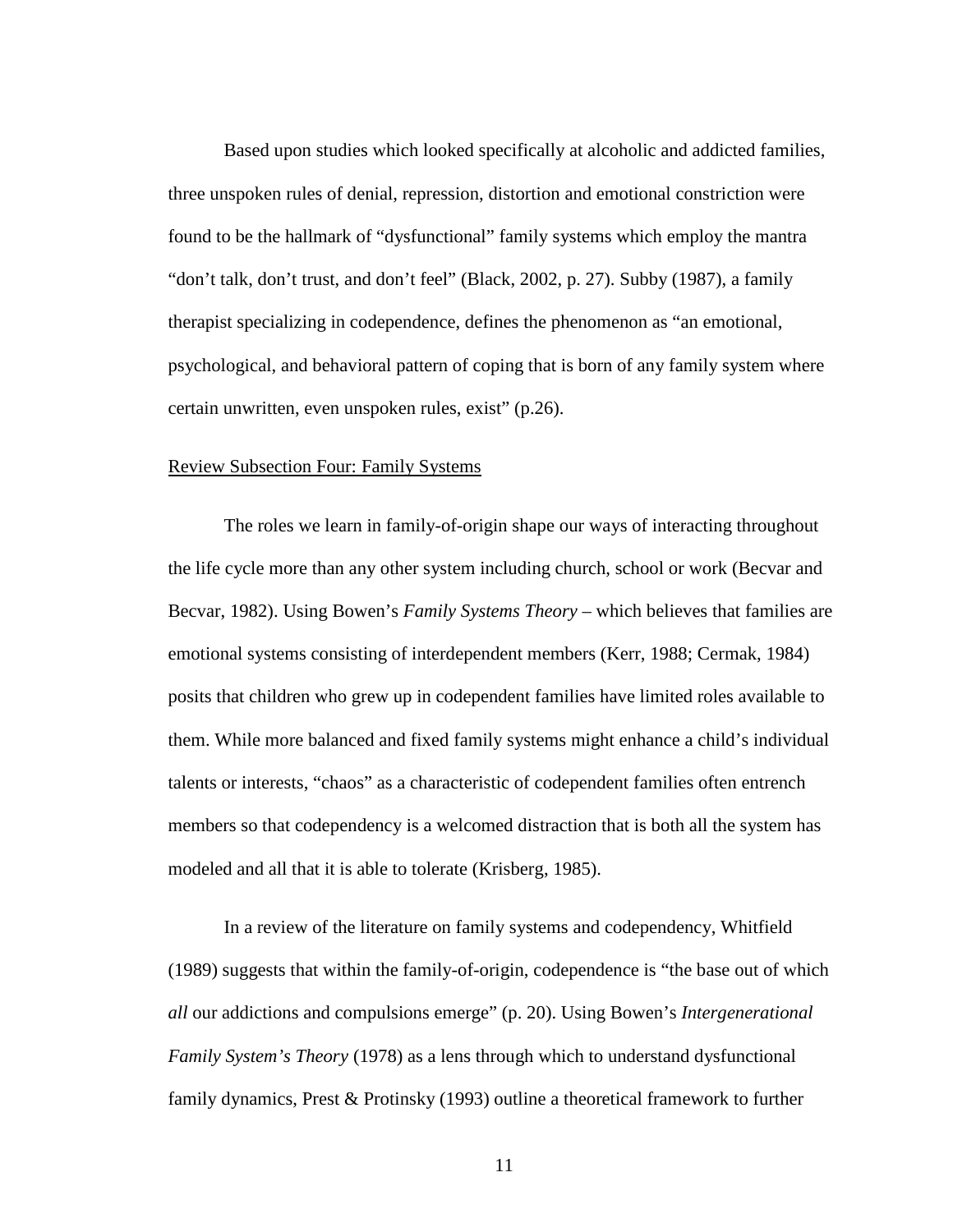understand the nature and etiology of codependence. According to Prest & Protinsky (1993), a family's emotional system depends upon the level of internal and external anxiety affecting the family as well as the intergenerational coping mechanisms adopted from prior generations (Kerr & Bowen, 1987). Using the *Intergenerational Family Systems Model of Codependence,* Bray & Williamson, (1987) remind us that: "1) relational patterns are learned and passed down through generations; 2) current individual and family behavior is a result of these patterns; and 3) the family system is homeostatic" (p. 35). While the goal of any family unit is ultimate stability, each person is still a part of the larger, interrelated system where a change in one element affects the entire unit. With this in mind, codependence, while often pathologized, thus becomes a *necessary, learned and adaptive* response to a "sick family system," **(**Wegscheider-Cruse, 1985, p.2).

In addition to viewing codependence as developing from family-of-origin dysfunction along with being re-created in adult relationships, Friel & Friel's *Iceberg Model* (1988) conceptualizes codependence as a condition that mediates between surface symptoms such as chemical dependency, eating disorders, depression, and relationship addiction in addition to the underlying guilt, shame, and fear of abandonment that develop in people who live within a dysfunctional family unit. Similar to Friel and Friel, Cermak (1986) views surface responses to emotional pain, as "attempts to medicate negative feelings beginning within a flawed family structure" (p.17)

Bowen introduced the concept of undifferentiated family ego mass, derived from psychoanalysis, to convey the idea of a family emotionally "stuck together." He warned that such emotional closeness can become so intense that family members know each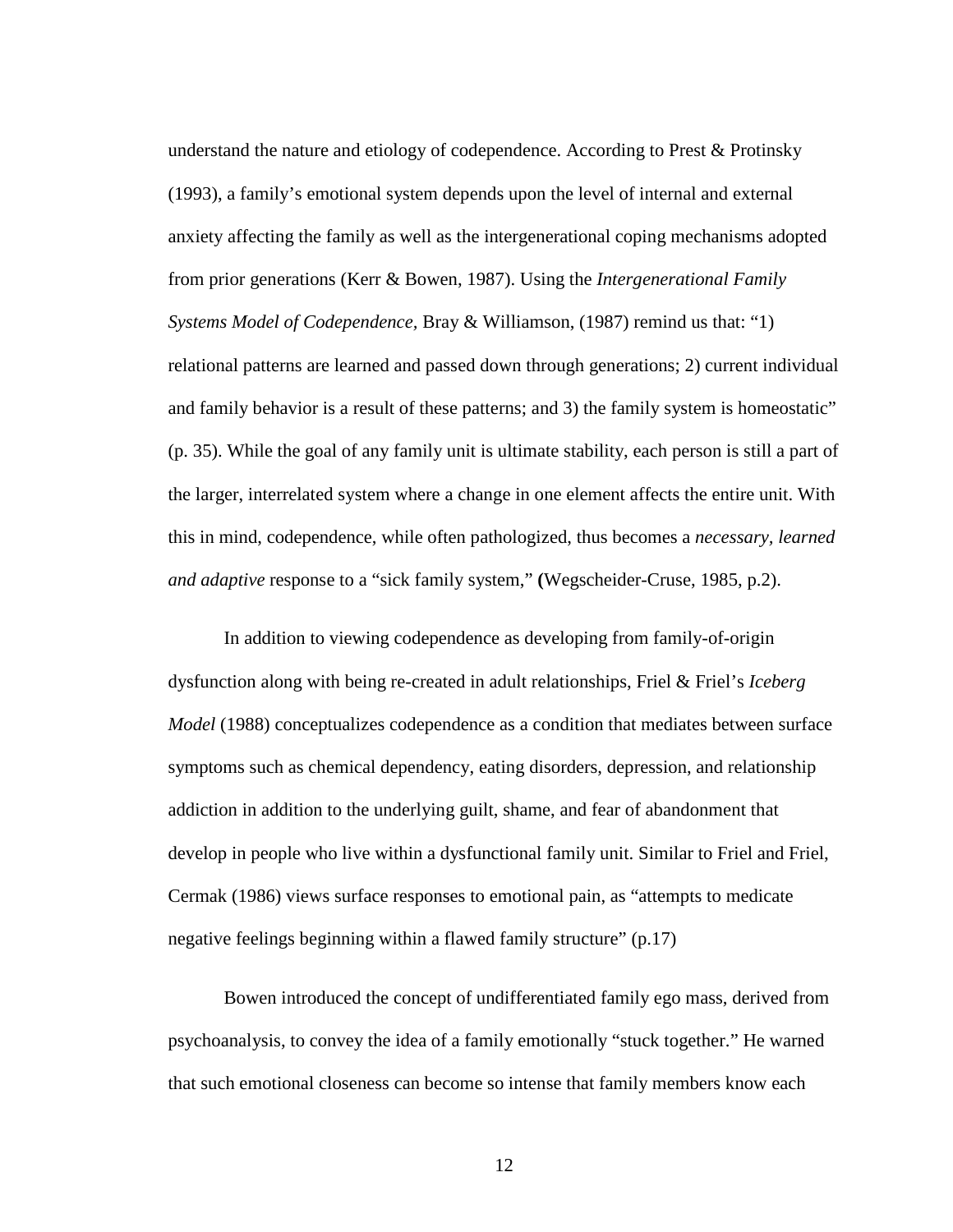other's feelings, thoughts, fantasies and dreams (Goldberg & Goldberg, 1990). Bowen's notion of *fusion-differentiation* essentially describes codependence versus healthy separateness which is determined by the child's ability to differentiate from the family ego mass in an effort to develop a *solid self.* Those who are unable to differentiate and thus remain fused within the family system, develop codependent features as characterized by feeling dominated by the opinions, values, feelings and needs of others (Goldberg & Goldberg, 1990), thus creating a *false self.*

In addition to his theory on family ego mass, Bowen introduced the concept of triangulation in which a third element – be it an actual family member, substance, or addiction – is used to stabilize and reduce anxiety within the original dyadic relationship. Relationship Triangles usually occurring between mother-father-child and thus structurally inherent within many single child families are not automatically dysfunctional, but seen as a necessary neutralizer when anxiety within the emotional system becomes too high (Prest & Protinsky 1993). Bowen suggested that the triangulated child who was drawn into the marital dyad often becomes the receptacle for family anxiety and thus symptomatic. According to the Eight Basic Concepts of Bowen *Family Systems Theory*, such highly fused or codependent individuals have "few firmly held convictions and beliefs, are either dogmatic or compliant, and seek acceptance and approval above all other goals (Skowron & Friedlander, 1998, p.235).

In his book Narrative Means to Sober Ends, Dr. Jonathan Diamond (2002) explains that both the form and function of such "triangles" are not only the cornerstone of Bowen family therapy, but most commonly seen with a child whose "symptoms or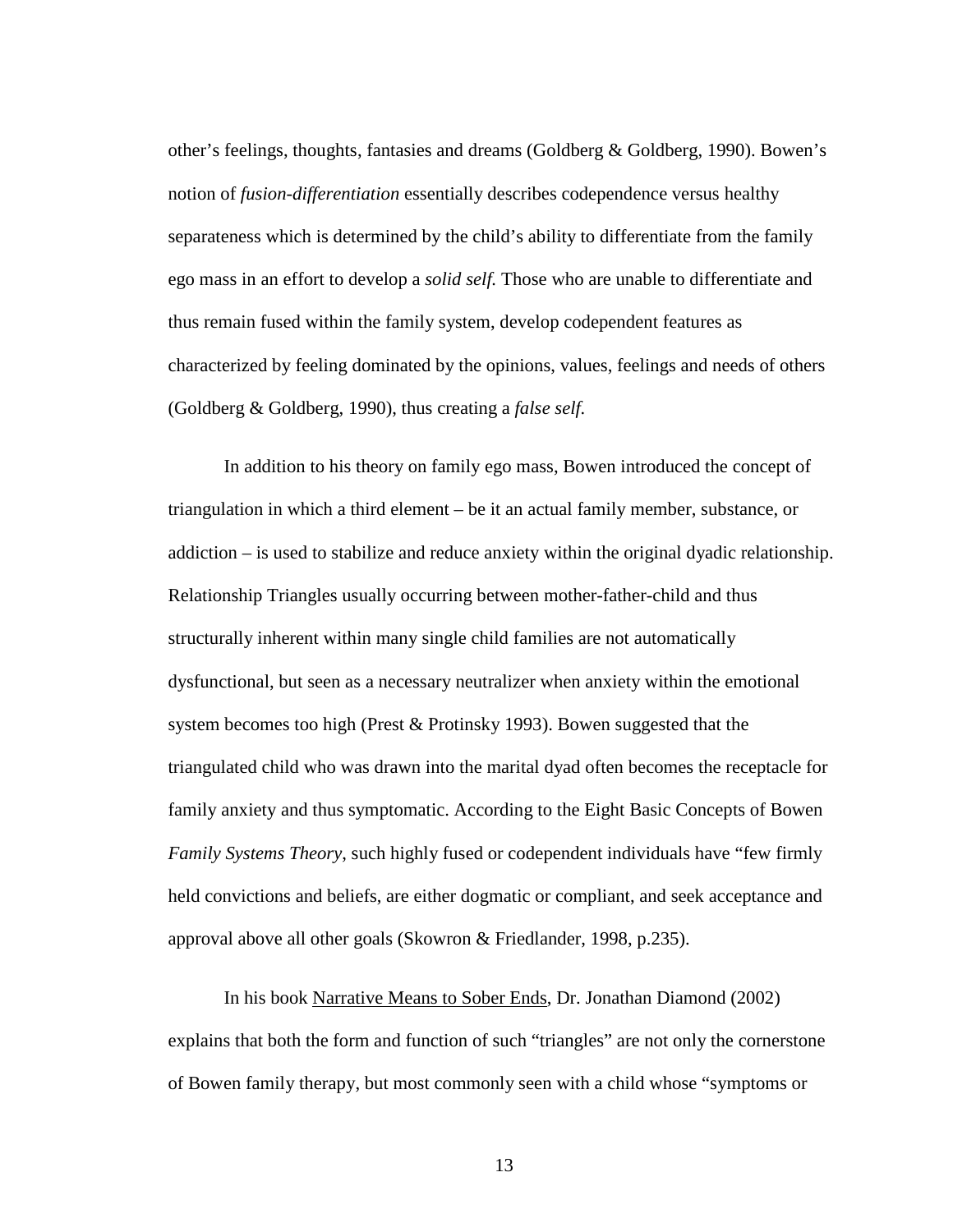problems cover up some unresolved conflict between his or her parents" and that "over time, such problems can be mapped as a series of interlocking triangles in a kind of chain reaction across generations" (p. 209). While these triangles allow for anxiety to be shifted around the system, family projection, Bowen's fourth concept, describes parental over involvement in which anxiety is managed by concentrating a great deal of emotional energy onto one child. While the literature shows many benefits to receiving all a parent's resources and attention, children from larger families who are the object of parental focus tend to develop greater fusion with their family-of-origin than their siblings and consequently remain more vulnerable to emotional stress (Mancillas, 2006).

In using Bowen's *Family System's Theory* to understand the unique experience of only children within a smaller, commonly triadic family structure, boundary confusion and decision-making ability which are commonly seen in fused family's and often attributed to codependence (Subby, 1984), could make it difficult or *conflictual* for the only child seeking to assert his or her personal authority when the family unit is strained. Bowen, who addresses sibling position as the sixth concept in his theory, explains that birth order positions have specific functions that eventually become part of an individual's personality. Thus based on the inherent nature of a single child, often from an overly intense, triadic family structure, it would seem that, when needed, onlies are more vulnerable to being compromised for the sake of system "stability" (Friel & Friel, 1988; Subby, 1984).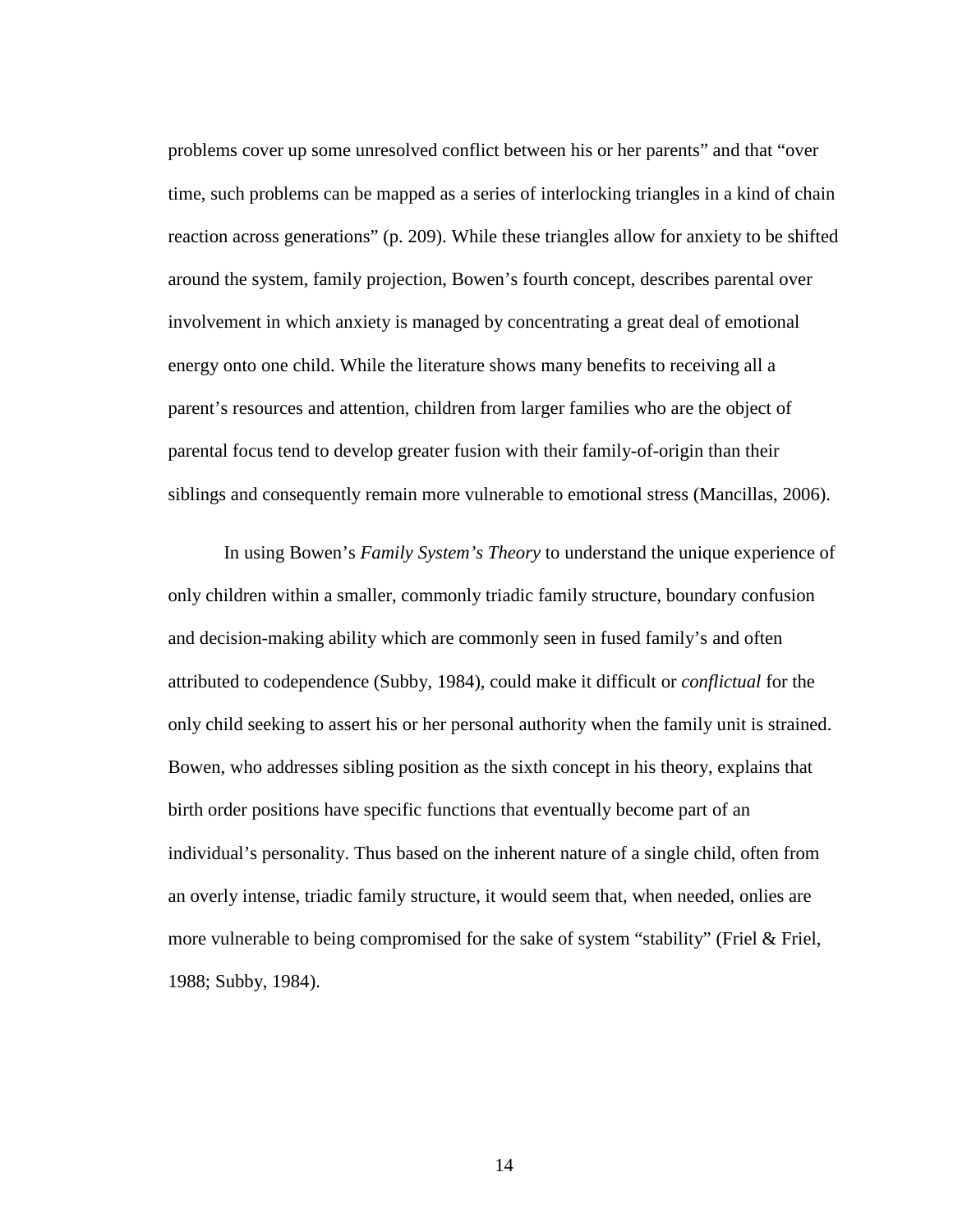## CHAPER III

#### **METHODOLOGY**

#### *Research Design*

Essentially no research has been done regarding the impact of perceived parenting styles practiced in family-of-origin and only children's tendencies toward codependence or triangulation. While a qualitative study or a mixed method could shed additional light on the unique experience of only children, this study used quantitative means in hope of obtaining measurable data that might classify features among only children and inform need for future investigation.

#### *Sample*

Inclusion criteria for participation were only children age 21 and older who had not grown up with biological, adopted or step-siblings. Demographic information as well as two multiple choice, fixed method surveys were taken by participants contacted through Facebook and email. The desired sample size was 50-100 respondents. Of the 88 participants who began the survey, 53 completed both questionnaires and it is their data that is analyzed in the findings. Completion of the entire survey was estimated to take approximately 30 minutes. Because a snowball sampling method was employed, the sample does not reflect the general experience of only children and is therefore exploratory in nature.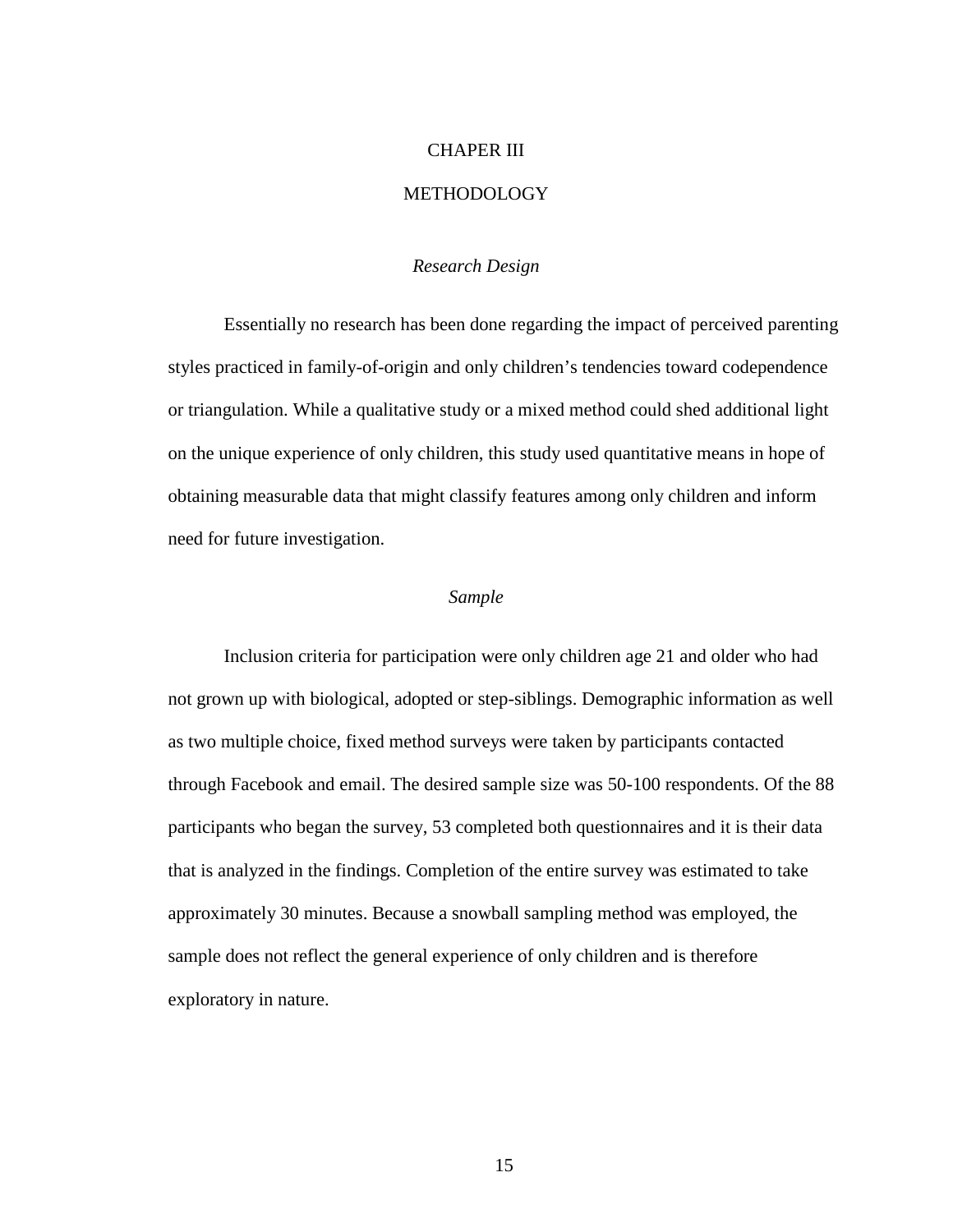#### *Recruitment Process*

Snowball sampling was used to recruit potential participants through Facebook and email. Facebook which is a free social networking website with over 175 million active members worldwide allows users to join one or more networks, organized by city, workplace, school, and region.<sup>[1](#page-25-0)</sup> The website is free to everyone and allows users to create profiles, exchange private or public messages, and join groups of friends. In addition to recruiting via Facebook, potential participants from the researcher's personal network were emailed an initial contact letter stating inclusion criteria for the study as well as the possible risks and benefits involved (see Appendix A). Those who received an email were asked to forward the link to others whom they felt might be interested in participating even if they themselves were not eligible or did not wish to contribute to the findings.

Those who met inclusion criteria were directed to a Survey Monkey link where questionnaires were administered (see Appendix B). In order to begin the survey, participants were directed to a formal consent form (see Appendix C) which provided a more detailed overview of the study including what was involved in participation, possible risks and benefits as well as inclusion/exclusion criteria. After reading the form, participants were given the option of providing an electronic signature, meaning that by clicking the "Next" button; they effectively agreed to participate and consented to the terms. Recruitment from Facebook started with a request sent to members of the researcher's Facebook page asking those interested to click on the link. They were then directed to the same consent form (Appendix C).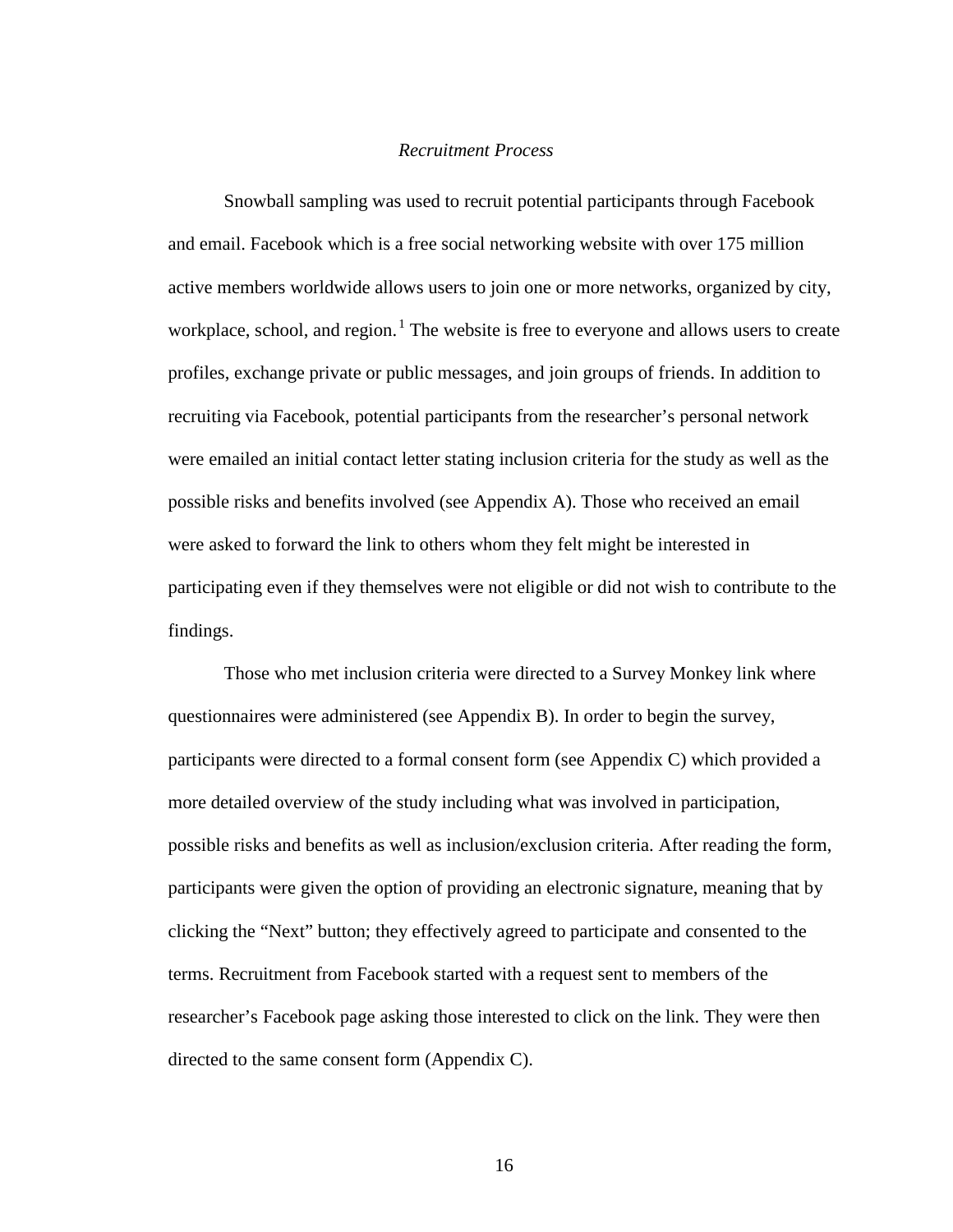The purpose of the study was clearly stated to potential participants. The risks were minimal, however a list of free support services was provided (see Appendix C). Participants were informed they might benefit from knowing their contribution could aid social workers and other health care professionals work more effectively in collaboration with individuals, couples, and families coping with codependence.

It was clearly stated that the survey asked attitudes and feelings about *perceived* parenting styles practiced in family-of-origin. Participants were informed of their right not to participate or to cease participation at any point throughout the survey. Participants were also informed that their personal information was anonymous and that data would be gathered through an anonymous internet survey administered through a professional, third-party survey-hosting website, ensuring that no responses or personal information could be traced back to participants. In addition, there was no direct contact between the participants and the researcher, thus there was no individual identification of participants by the researcher.

Since the surveys were distributed using Survey Monkey and names were not requested, each respondent is identified only by number and is not known personally to the investigator. Survey Monkey does not allow names or identifying information to remain in the system, meaning that it is not possible for anyone, including the researcher, to trace where the responses came from. In this way, anonymity and confidentiality are guaranteed. The consent form also clearly stated that all survey responses will be kept

[<sup>&</sup>quot;Facebook—My Account".](http://www.facebook.com/editaccount.php?networks) Facebook[. http://www.facebook.com/editaccount.php?networks.](http://www.facebook.com/editaccount.php?networks) Retrieved on 2008-03-07. Accessed by Wikipedia 2009-02-11.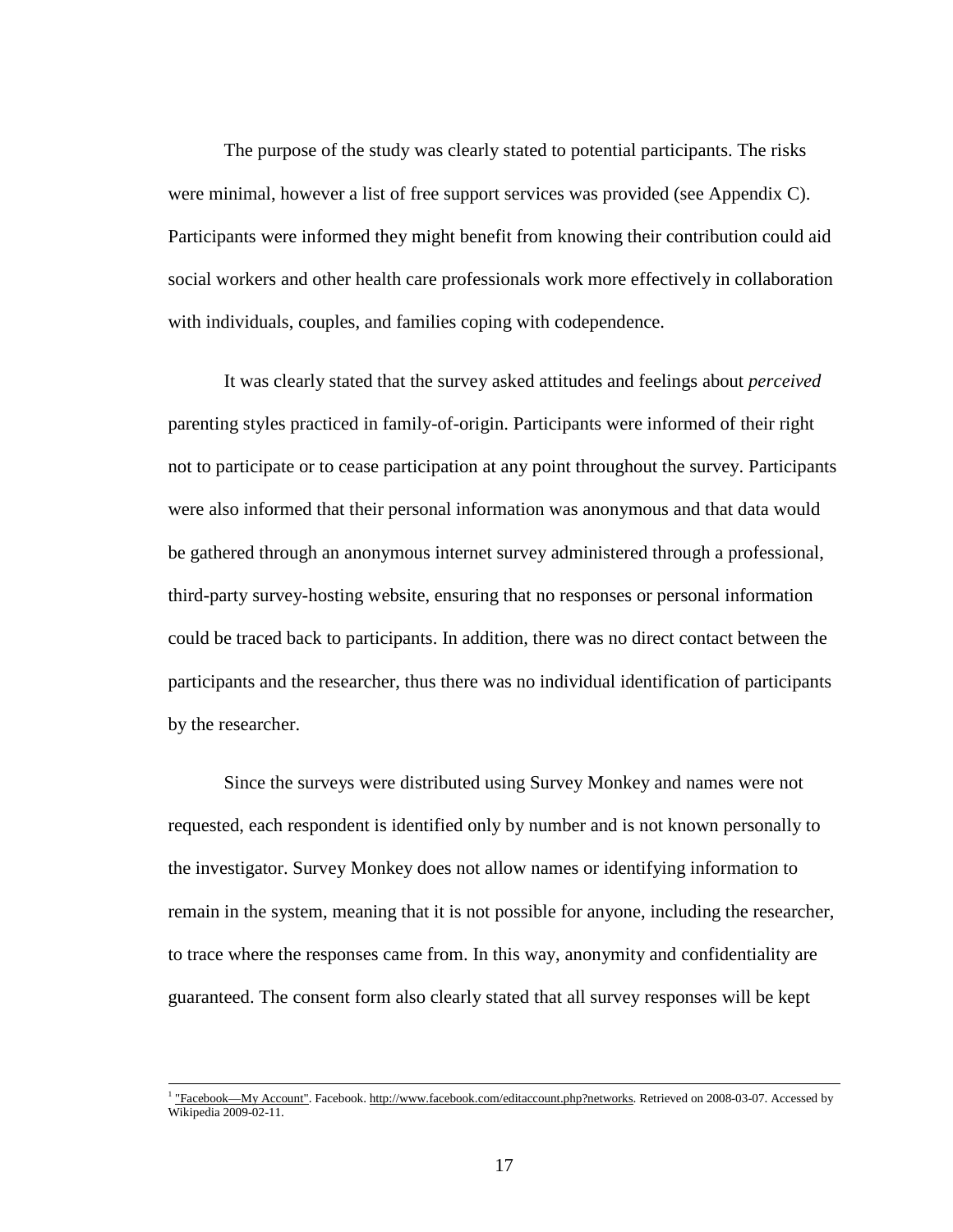confidential and secure for a minimum of three years. Once the data is no longer needed, it will be safely destroyed.

#### *Method*

This study employed two fixed method surveys to gather information. The *Parental Authority Questionnaire* (PAQ) consists of 30 questions asking participants about their perception of parenting styles practiced in family-of-origin (Appendix  $E \& F$ ). The second multiple choice survey was the *Spann-Fischer Codependency Scale* (SF CDS) which asks 16 questions about participants' experience with codependence (Appendix G).

The *Parental Authority Questionnaire* (Buri, 1991) – which was based off of Baumrind's (1971) three distinct parental authority prototypes – was designed to measure parental authority, or disciplinary practices, from the point of view of the child (of any age) and has three subscales: authoritarian; permissive; and authoritative/flexible. The forms for mothers and fathers are identical except for gender references. The *PAQ*  consists of 30 statements about each parent and uses a 5-point Likert type scale with  $1 =$ strongly disagree and  $5 =$  strongly agree to record responses (See Appendices E & F). Ten statements describe behaviors representative of authoritarian parenting, ten of permissive parenting; and ten of authoritarian/ flexible parenting. Based upon prior research, the test-retest reliability estimates are  $r = .78$  for mother's authoritarian,  $r = .86$ for mother's authoritativeness/ flexibility,  $r = .81$  for mother's permissiveness,  $r = .92$  for father's authoritativeness/ flexibility,  $r = .85$  for father's authoritarianism, and  $r = .77$  for father's permissiveness (Buri, 1991).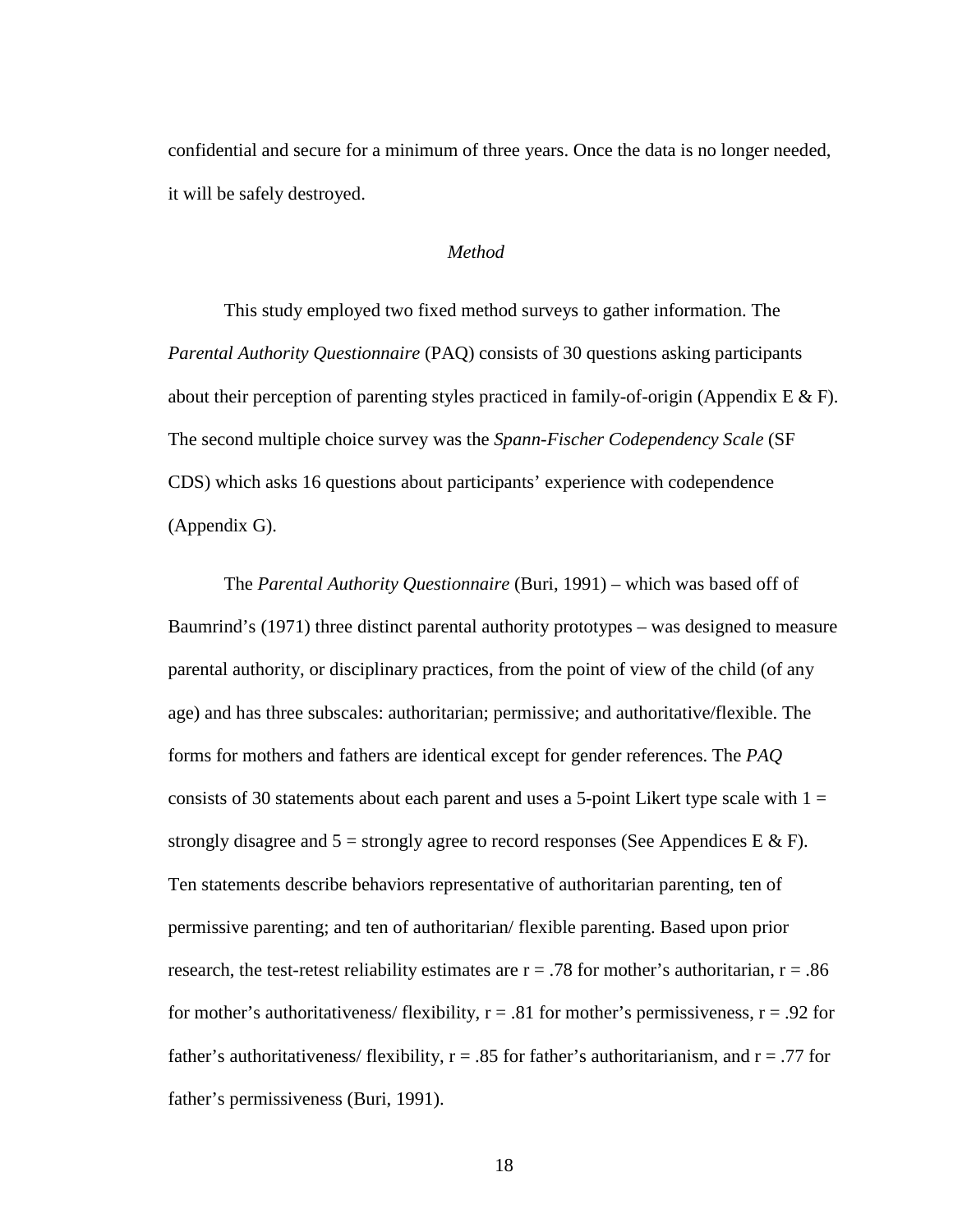<span id="page-25-0"></span>The *Spann-Fischer Codependency Scale* is a 16-item Likert-type scale, ranging in score from 16-96 with higher scores reflecting codependency (See Appendix G). Consistency has been measured by Cronbach's alpha ranging from .73 to .80 and testretest correlation of .87 (Fischer, Spann, & Crawford, 1991). This Codependency survey utilized a 6-point Likert Scale giving participants the option of answering: Strongly Disagree, Moderately Disagree, Slightly Disagree, Slightly Agree, Moderately Agree, and Strongly Agree.

#### *Protection of Human Subjects*

Quantitative research data was collected using an anonymous online survey administered by Survey Monkey. Survey Monkey allowed the researcher to create and widely distribute an anonymous online survey. A link to the survey was sent and easily accessed by potential participants. In order to further guarantee anonymity, IP (internet protocol) address collection was disabled at the Survey Monkey site so that participants' internet provider address and individual identity could remain unknown. An IP (internet protocol) address consists of four groups of numbers separated by dots - such as 66.179.50.166 - and is used to uniquely identify an electronic device on computer networks such as the Internet. IP addresses are like zip codes in the sense that they share general information about where network data is from. To ensure complete anonymity, *respondent's IP addresses were not stored in the survey results* and no name or email could be associated with any response.<sup>2</sup> Survey participation and survey results were, therefore, anonymous; the researcher did not have the capacity to trace the survey data

 $\frac{1}{2}$ [http://www.surveymonkey.com/HelpCenter/AnswerPop.aspx?HelpID=74&TB\\_iframe=true&height=\\*&width=725](http://www.surveymonkey.com/HelpCenter/AnswerPop.aspx?HelpID=74&TB_iframe=true&height=*&width=725) Accessed by SurveyMonkey.com 2009-04-5.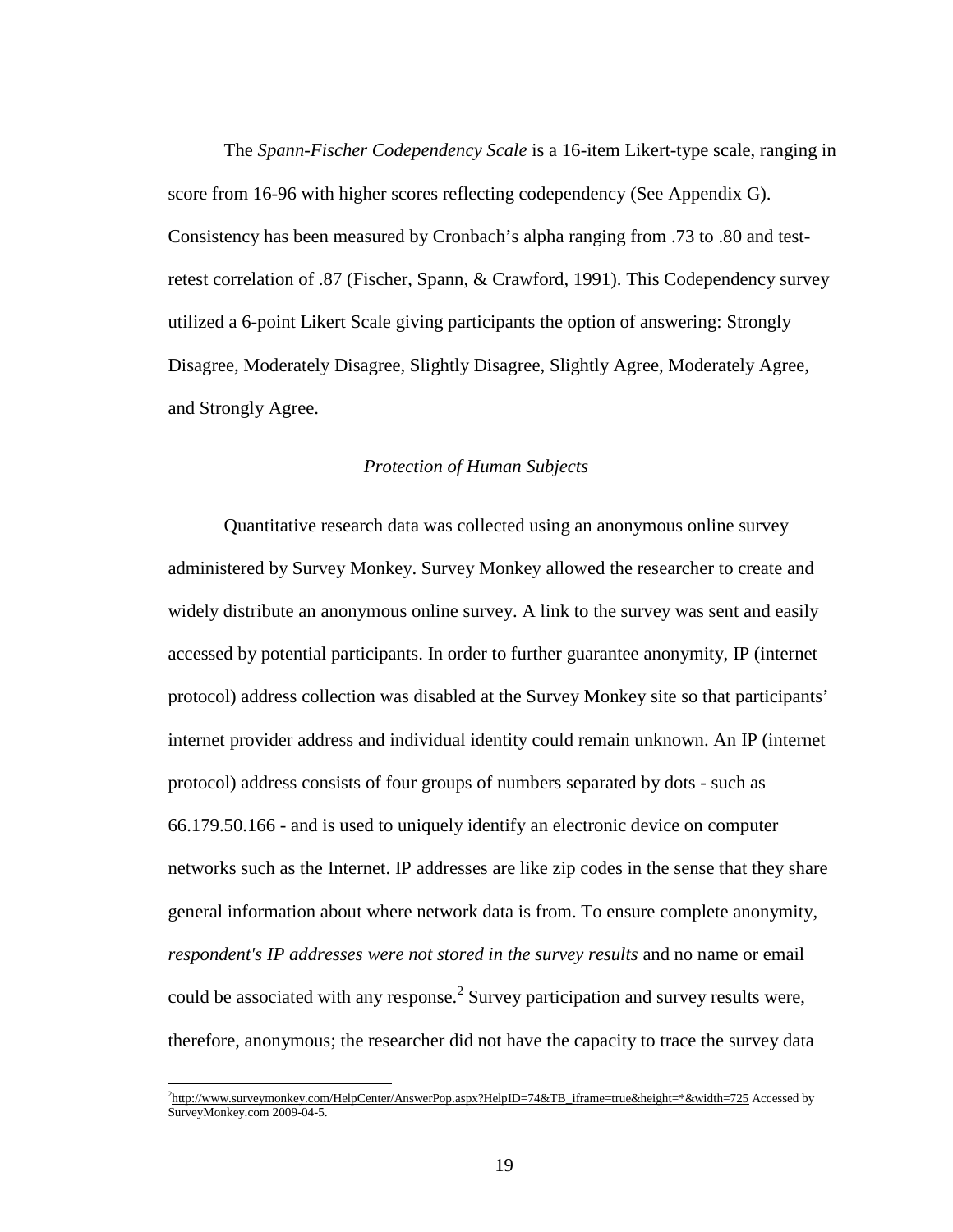back to a particular person or computer. Since the surveys were distributed using Survey Monkey and names were not asked, each respondent was identified only by a number and remained unknown to the researcher. It was stated in the informed consent that the researcher's Advisor would have access to the data but would not have access to any identifying information.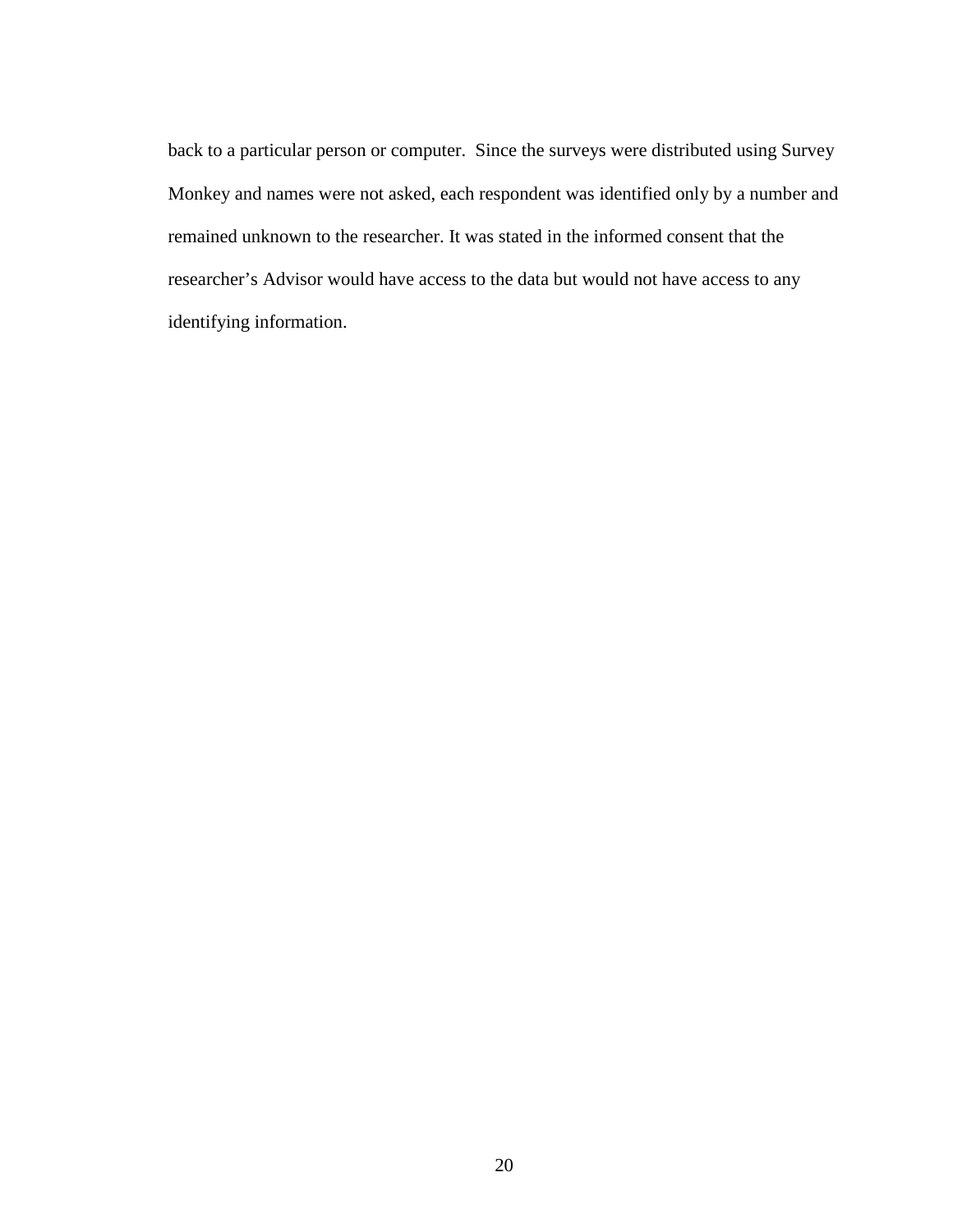# CHAPER IV

### FINDINGS

This study sought to examine the correlation between codependency in only children and parenting styles practiced in family-of-origin. While there are current studies on codependency, parenting style and birth order, there exists very little research that takes into account the unique role of only children who are inherently subject to relationship triangles. The standardization methods used in this research were the *Spann-Fischer Codependency Scale*, (See Appendix G) which measures levels of codependence and the *Parental Authority Questionnaire*, (See Appendices E & F) which uses the child's perspective to categorize parenting styles practiced in family-of-origin with an emphasis upon authoritarian parenting. The research question for the current study was: Are only children codependent? Can only children who identify as codependent be traced to a specific parenting style practiced in family-of-origin? It was additionally hypothesized that female only children would score higher on the *Spann-Fischer Codependency Scale* than male only children.

Recruitment for this study yielded a sample size of 88 participants, 53 of whom met the inclusion criteria and completed the survey. Participants were recruited through Facebook and email. Due to the method used, the population studied may not accurately reflect attitudes and beliefs of those who were not within the researcher's extended network. In addition, this method targeted internet savvy individuals who have access to online resources.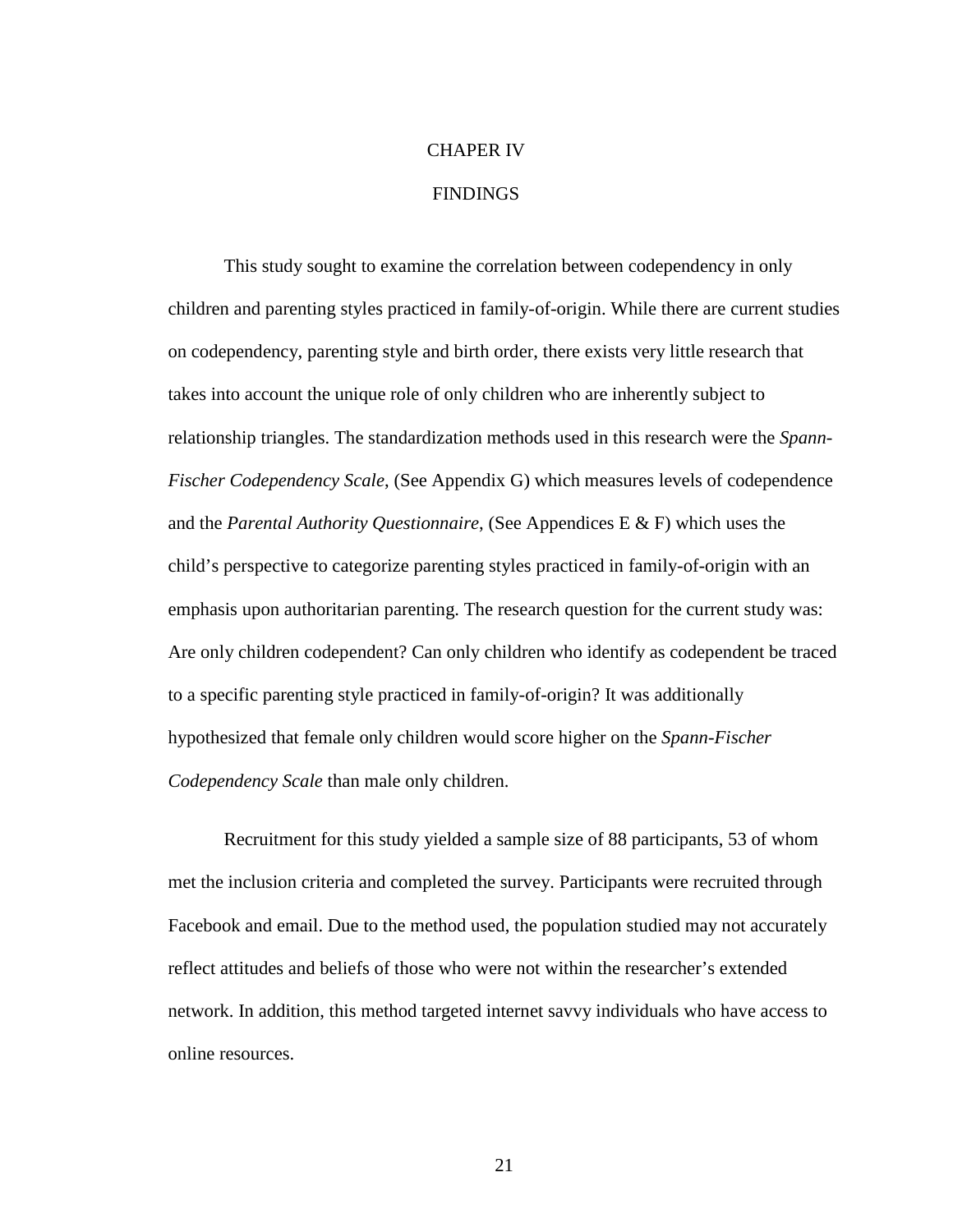Of the 53 participants who completed the study, 40 were female and 13 were male. Ages ranged from 21 to 51+ with most participants between the ages 21-30 (see Figure 1).





Thirty two participants were employed full-time, five worked part-time, three were unemployed, and thirteen were students. Forty-eight participants identified as heterosexual, three as homosexual, and two as bisexual. Relationship status varied with forty-two participants married or in relationships/ dating and eleven who were single.

Forty one participants grew up with both parents, eight lived with just their mothers and four onlies reported splitting time between both parents' houses and or having an additional family member (uncle, aunt, grandmother) live with them at some point. Twenty three participants grew up in the Northeast, four in the South, twenty on the West Coast and six in the Mid-West.

There was a range of race among the population with 40 participants identifying as Caucasian (see Figure 2).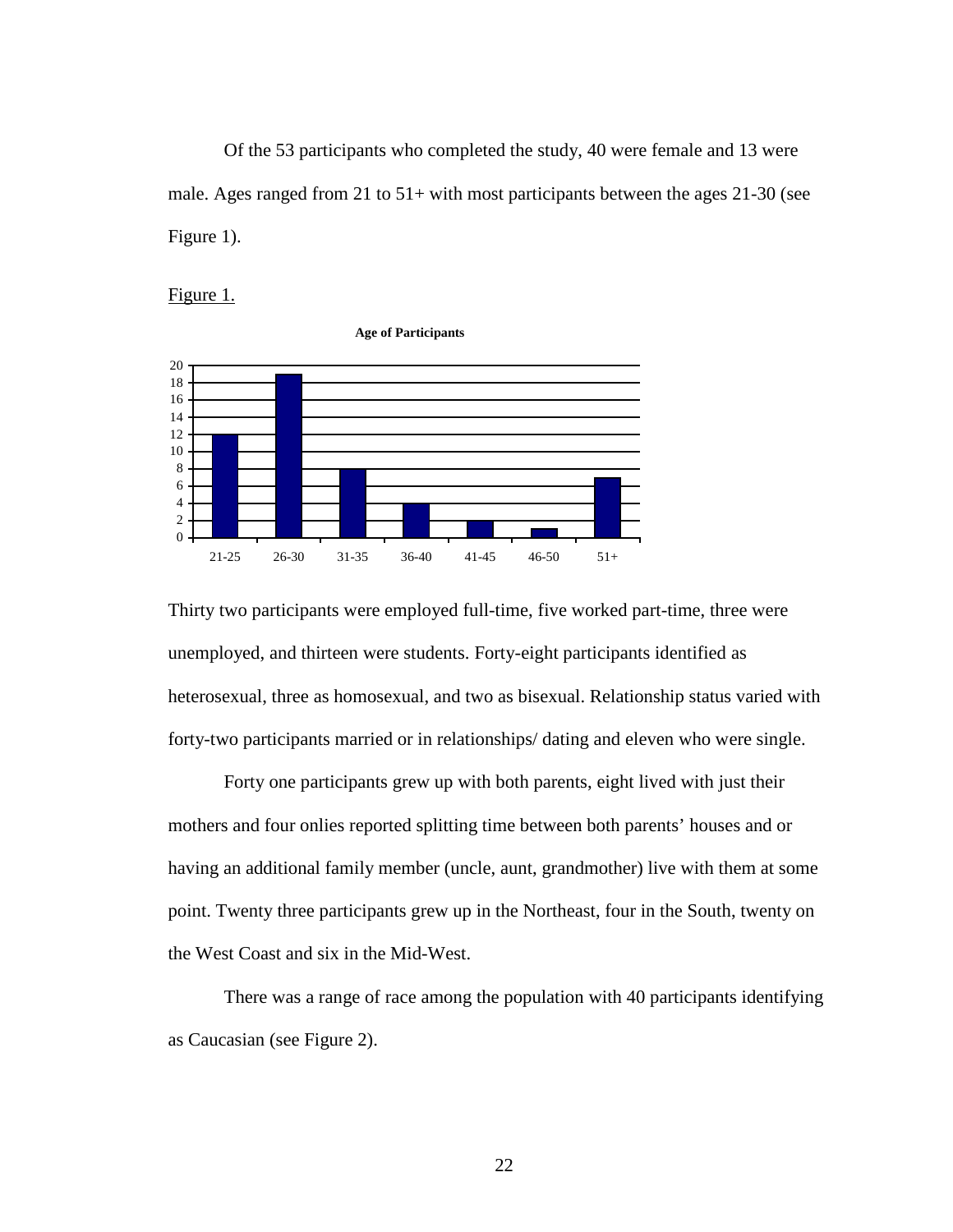## Figure 2.



In looking at education, 90.6% of participants had completed a 4-year college or graduate degree. Forty-two of the participant's mother's had completed some college or graduate school and forty-one fathers had completed some college or graduate school. There was also a range of religious background with 24.5% raised Catholic and 26.4% raised nonreligious (see Figure 3).

Figure 3.



The first set of data looked at the entire sample size of 53 participants and determined a significant positive relationship between *Spann-Fischer Codependency*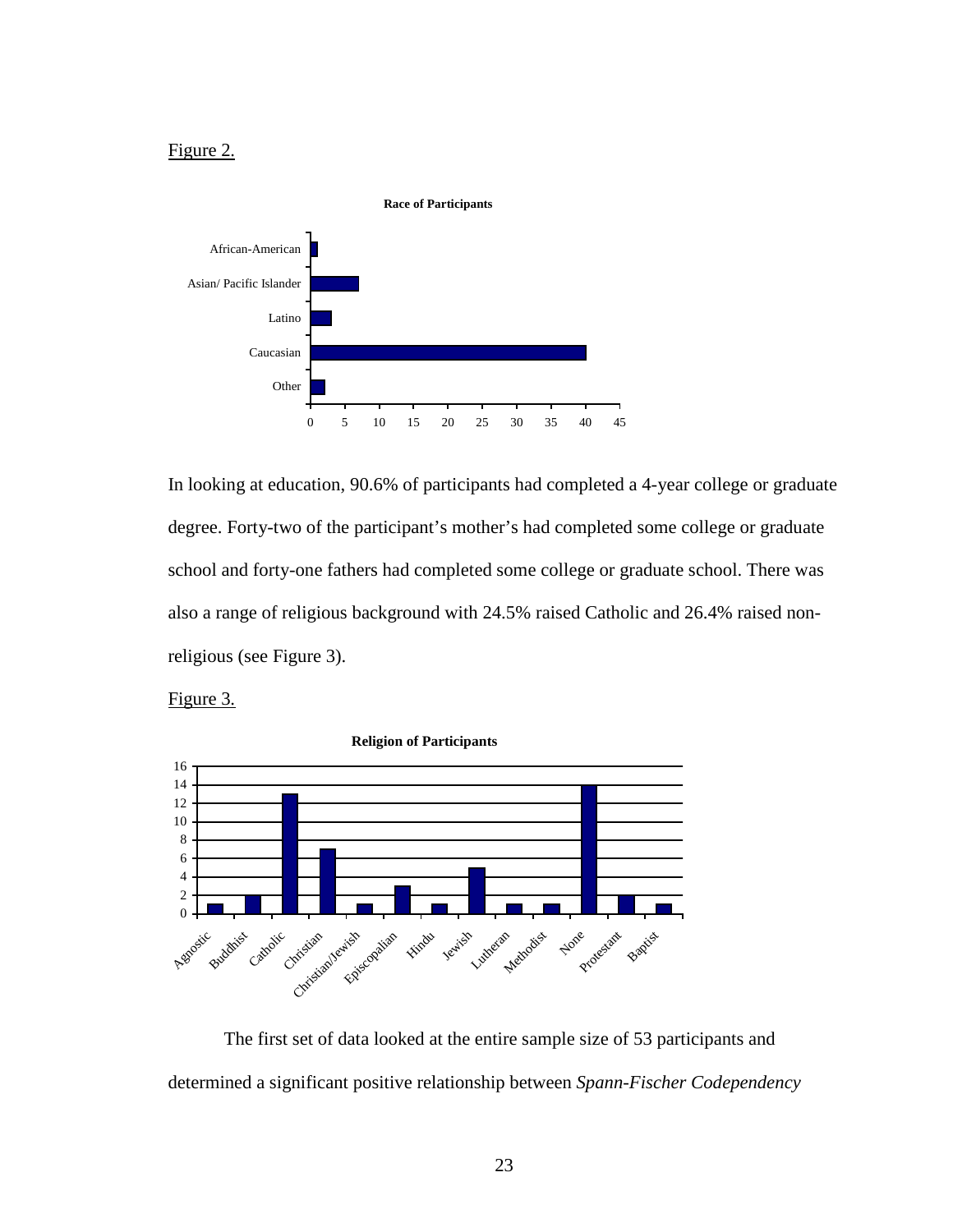Scores and the *PAQ* authoritarian subscales as characterized by parents who are highly directive with their children and value unquestioning obedience in their exercise of authority. Based on Baumrind's (1971) three distinct parental authority prototypes (authoritarian, permissive and authoritative/ flexible) authoritarian parents tend to be detached and less warm than other parents; they discourage verbal give and take and favor punitive measure in an effort to control their children's behavior.

Using a Pearson correlation (see Table 1), the relationship between codependency in only children and perceived authoritarian parenting styles in mothers was relatively weak (r=.301, p=.040, two-tailed), while the correlation between codependency scores and perceived authoritarian subscales among fathers was moderate  $(r=.510, p=.001, two$ tailed).

| Parenting Style        | Pearson r | n        |
|------------------------|-----------|----------|
| Permissive             |           |          |
| Mother                 | $-.129$   | .387     |
| Father                 | $-.224$   | .188     |
| Authoritarian          |           |          |
| Mother                 | .301      | $.040*$  |
| Father                 | .510      | $.001**$ |
| Authoritative/Flexible |           |          |
| Mother                 | $-.172$   | .248     |
| Father                 | $-.447$   | $.006**$ |
|                        |           |          |

Table 1. Relationship between Codependency (*Spann-Fischer*) and Authoritarian, Permissive, and Authoritative/ Flexible parenting styles (*PAQ*).

\*Correlation is significant at the .05 level (two-tailed)

\*\* Correlation is significant at the .01 level (two-tailed)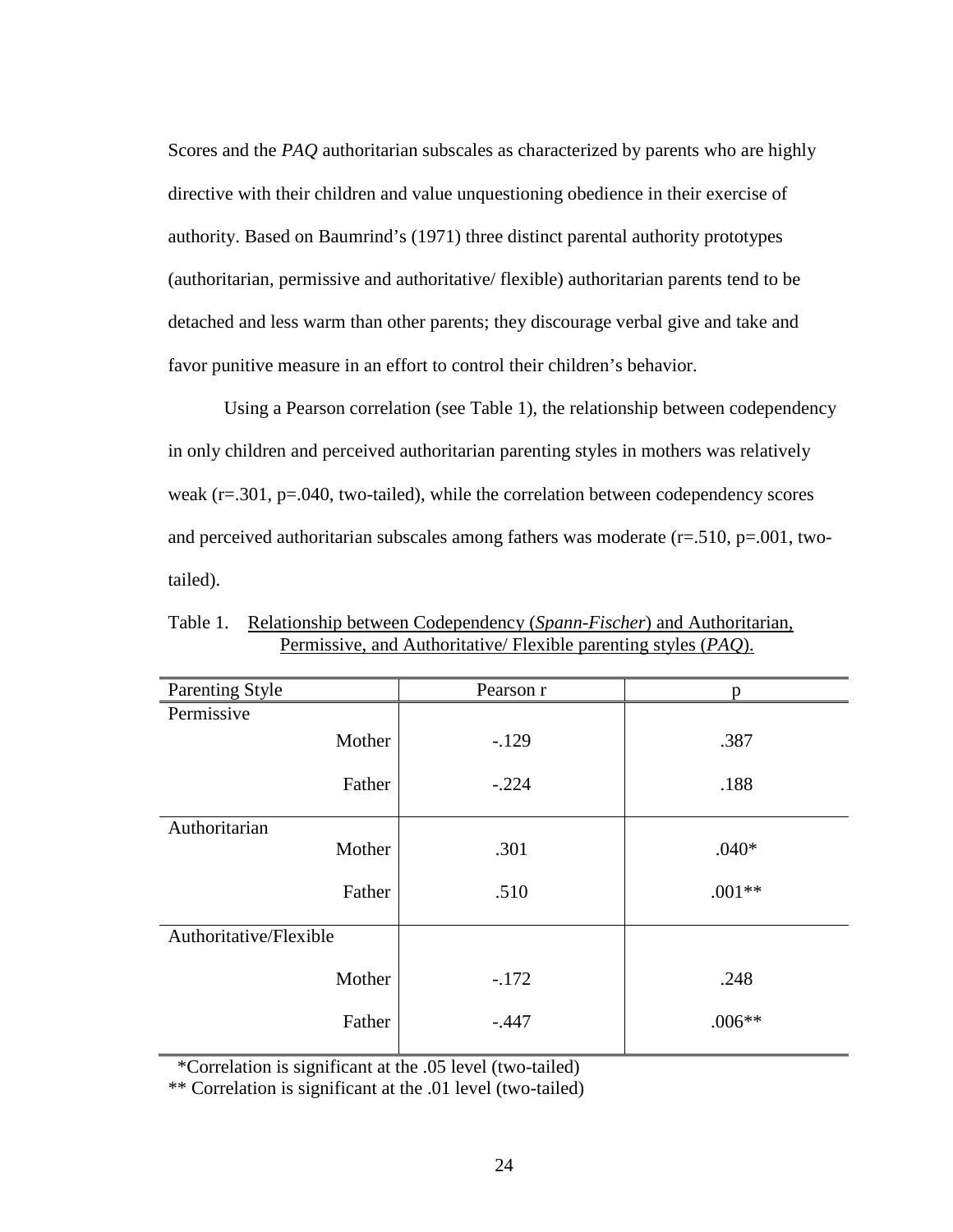Among only children raised by both parents, no significant relationship was found between *Spann-Fischer Codependency* Scores and the *PAQ* maternal or paternal permissive subscales as defined by relatively non-controlling styles in which children are encouraged to regulate their own activities as much as possible and minimum punishment is used. Likewise, there was no significant correlation between codependency scores and maternal or paternal authoritative/ flexible subscales as defined by parents who tend to fall somewhere in between authoritarian and permissive styles. Baumrind (1971) describes authoritative/ flexible parents as providing clear and firm direction for their children in which disciplinary clarity is moderated by warmth, reason, flexibility, and verbal give-and-take.

Of the 53 participants, eight were raised primarily by one parent- in this case their mothers. This sub-sample did not yield a significant correlation between *Spann-Fischer Codependency* scores and *PAQ* authoritative subscale scores, however a moderately significant, negative correlation was established between *Spann-Fischer codependency* scores and permissive parenting subscale for fathers  $(r=-.447, p=.006, two-tailed)$ . In determining whether female only children exhibited higher codependency scores than male only children, a t-test found no significant difference between genders  $(t (45) = -.483, p = .631).$ 

#### *Summary*

In response to the research question: Are only children codependent? The data indicates that this sample was codependent as measured by the *Spann-Fischer Codependency Scale*. Specific to only children who grew up with both parents, the data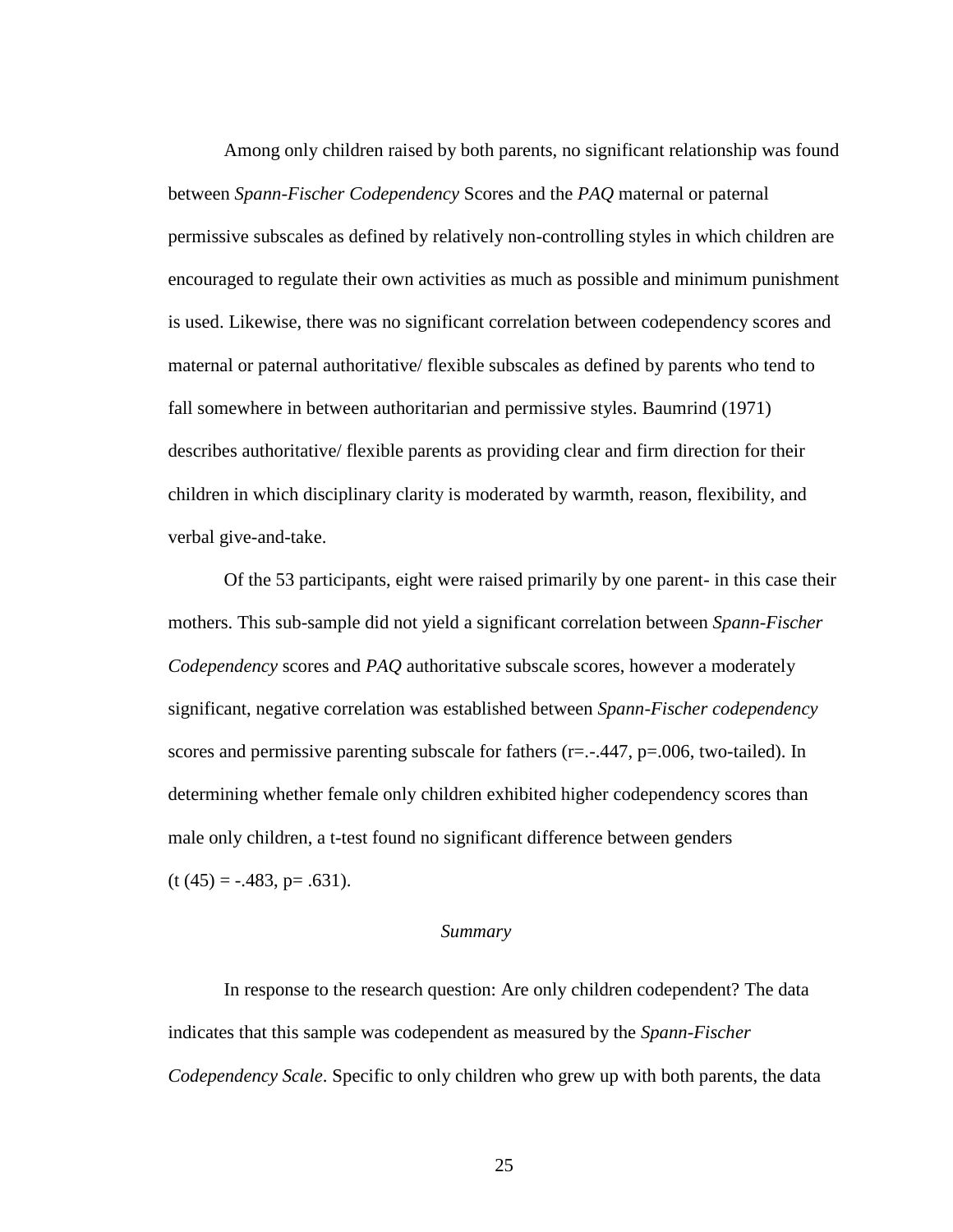yielded a positive correlation between only children's codependency scores and perceived authoritarian parenting styles practiced by both mothers and fathers. Such findings suggest that among onlies within this study, codependence can be linked to authoritarian parenting styles as characterized by parents who are highly directive, value unquestioning obedience and tend to be detached, less warm, and more punitive than other parenting approaches (Baumrind, 1971).

In addition, only children raised by just one parent did not yield statistically significant data between codependency scores and perceived parenting style. In addition, the hypothesis that female only children would score higher on the *Spann-Fischer Codependency Scale*, thus indicating a greater prevalence towards codependence than male only children was not statistically significant (t  $(45)$ = -.483, p= .631).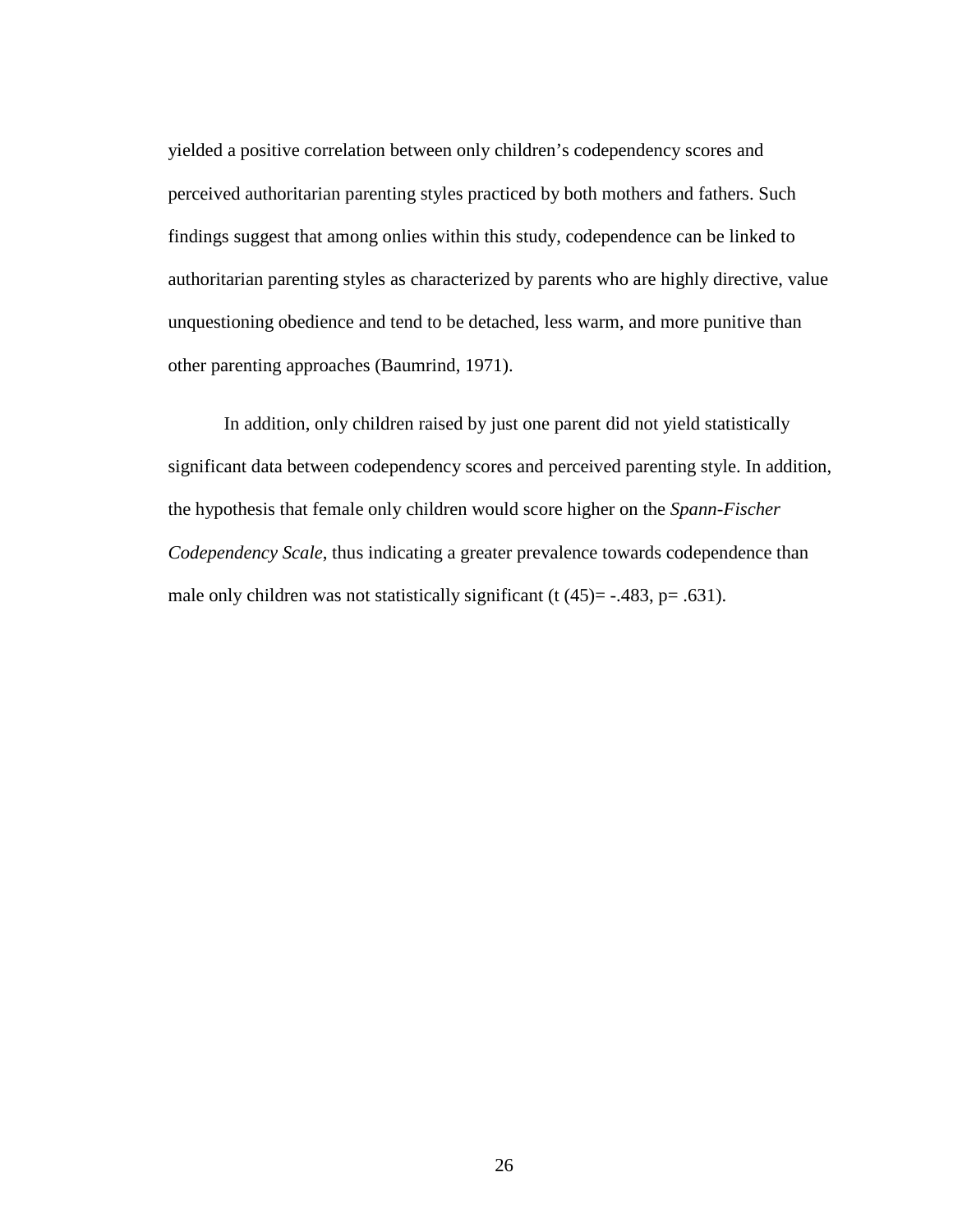#### CHAPER V

#### **DISCUSSION**

When studied as a whole, the 53 participants yielded statistically significant codependency scores as measured by the *Spann Fischer Codependency Scale;*  additionally when correlated with authoritarian parenting styles, results were significant.

When the group was broken down into those who grew up with both parents versus the sub-group of eight participants raised by only one parent (mothers), codependency scores within the subgroup were not statistically significant. While the explanations are unknown, as suggested by early family therapists such as Bowen and Minuchin, and echoed by empirical researchers such as Robert Emery, Frank Fincham, and Mark Cummings (1992), families are more complex than a collection of dyadic relationships. Triangulation of children whether it be through scapegoating, detouring marital conflict through the child, or the development of an overly close parent-child alliance that excludes one parent, codependency can often result (Skowron & Friedlander, 1998, p.235).

According to the Eight Basic Concepts of Bowen *Family Systems Theory*, highly fused or codependent individuals "seek acceptance and approval above all other goals" (Skowron & Friedlander, 1998, p.235). While no questions on the *Spann Fischer Codependency Scale* specifically address acceptance or approval seeking, the participants in this study expressed difficulty saying "no"; actively avoiding conflict; feeling bored or empty without problems to focus on; doing things for others even when the person they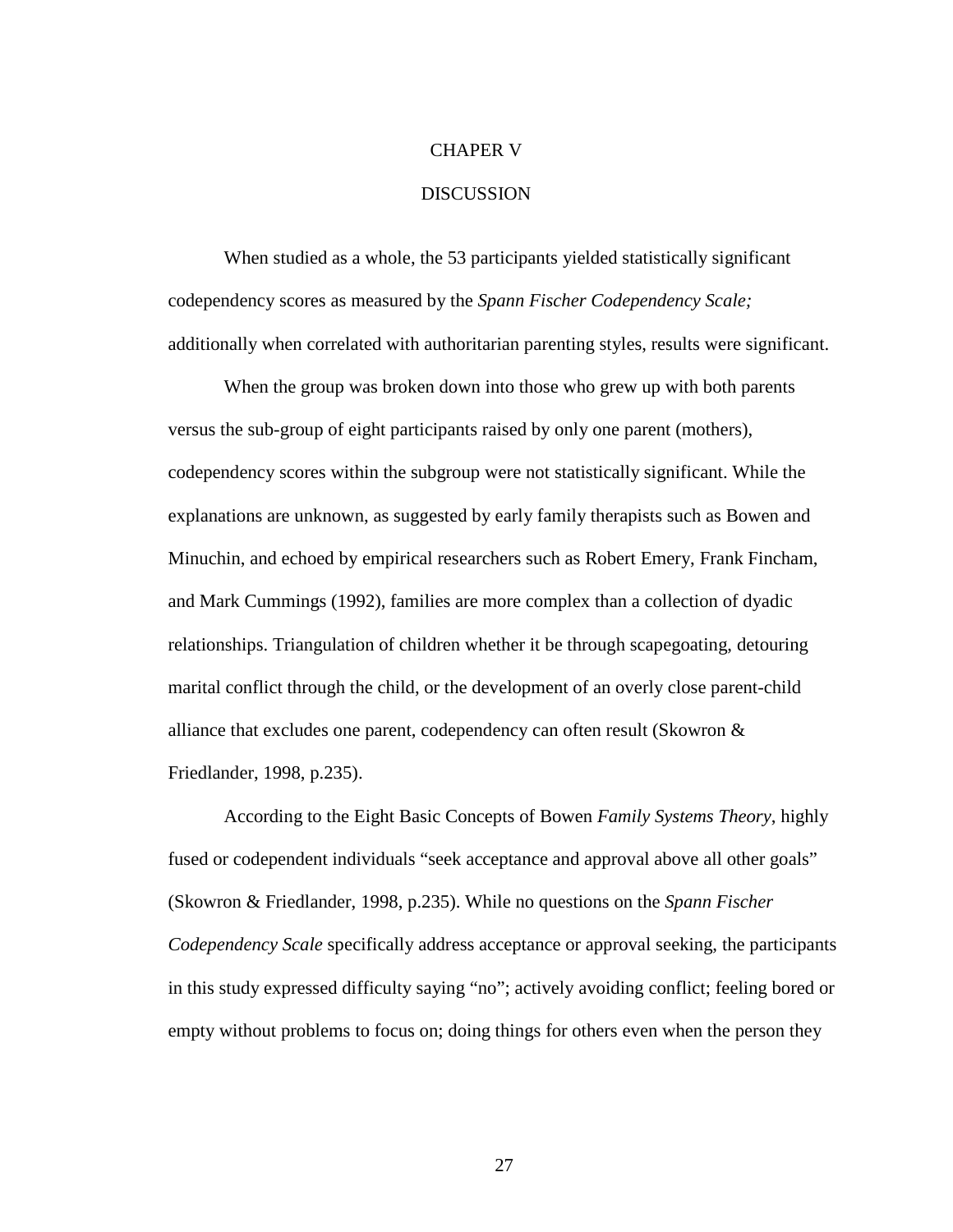are helping is capable of satisfying the task themselves; and placing others ahead of themselves, all indicating possible approval seeking and acceptance.

While the data sought to compare codependency to perceived parenting styles, in looking at responses to the *Spann-Fischer Codependency Scale,* many interesting themes emerged. Findings of significance include participants having difficulty saying "no" (58.5%); feeling bored or empty without problems to focus on (57.8%); and doing things for others even when the person they are helping is capable of satisfying the task themselves (73.6%). These responses indicate that in addition to a significant correlation between codependence and authoritarian parenting styles practiced in single child families, onlies specifically have a propensity for care-taking, living up to other's expectations and a strong external locus of control, all of which are common symptoms of codependents who often doubt their own intrinsic value (Seaward, 2005).

The literature shows that in addition to only children experiencing a tremendous amount of worry and anxiety in response to family expectations, onlies suffer from many underlying fears of imagined abandonment and real fears of being 'orphaned' once parents pass (Werman, 2008). Some studies show that separation anxiety, which is commonly experienced among only children, has a positive correlation to triangulation, indicating that when children "fuse" with the family unit, higher degrees of anxiety and dependence upon primary attachment figures are formed (Werman, 2008). Such research could possibly speak to any discrepancies or similarities between the prevalence of codependency and separation anxiety among only children.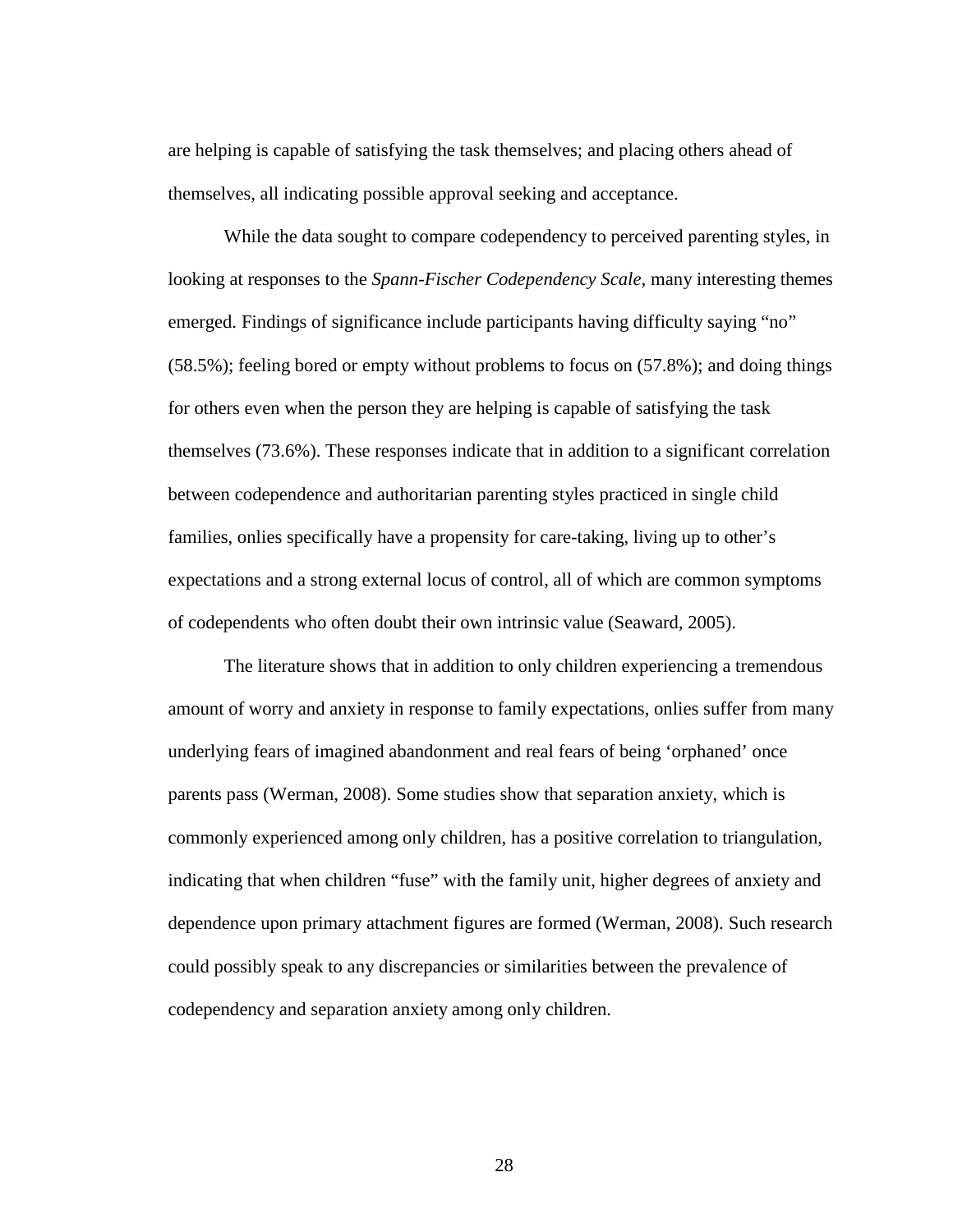While many people suffering from codependency or family fusion tend to practice poor self care, this sample was unique. In reaction to the question "I feel guilty when I do something nice for myself" 62.3% of onlies disagreed. In general, many participants in this study conveyed taking responsibility for their own experience and happiness which suggests a level of independence rather than codependence. A significant number of onlies (65.4%) disagreed with the statement "I tell myself that things will get better when the people in my life change what they are doing," further suggesting that onlies assume responsibility for narrating their own experiences. Likewise, many participants disagreed with the perception "I seem to have relationships where I am always there for others, but they are rarely there for me" (60.3%). Additionally, 56.6% of onlies disagreed with the statement "I often focus on one person and neglect my other relationships" suggesting that relationships of participants are experienced as equal give and take. Finally, 58.5% of only children in this study reported not getting into painful relationships which is a theme among those suffering from codependency or family fusion.

Horney who originally introduced *morbid dependency* describes three fundamental approaches in the psychodynamics of codependence. In an effort to manage familial anxiety – for which 73.6% of participants admitted to worrying a great deal – the first type of codependent individual tends to move towards their *parents* – which is often the only option for onlies – in search of love or affiliation (Horney, 1950). This type of codependent will often respond to withholding, inaccessible and remote parents – all of which are characteristics of the authoritarian parenting style described in the *PAQ*  questionnaire – using a self-effacing approach. Horney went on to describe the second type of codependent individual who tends to use dominance in an effort to move away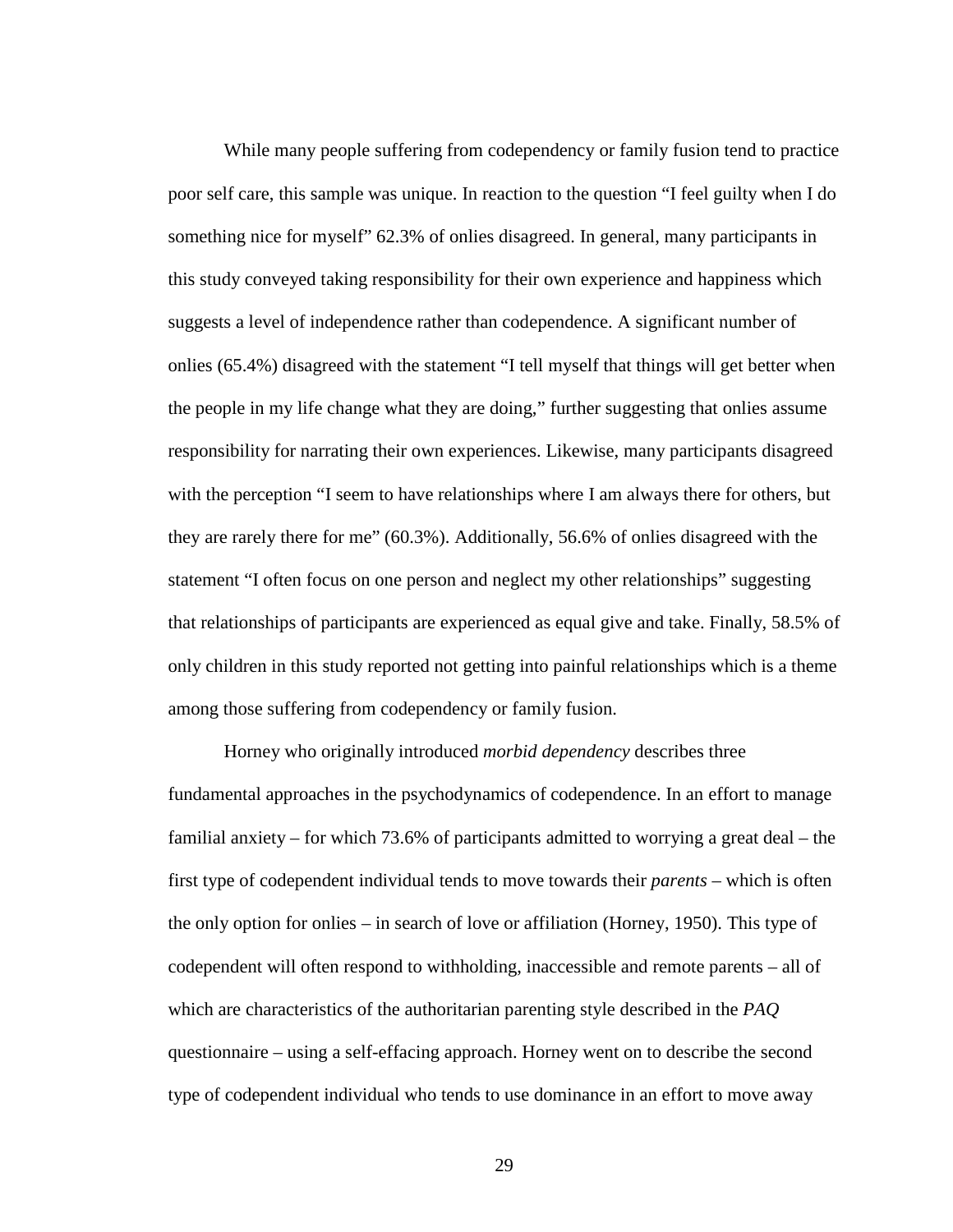from others in hopes of achieving coercive mastery of codependence, while the third type of individual withdrawals in an effort to gain freedom and autonomy from a codependent family structure (Allcorn, 1992). In response to not allowing others to see the real "me," 60.4% of participants agreed with this statement, suggesting possible attempts at withdrawal, autonomy or avoidance of fused attachments. Additional explanations could be separation anxiety, pressures to succeed, feelings of responsibility and perfectionism all of which are linked to only children ( Mancillas, 2006).

One of the most significant findings revealed in the *Spann Fischer Codependency Scale* was a tendency to put the needs of others ahead of ones own. The data indicates that more than 2 to 1 onlies (70%) place others ahead of themselves, challenging many negative stereotypes about only children who are often labeled 'selfish or self-centered'. Quite the contrary, this data indicates that in spite of possible codependent implications, onlies show a unique ability to use their sensitivity and responsibility to care for others, often without compromising their own needs and expectations.

The more neutral answers were in response to "having difficulty making decisions" (51%); accepting compliments from others (51%); keeping anger in until sometimes exploding (52.8%); and usually going "to any length to avoid open conflict" (54.7%). Such findings could speak to onlies lack of experience mitigating conflicts with siblings; other possible explanations might be concern that tension could jeopardize peer relationships or lead others to perceive onlies in a negative or unfavorable light.

This study suggests that family-of-origin as well as authoritarian parenting styles can influence the development of codependence especially among only children who are thought vulnerable to family dynamics. In addition, this study suggests that children who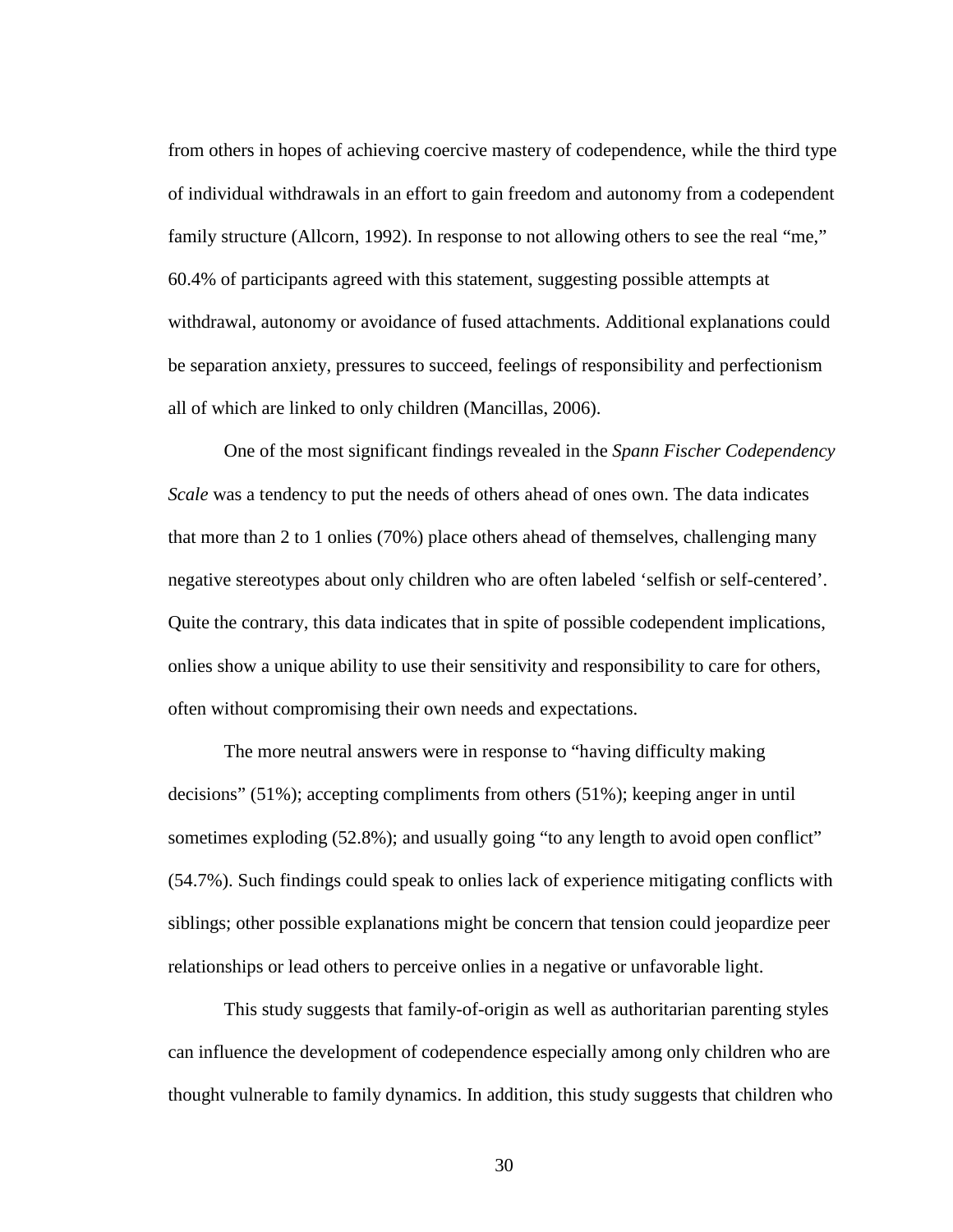are inherently triangulated into their parent's original dyad exhibit symptoms of codependency or *fusion.*

#### *Limitations and Recommendations for Social Work Practice and Research*

Additional quantitative measures addressing triangulation, separation anxiety, *true* versus *false-self,* and current relationship patterns would have been valuable. A qualitative study or a mixed method which asks open-ended questions would have yielded richer responses and deeper narrative. Because snowball sampling was employed, there is not a randomized representative sample.

Future inquiry could seek to identify codependency within family systems thus broadening therapist's interventions beyond individual psychotherapy, which is typically prescribed in cases of codependence and anxiety, to include family systems. Because these findings highlight a positive association between father-mother-child triangulation and symptoms of codependence or fusion, it is important that clinicians explore the only child's relationship with his or her parents, as well as the parental dyad when possible. Although not employed in this study, there are tests which measure triangulation, including the *Nuclear Family Triangulation Scale For Children;* (See Appendix J) that could be used in future studies to increase understanding and assessment of only children within a triadic family structure.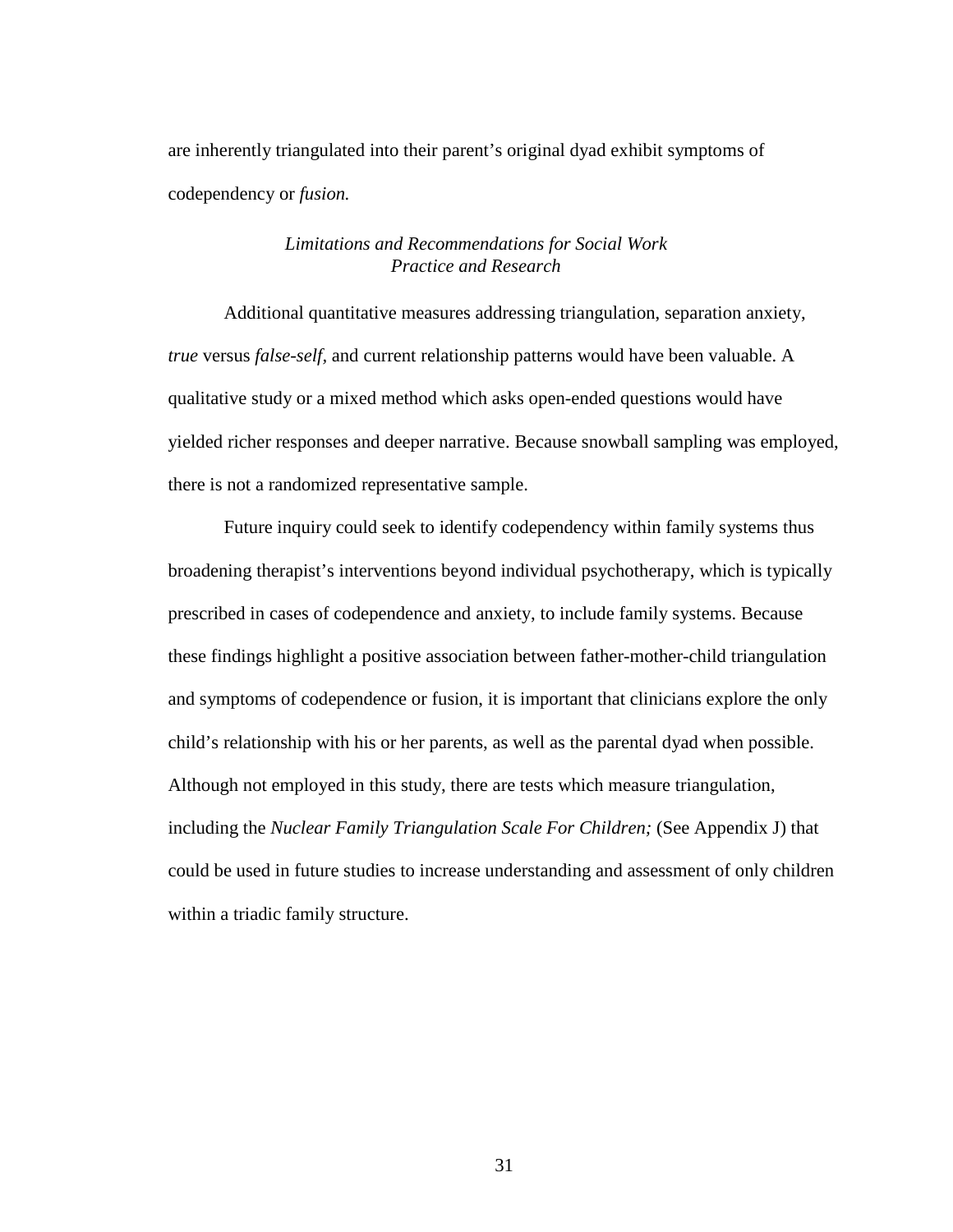#### References

- Asher, R. & Brissett, D. (1988). Codependency: A view from women married to alcoholics. *International Journal of Addictions, 23,* 331-350.
- Baumrind, D. (1971). Current patterns of parental authority. *Developmental Psychology Monographs, 4*(2, Pt.2).
- Beattie, M. (1987). Codependent no more. New York: Harper/ Hazeldon.
- Bray, J. H., & Williamson, D. S. (1987). Assessment of intergenerational family relationships. In A. J. Hovestadt & M. Fine (Eds.), *Family of origin therapy: Application in clinical practice, family therapy collection* (pp. 31–43). Rockville, MD: Aspen.
- Buri, J.R. (1991). Parental Authority Questionnaire, *Journal of Personality and Social Assessment,* 57, 110-119.
- Carlson, J., Watts, R. E., & Maniacci, M. (2005). Adlerian Therapy: Theory and Practice. Washington, DC: American Psychological Association.
- CoDA Fellowship. (n.d.). In *Co-Dependents Anonymous*. Retrieved February 16, 2009, from http://www.codependents.org/
- Crothers, M., & Warren, L.W., (1996). Parental ancetecedents of adult codependency. *Journal of Clinical Psychology, 52,* (2), 231-239.
- Cermak, T.L. (1984). Children of alcoholics and the case for a new diagnostic category of codependency. Alcohol Health and Research World 9(4), 38-42.
- Cermak, T.L. (1986). Diagnostic criteria for codependency. *Journal of Psychoactive Drugs, 18*(1), 15-20.
- Dodd, E.H., (2004). *Codependency and career choice: a comparison of codependent personality traits between female MSW and MBA students: a project based upon an independent investigation*. Unpublished master's thesis, Smith College School for Social Work.
- Emery, R. E.; Fincham, F. D.; and Cummings, E. M. (1992). Parenting in context: Systematic thinking about parental conflict and its influence on children. *Journal of Consulting and Clinical Psychology 60*: 909–912.
- Fagan- Pryor, E. C., & Harber, L.C. (1992). Codependency: Another name for Bowen's undifferentiated self. Perspectives in Psychiatric Care, 28(4), 24-28.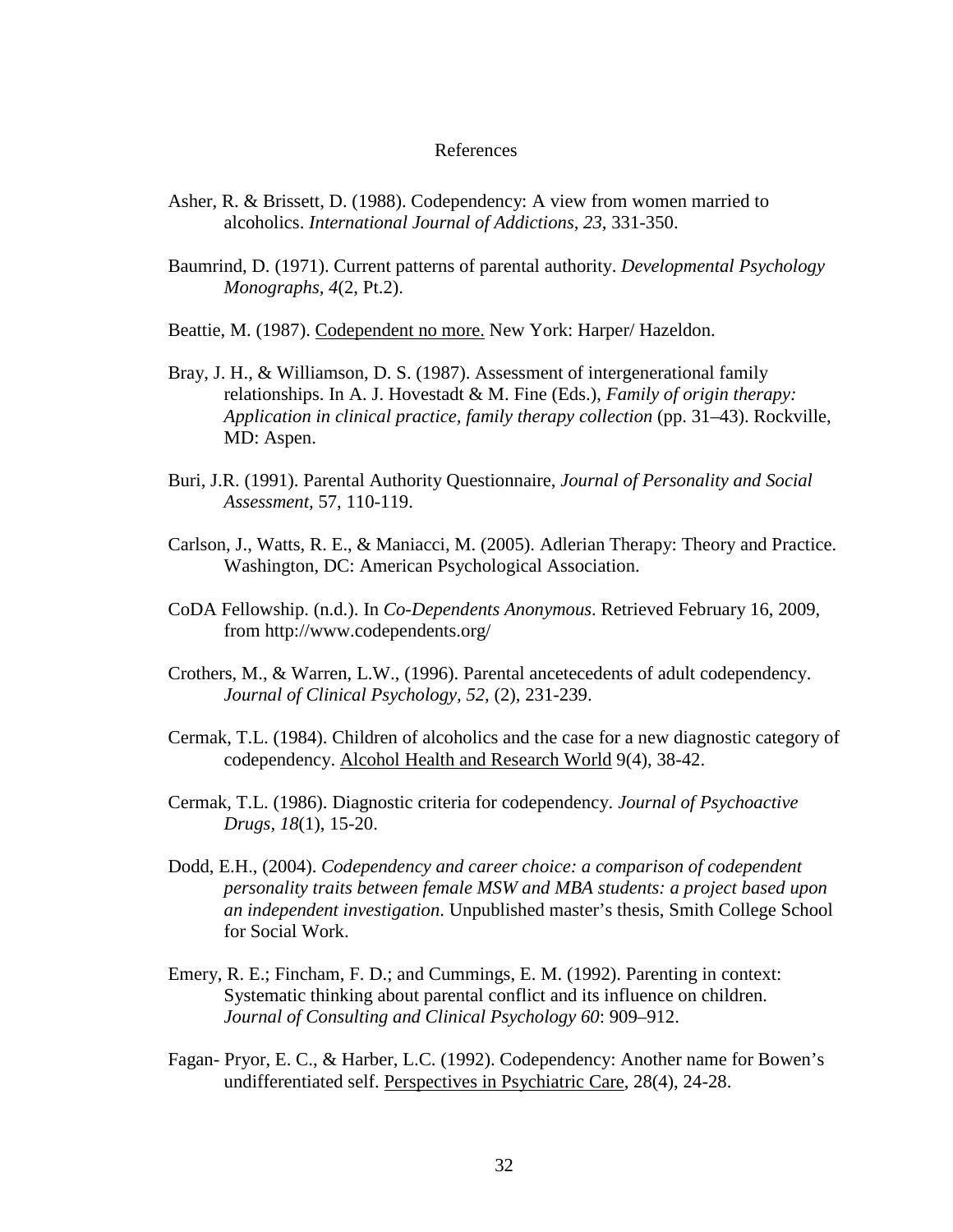- Falbo, T. & Polit, D., (1986). A quantitative review of the only-child literature: Research evidence and theory development. *Psychological Bulletin, 100,* 176-189.
- Fenton, N. (1928). The only child. *Journal of Genetic Psychology, 34,* 546-556.
- Fischer, J.L., & Crawford, D.W. (1992). Codependency and parenting styles. *Journal of Adolescent Research, 7*(3), 352-363.
- Fischer, J.L., Spann, L., & Crawford, D.W. (1991). Measuring codependency. *Alcoholism Treatment Quarterly, 8*(1), 87-100.
- Friel, J. (1986, May/ June). Co-Dependency Assessment Inventory: A preliminary research tool. Focus on the Family and Chemical dependency, pp.20-21.
- Friel, J., & Friel, L. (1988). *Adult children: The secrets of dysfunctional families.*  Deerfield Beach, FL: Health Communications.
- Fuller, J.A., & Warner, R.M. (2000). Family stressors as predictors of codependency. *Genetic, Social, and General Psychology Monographs, 126* (1), 5-22.
- Gullotta, T. & Blau, G. (2008). Family influences on childhood behavior and development. New York: Routledge.
- Horney, K. (1942). Self-analysis. New York: Norton Press.
- Irwin, H.J. (1995). Codependence, narcissism, and childhood trauma. *Journal of Clinical Psychology, 51(5),* 658-665.
- Lindley, N.R., Giordano, P.J., & Hammer, E.D. (1999). Codependency: Predictors and psychometric issues. *Journal of Clinical Psychology, 55*(1), 59-64.
- Mancillas, A. (2006). Challenging the stereotypes about only children: A review of the literature and implications for practice. *Journal of Counseling and Development, 84,* 268-275.
- O'Brien, P., Gaborit, M. (1992). Codependency: A disorder separate from chemical dependency. *Journal of Clinical Psychology,* 48(1), 129-137.
- O'Gorman, P. (1993). Codependency explored: A social movement in search of definition and treatment. *Psychiatric Quarterly, 64,* 199-212.
- Phillips, A., & Phillips, C. (2000). Birth-order difference in self-attribution for achievement. *Journal of Individual Psychology, 56,* 474-480.

Prest, L.A., & Storm, C. (1988). The codependent relationships of compulsive eaters and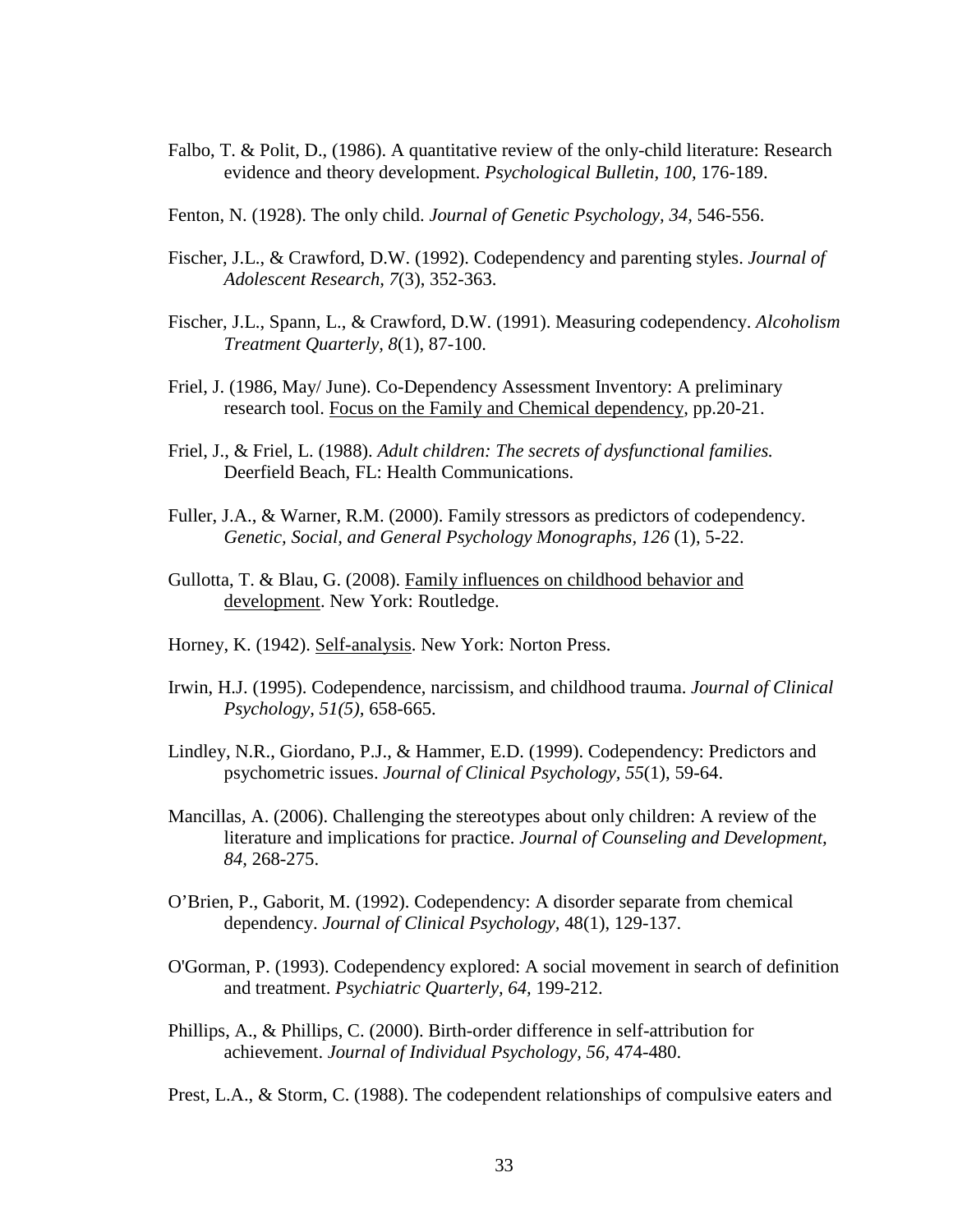drinkers: Drawing parallels. *The American Journal of Family Therapy, 16*(4), 339-350.

- Polit, D., & Falbo, T. (1988). The intellectual outcomes of only children. *Journal of Biosocial Science, 20,* 275-286.
- Polit, D., & Falbo, T. (1987). Only children and personality development: A quantitative review. *Journal of Marriage and the Family, 49,* 309-325.
- Roheling, P.V., Koelbel, N. & Rutgers, C. (1996). Codependence and conduct disorder: Feminine versus masculine coping responses to abusive parenting practice. *Sex Roles, 35,* 603-618.
- Spann, L. A. (1989). Developing a scale to measure codependency. Unpublished master's thesis, Texas Tech University. Lubbock, TX.
- Spann, L., & Fischer, J.L., (1990). Identifying codependency. *The Counselor, 8,* 27.
- Steinberg, D.M. *The social work student's research handbook.* New York: The Hawthorne Press, Inc.
- Treadway, D. (1990). Codependency: Disease, metaphor, or fad? *Family Therapy Networker, 14*(1), 39-42.
- Veenhoven, R., & Verkuyten, M. (1989). The well-being of only children. *Adolescence, 24,* 155-166.
- Wegscheider-Cruse, S. (1985). Choice-Making. Pompano Beach, FL: Health Communications.
- Wells, M., Glickauf-Hughes, C., Jones, R. (1999). Codependency: A grass roots construct's relationship to shame-proneness, low self-esteem, and childhood parentification*. American Journal of Family Therapy, 27*, 63-71.
- Will, H. (2002). In *Recovery Man*. Retrieved August 1, 2008, from http://www.recovery-man.com/coda/codependency.htm
- Whitfield, C.L. (1989). *Healing the Child Within.* Deerfield Beach, FL: Health Communications.
- Whitfield, C.L. (1991). *Co-dependency: Healing the human condition*, (p.47)*.* Deerfield Beach, FL: Health Communications.
- Woodside, M. (1982). Children of alcoholic parents: Inherited and psychosocial influences. *Journal of Psychiatric Treatment and Evaluation, 5,* 531-537.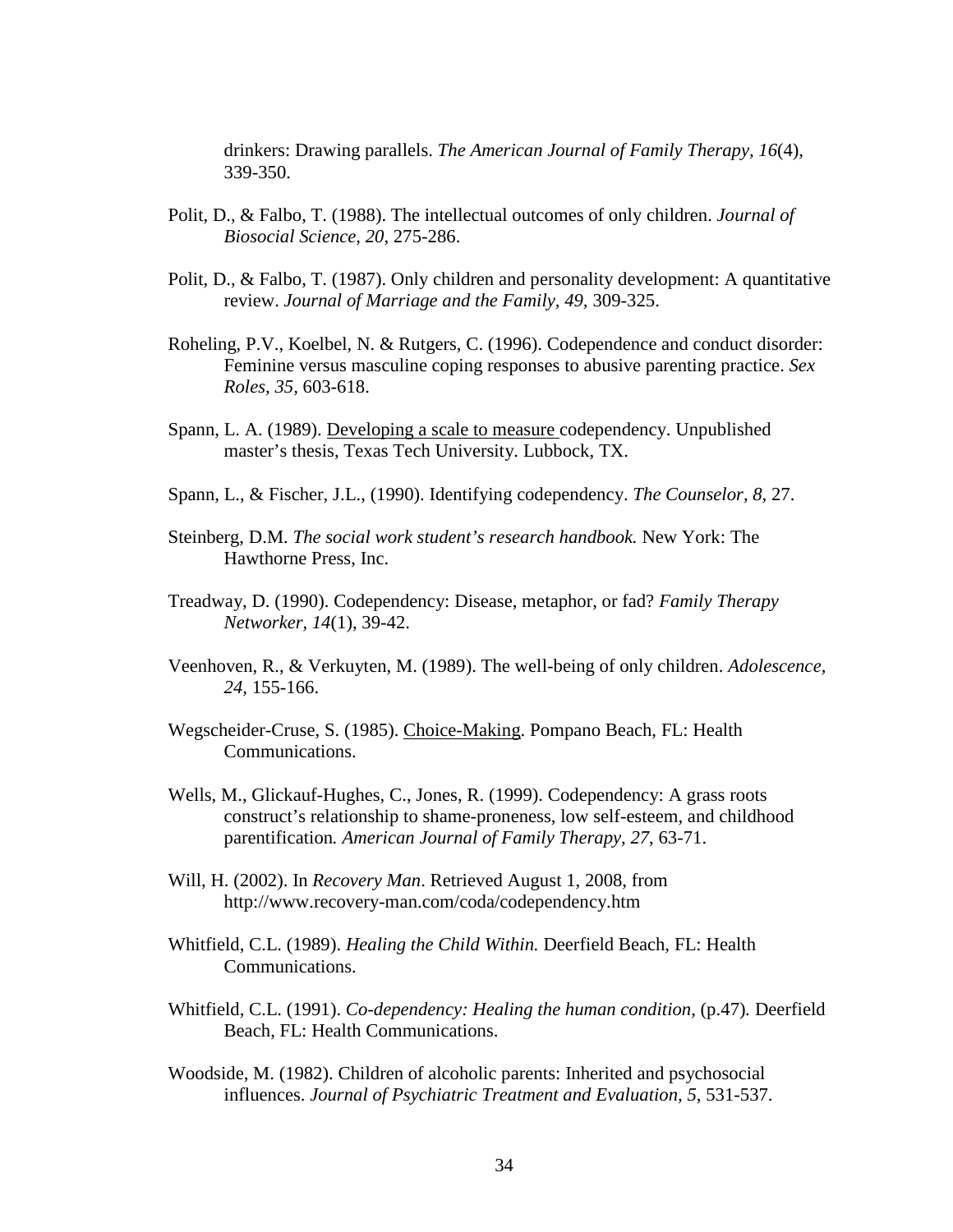## Appendix A

## Electronic Facebook Recruitment Letter

Dear Potential Research Participant:

My name is Rachel Carfora and I am a graduate student at Smith College School for Social Work. I am conducting a research project designed to explore the relationship between only-children and parenting style practiced in family-of-origin. This study is being conducted for my Master's of Social Work degree at Smith College School for Social Work and may be used in future presentations, publications, or grants on the topic.

Participants in this study should be individuals who are only-children and age 21 or older. Participants will be asked to fill out an online survey (by clicking on the link below) that asks them about perceived parenting styles practiced in their family-of-origin and tendencies toward codependence.

The survey will take approximately 30 minute to complete and will be completely anonymous. There will be no financial benefit for participating in the survey. However, participants may benefit from knowing that they have contributed to this research.

As a participant you will need to meet the following inclusion criteria: Participants in this study should be individuals who are only-children and age 21 or older.

If you agree to participate in this study, and meet the above criteria, please connect to the internet link below. You will be asked to read, and agree to an informed consent form that details your rights as a participant before beginning the survey.

Please contact me if you have any additional questions and I thank you in advance for your participation!

Rachel Carfora Smith School for Social Work [rcarfora@smith.edu](mailto:rcarfora@smith.edu)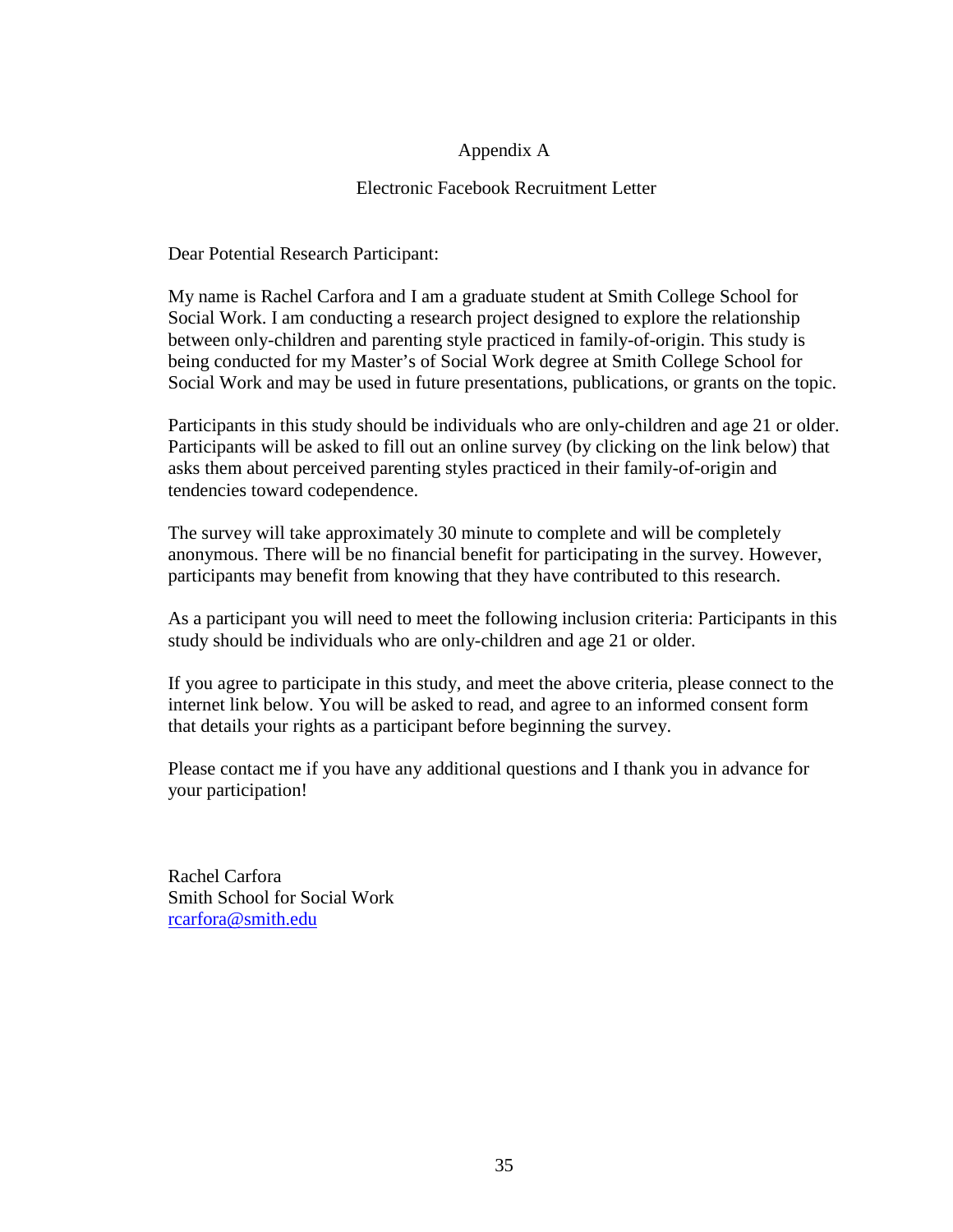## Appendix B

## Survey Screening Page

Thank you for your possible participation in this study!

Please know that this study is completely anonymous and you are free to refuse to answer specific questions. If you have any questions, please do not hesitate to contact me by email at rcarfora@email.smith.edu. You may also contact the Chair of the Human Subjects Review at Smith College at (413) 585-7974.

I grew up an only child without biological or step siblings:

True

False

I am 21 years of age or older:

True

False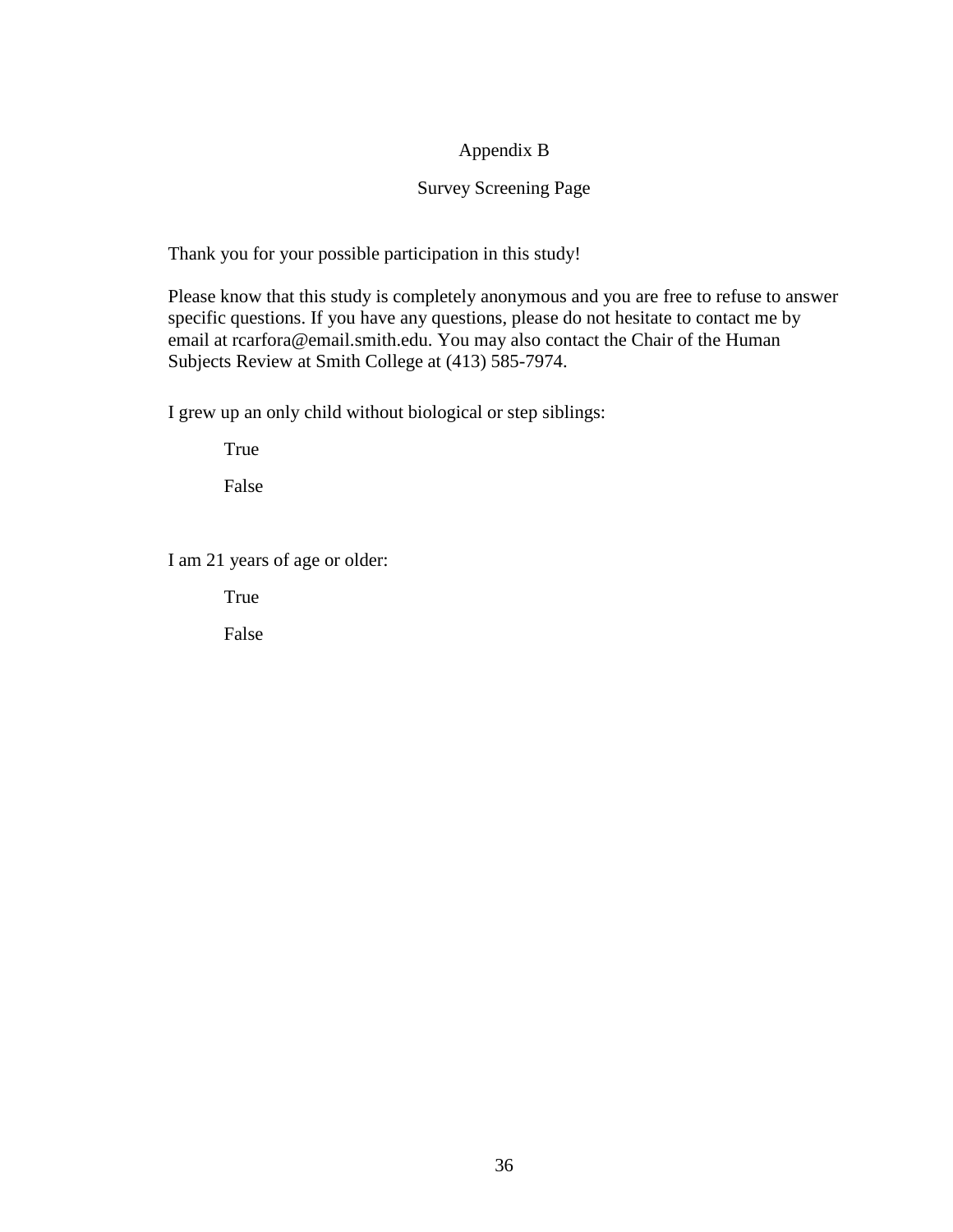## Appendix C

## Electronic Informed Consent Form

My name is Rachel Carfora and I am conducting a study to learn more about the impact of parenting styles on only-children. The study is being conducted for my Master of Social Work thesis at Smith College School for Social Work and may be used for possible publication and presentation.

You are being asked to participate in this study if (a) you are an only-child (b) you are older than 21 years of age.

As a volunteer in this study you will be asked to complete an online questionnaire.

Questionnaire items will ask for demographic information as well as two brief multiple choice tests which ask about parenting style practiced in family-of-origin and tendencies towards codependency. The survey should take no more than 30 minutes in total.

Your participation is completely voluntary. Participants are able to stop the survey at any time and "skip" any questions they don't want to answer.

Although you will not receive financial compensation for participating in this study; you may benefit from knowing that you have contributed to the further knowledge and understanding of only-children's experiences with codependency and the impact of parenting styles. Your participation may help social workers or other health care workers to have a better understanding of how to approach these issues with clients, only-children and those coping with codependency and work more effectively in collaboration with only-children, couples and families. The potential risks of participating in this study are uncomfortable emotions while reflecting upon your experiences.

This study is completely anonymous. Your name will not be requested and there will be no way to trace your responses back to you. Because of the anonymity, however, there will be no way to withdraw your particular answers once you have completed the questionnaire. Data will be stored for a minimum of three years in a locked file in the researcher's home, and all written materials will be destroyed after the researcher completes her degree requirements.

This study is completely voluntary and you are free to refuse to answer specific questions. If you have any questions, please do not hesitate to contact me by email at rcarfora@email.smith.edu. You may also contact the Chair of the Human Subjects Review at Smith College at (413) 585-7974.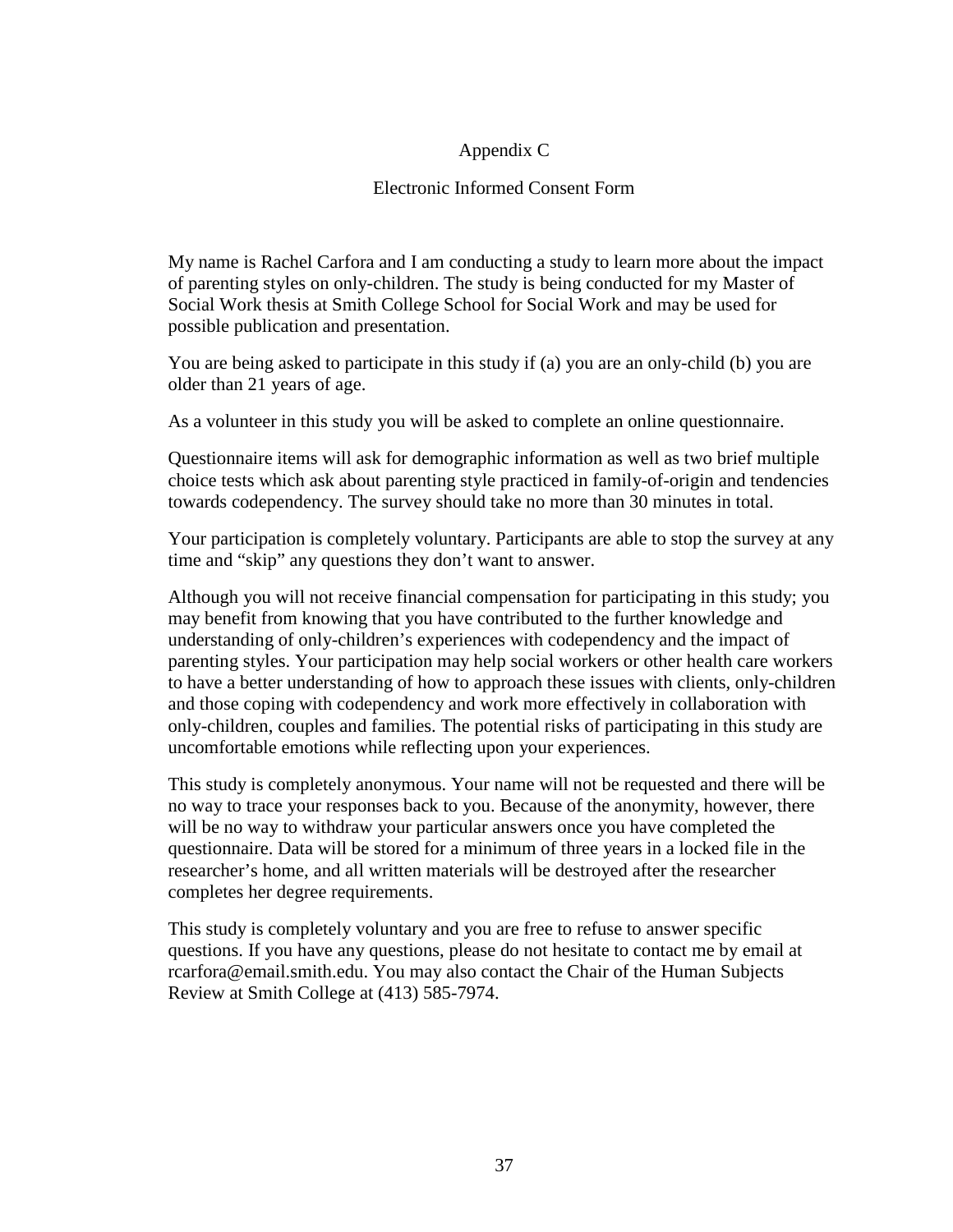BY CLICKING "NEXT" AND SUBMITTING THIS SURVEY, YOU ARE INDICATING THAT YOU HAVE READ AND UNDERSTAND THE INFORMATION ABOVE AND THAT YOU HAVE HAD AN OPPORTUNITY TO ASK QUESTIONS ABOUT THE STUDY, YOUR PARTICIPATION, AND YOUR RIGHTS AND THAT YOU AGREE TO PARTICIPATE IN THE STUDY. THANK YOU!

For your files, please print a copy of this consent form as well as the referral list below.

### **List of Referrals:**

1. Co-Dependents Anonymous is a program of recovery from codependence, where individuals are encouraged to share experiences.

Phone (answering service and list of meeting information) (602) 277-7991

Email: outreach@coda.org (Outreach answers general questions concerning CoDA and can help get you into contact with the right committee.)

2. If you feel you identify as being codependent, Portage Path Behavioral Health has online services at http://www.portagepath.org/hotline.html as well as a toll-free 24-hour, 7-day support hotline at 888-434-8878

3. A list of local services can be accessed by going to <http://www.befrienders.org/helplines/helplines.asp?c2=USA>

4. The Samaritans provides a free and confidential 24-hour phone befriending line at **877.870.HOPE** . This unique service, which is staffed by trained volunteers, provides support to those in need.

5. Yahoo Groups Discussing Codependent Relationships <http://groups.yahoo.com/phrase/codependent-relationships>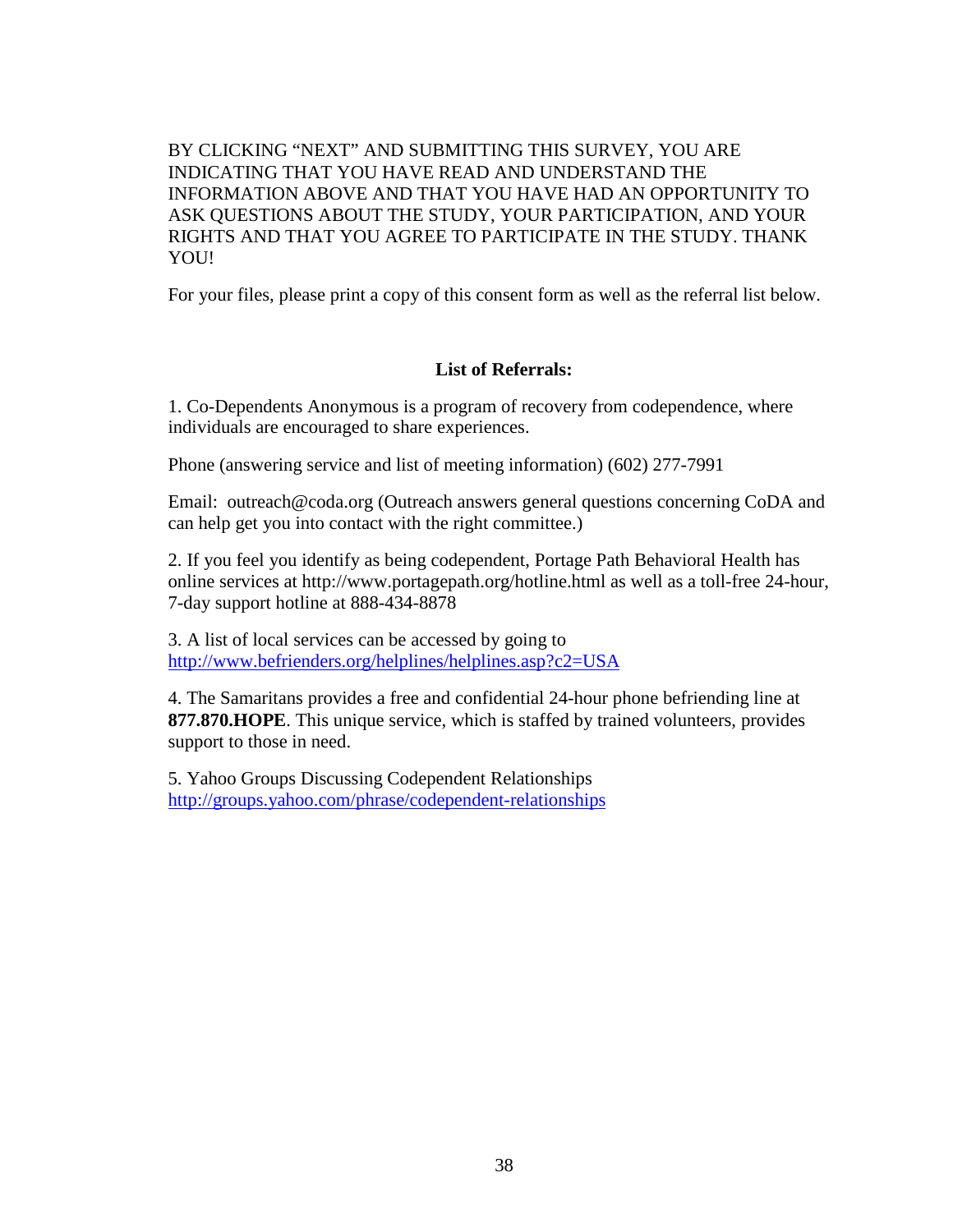## Appendix D

Instrument Part One – Demographic Questionnaire

1. I am an only-child Yes

No

2. My age is:

21-25 26-30 31-35 36-40 41-45 46-50 50+

- 3. I identify as: Female Male Transgender
- 4. What is your Race? Fill In
- 5. What is your ethnicity? Fill In
- 6. What is your sexual orientation? Heterosexual Homosexual Transgender Other please fill in
- 7. My current relationship status is: Married In a relationship Dating Single
- 8. My current occupation status is: Full-time Part-time Unemployed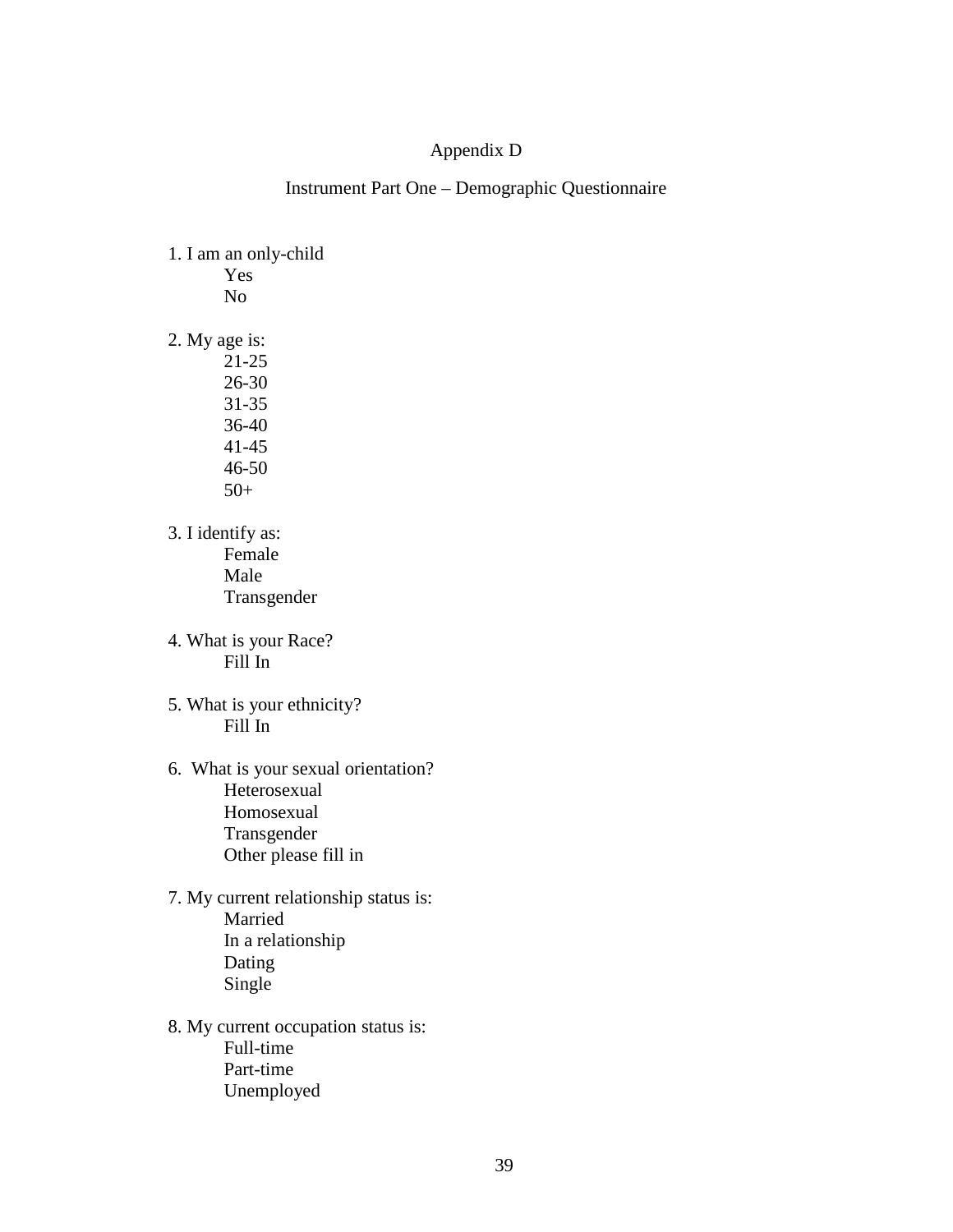#### Student

- 9. The highest degree of education I have completed is: Some High School High school Some college
	- 4-year College Graduate school Trade/vocational school
- 10. Growing up, I predominantly lived with: Both parents One parent- mother One parent- father Neither parent
- 11. The geographic location where you were raised by your parent/s: State Drop Down and fill in blank for "other"
- 12. The highest degree of education your parent/s has: High school Some college 4-year College Graduate school Trade/vocational school
- 13. What religion, if any, were you raised: Fill In
- 14. Religion, if any, of your parent/s: Fill In for each parent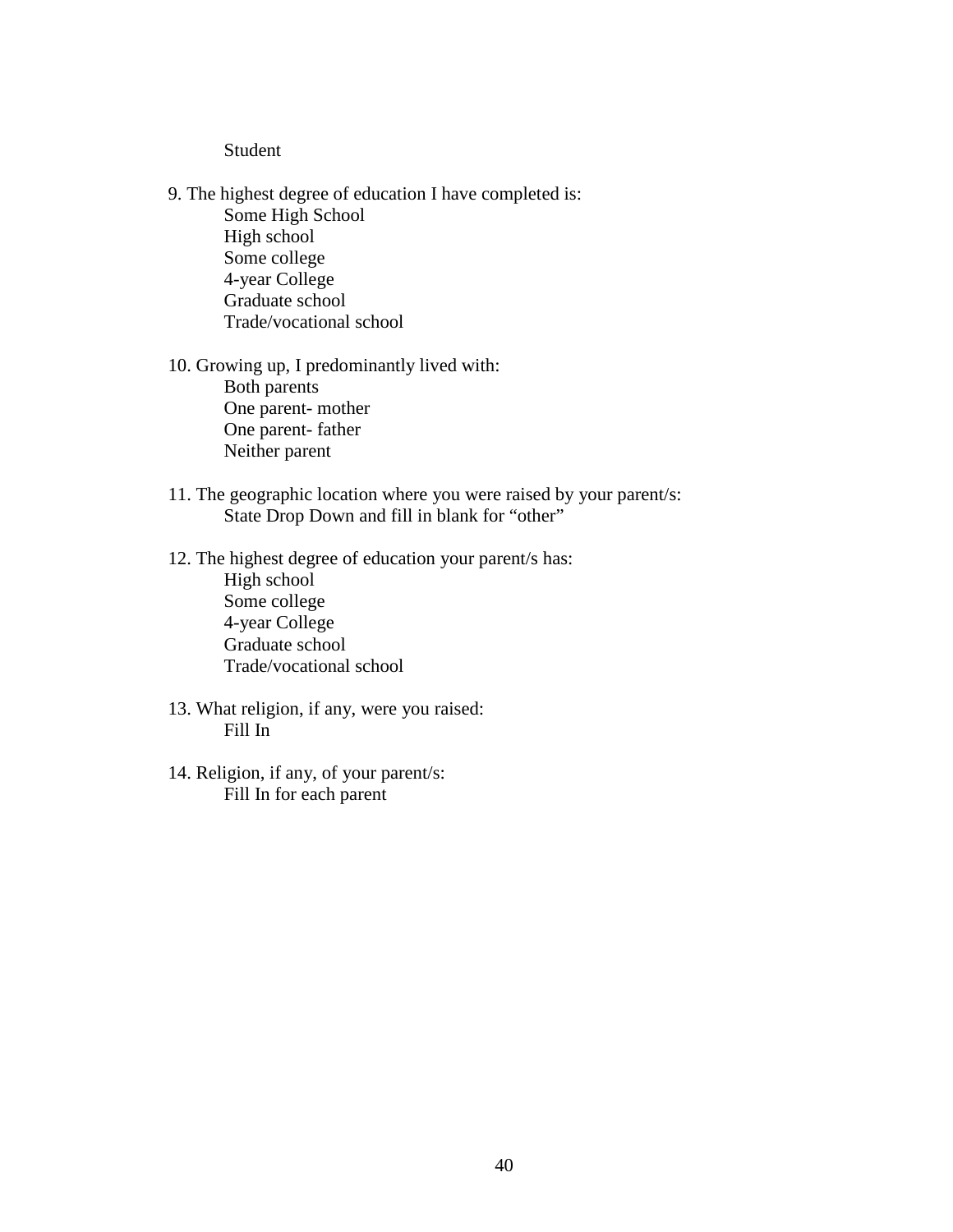## Appendix E

## Instrument Part Two- The *Parental Authority Questionnaire* (Buri, 1991)

#### Mother

1. While I was growing up my mother felt that in a well-run home the child should have their way as often as the parents do.

2. Even if I didn't agree with her, my mother felt that it was for my own good if to conform to what she thought was right.

3. Whenever my mother told me to do something as I was growing up, she expected me to do it immediately without asking any questions.

4. As I was growing up, once family policy had been established, my mother discussed the reasoning behind the policy with the children in the family.

5. My mother has always encouraged verbal give-and-take whenever I have felt that family rules and restrictions were unreasonable.

6. My mother has always felt that what her children need is to be free to make up their own minds and to do what they want to do, even if this does not agree with what their parents might want.

7. As I was growing up my mother did not allow me to question any decision she had made.

8. As I was growing up my mother directed the activities and decisions of the children in the family through reasoning and discipline.

9. My mother has always felt that more force should be used by parents in order to get their children to behave the way they are supposed to.

10. As I was growing up my mother did *not* feel that I needed to obey rules and regulations of behavior simply because someone in authority had established them.

11. As I was growing up I knew what my mother expected of me in my family, but I also felt free to discuss those expectations with my mother when I felt that they were unreasonable.

12. My mother felt that wise parents should teach their children early just who is boss in the family.

13. As I was growing up, my mother seldom gave me expectations and guidelines for my behavior.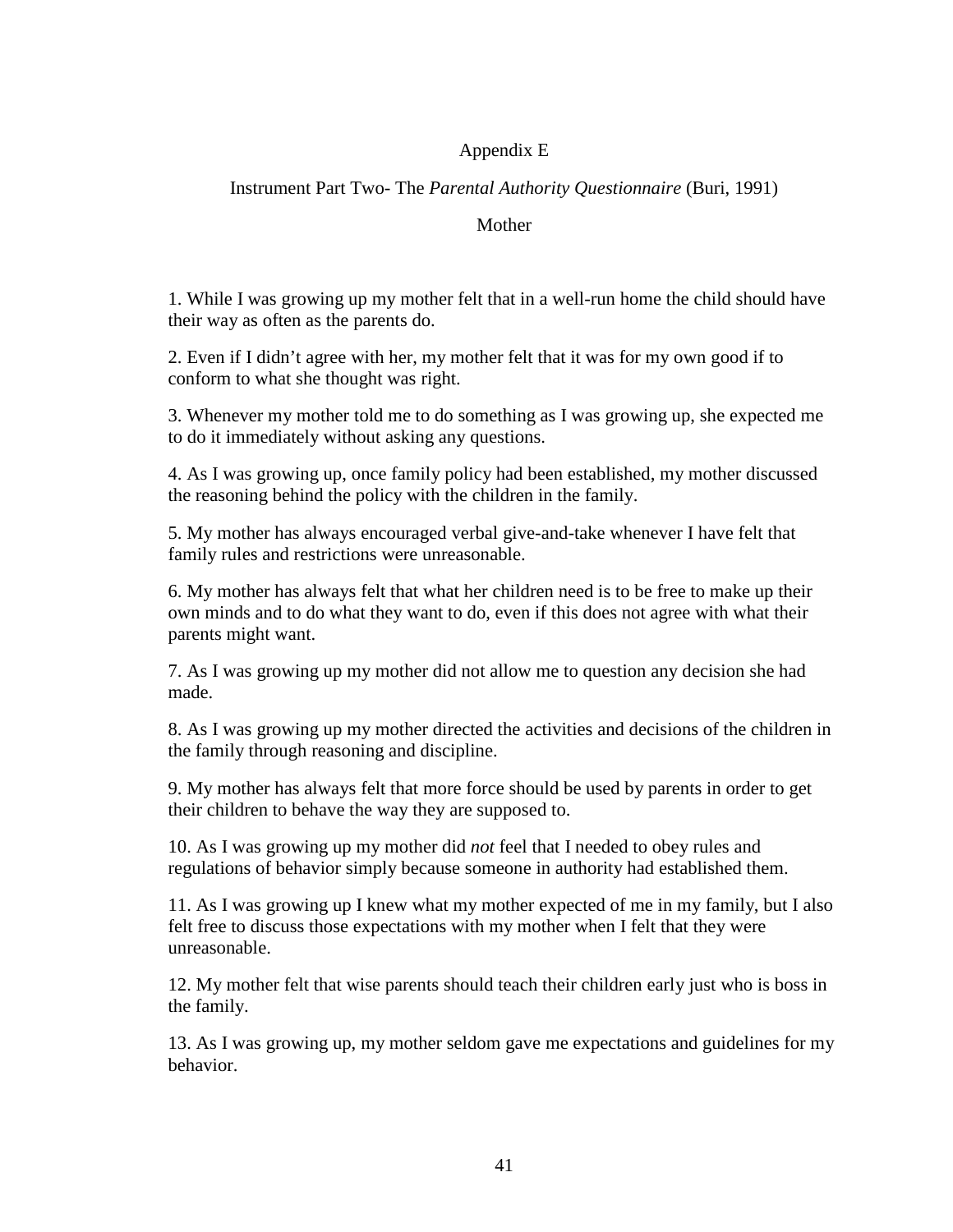14. Most of the time as I was growing up my mother did what the children in the family wanted when making family decisions.

15. As the children in my family were growing up, my mother consistently gave us direction and guidance in rational and objective ways.

16. As I was growing up my mother would get very upset if I tried to disagree with her.

17. My mother feels that most problems in society would be solved if parents would *not*  restrict their children's activities, decisions, and desires as they are growing up.

18. As I was growing up my mother let me know what behavior she expected of me, and if I didn't meet those expectations, she punished me.

19. As I was growing up my mother allowed me to decide most things for myself without a lot of direction from her.

20. As I was growing up my mother took the children's opinions into consideration when making family decisions, but she would not decide for something simply because the children wanted it.

21. My mother did not view herself as responsible for directing and guiding my behavior as I was growing up.

22. My mother had clear standards of behavior for the children in our home as I was growing up, but she was willing to adjust those standards to the needs of each of the individual children in the family.

23. My mother gave me direction for my behavior and activities as I was growing up and she expected me to follow her direction, but she was always willing to listen to my concerns and to discuss that direction with me.

24. As I was growing up my mother allowed me to form my own point of view on family matters and she generally allowed me to decide for myself what I was going to do.

25. My mother has always felt that most problems in society would be solved if we could get parents to strictly and forcibly deal with their children when they don't do what they are supposed to as they are growing up.

26. As I was growing up my mother often told me exactly what she wanted me to do and how she expected me to do it.

27. As I was growing up my mother gave me clear direction for my behaviors and activities, but she also understood when I disagreed with her.

28. As I was growing up my mother did not direct the behaviors, activities, and desires of the children in the family.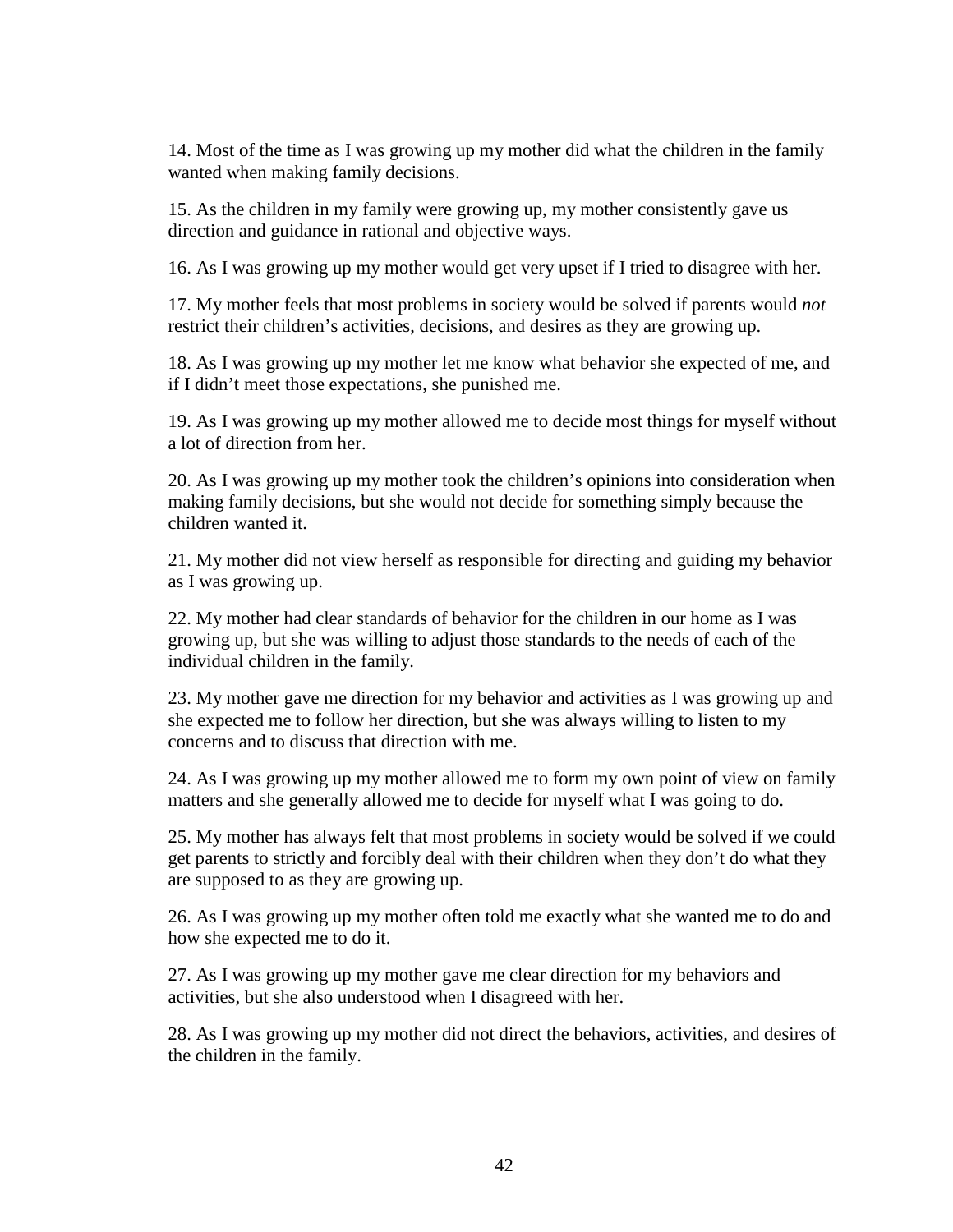29. As I was growing up I knew what my mother expected of me in the family and she insisted that I conform to those expectations simply out of respect for her authority.

30. As I was growing up, if my mother made a decision in the family that hurt me, she was willing to discuss that decision with me and to admit it if she had made a mistake.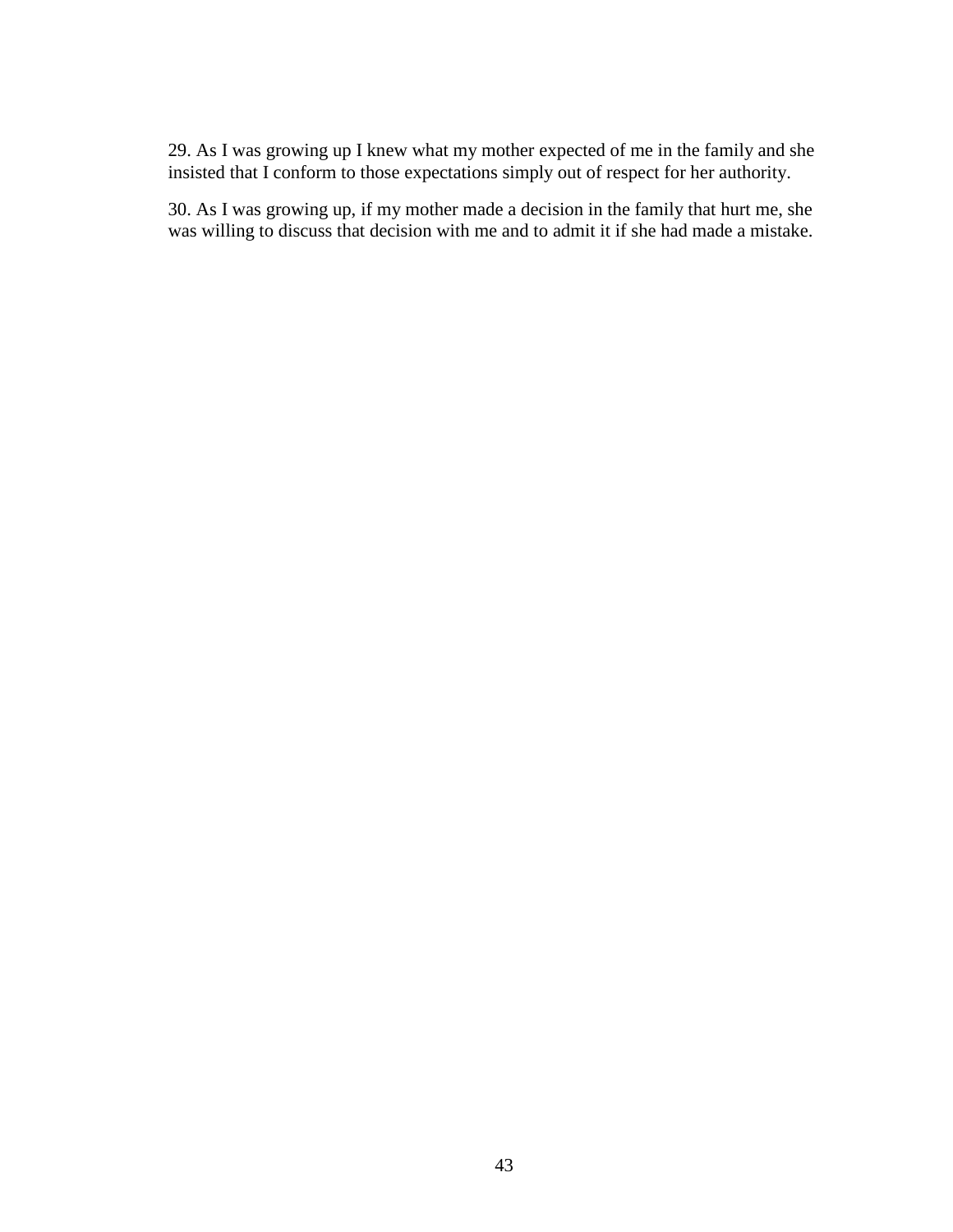## Appendix F

## Instrument Part Two- The *Parental Authority Questionnaire* (Buri, 1991)

#### Father

1. While I was growing up my father felt that in a well-run home the children should have their way in the family as often as the parents do.

2. Even if his children didn't agree with him, my father felt that it was for my own good if I was forced to conform to what he thought was right.

3. Whenever my father told me to do something as I was growing up, he expected me to do it immediately without asking any questions.

4. As I was growing up, once family policy had been established, my father discussed the reasoning behind the policy with me.

5. My father has always encouraged verbal give-and-take whenever I have felt that family rules and restrictions were unreasonable.

6. My father has always felt that what I need is to be free to make up their own minds and to do what they want to do, even if this does not agree with what my parents might want.

7. As I was growing up my father did not allow me to question any decision he had made.

8. Growing up my father directed the activities and decisions of the children in the family through reasoning and discipline.

9. My father has always felt that more force should be used by parents in order to get their children to behave the way they are supposed to.

10. As I was growing up my father did *not* feel that I needed to obey rules and regulations of behavior simply because someone in authority had established them.

11. Growing up I knew what my father expected of me within my family, but I also felt free to discuss those expectations with my father when I felt that they were unreasonable.

12. My father felt that wise parents should teach their children early just who is boss in the family.

13. As I was growing up, my father seldom gave me expectations and guidelines for my behavior.

14. Most of the time as I was growing up my father did what I wanted when making family decisions.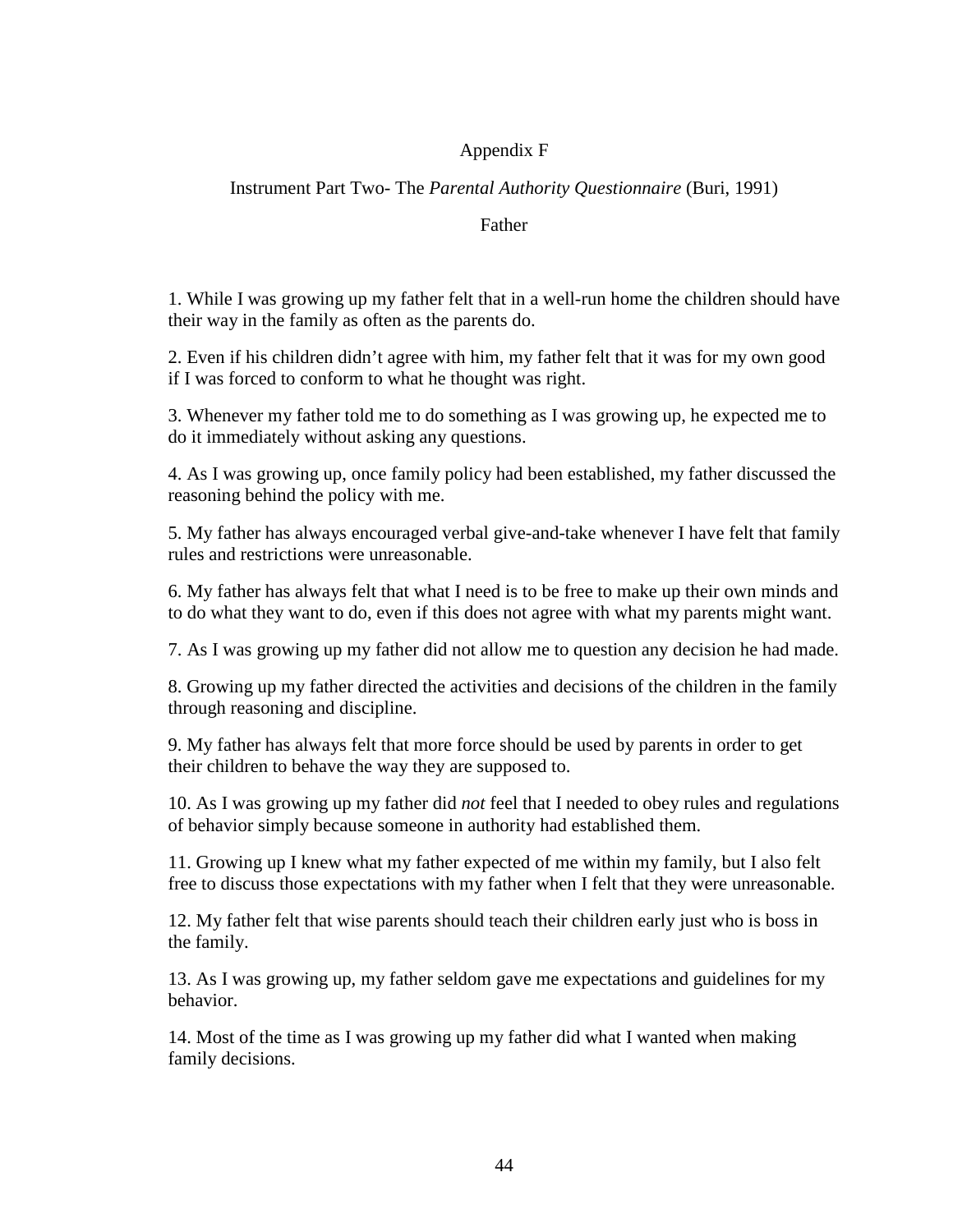15. When I was growing up, my father consistently gave me direction and guidance in rational and objective ways.

16. As I was growing up my father would get very upset if I tried to disagree with him.

17. My father feels that most problems in society would be solved if parents would *not*  restrict their children's activities, decisions, and desires as they are growing up.

18. As I was growing up my father let me know what behavior he expected of me, and if I didn't meet those expectations, he punished me.

19. As I was growing up my father allowed me to decide most things for myself without a lot of direction from him.

20. As I was growing up my father took my opinions into consideration when making family decisions, but he would not decide for something simply because I wanted it.

21. My father did not view himself as responsible for directing and guiding my behavior as I was growing up.

22. Growing up, my father had clear standards of behavior for me, but he was willing to adjust those standards to my needs.

23. My father gave me direction for my behavior and activities as I was growing up and he expected me to follow her direction, but he was always willing to listen to my concerns and to discuss that direction with me.

24. As I was growing up my father allowed me to form my own point of view on family matters and he generally allowed me to decide for myself what I was going to do.

25. My father has always felt that most problems in society would be solved if we could get parents to strictly and forcibly deal with their children when they don't do what they are supposed to as they are growing up.

26. As I was growing up my father often told me exactly what she wanted me to do and how he expected me to do it.

27. As I was growing up my father gave me clear direction for my behaviors and activities, but he also understood when I disagreed with him.

28. As I was growing up my father did not direct the behaviors, activities, and desires of the children in the family.

29. As I was growing up I knew what my father expected of me in the family and he insisted that I conform to those expectations simply out of respect for her authority.

30. As I was growing up, if my father made a decision in the family that hurt me, he was willing to discuss that decision with me and to admit it if he had made a mistake.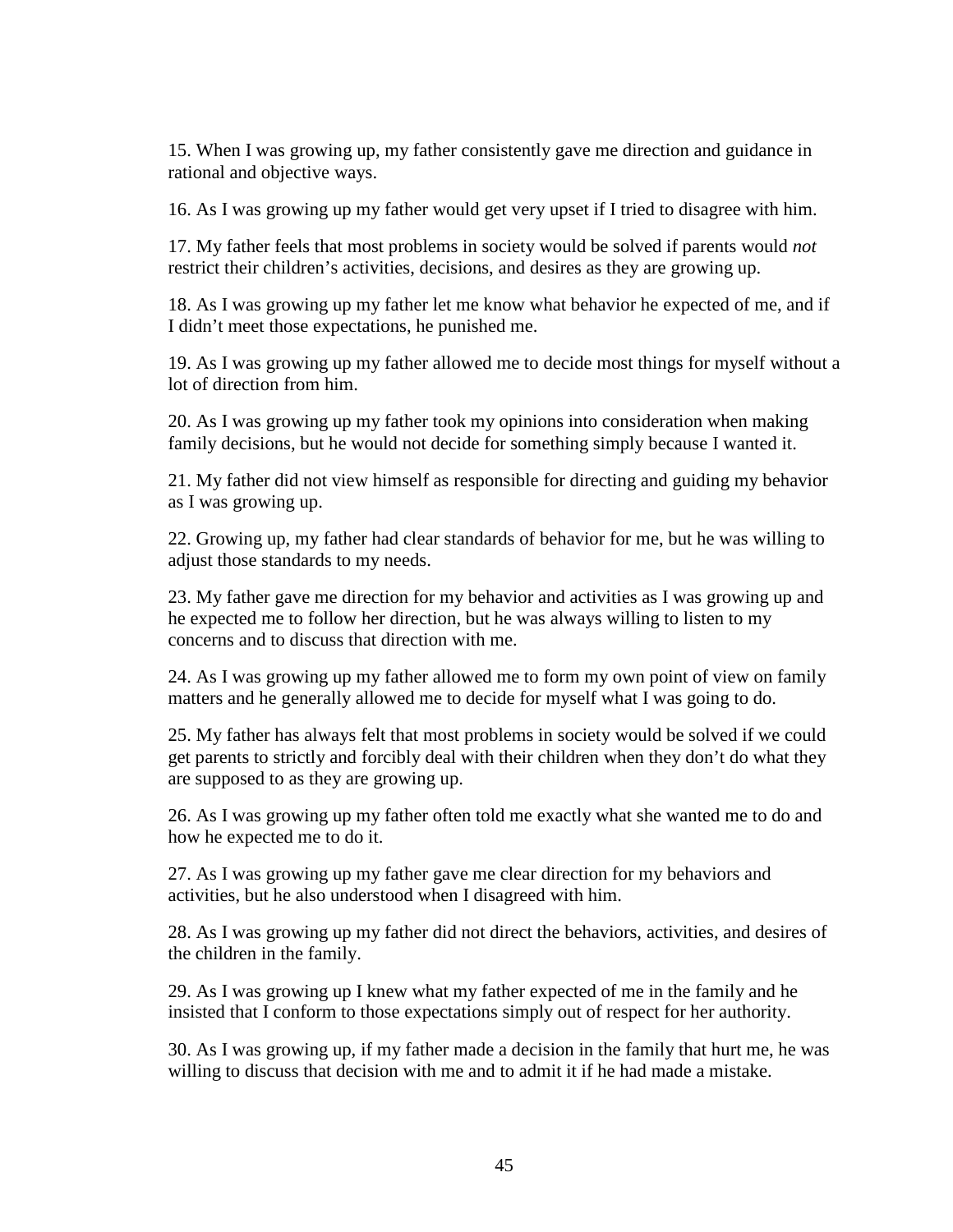#### Appendix G

Instrument Part Three – Codependency Questionnaire

*Spann-Fischer Codependency Scale* (Fischer et al., 1991)

As based on the *Spann-Fischer Codependency Scale*, answer options to the following questions are:

Strongly Disagree Moderately Disagree Slightly Disagree Slightly Agree Moderately Agree Strongly Agree

1. It is hard for me to make decisions.

Strongly Disagree Moderately Disagree Slightly Disagree Slightly Agree Moderately Agree Strongly Agree

2. It is hard for me to say "no."

Strongly Disagree Moderately Disagree Slightly Disagree Slightly Agree Moderately Agree Strongly Agree

3. It is hard for me to accept compliments graciously.

Strongly Disagree Moderately Disagree Slightly Disagree Slightly Agree Moderately Agree Strongly Agree

4. Sometimes I almost feel bored or empty if I don't have problems to focus on. Strongly Disagree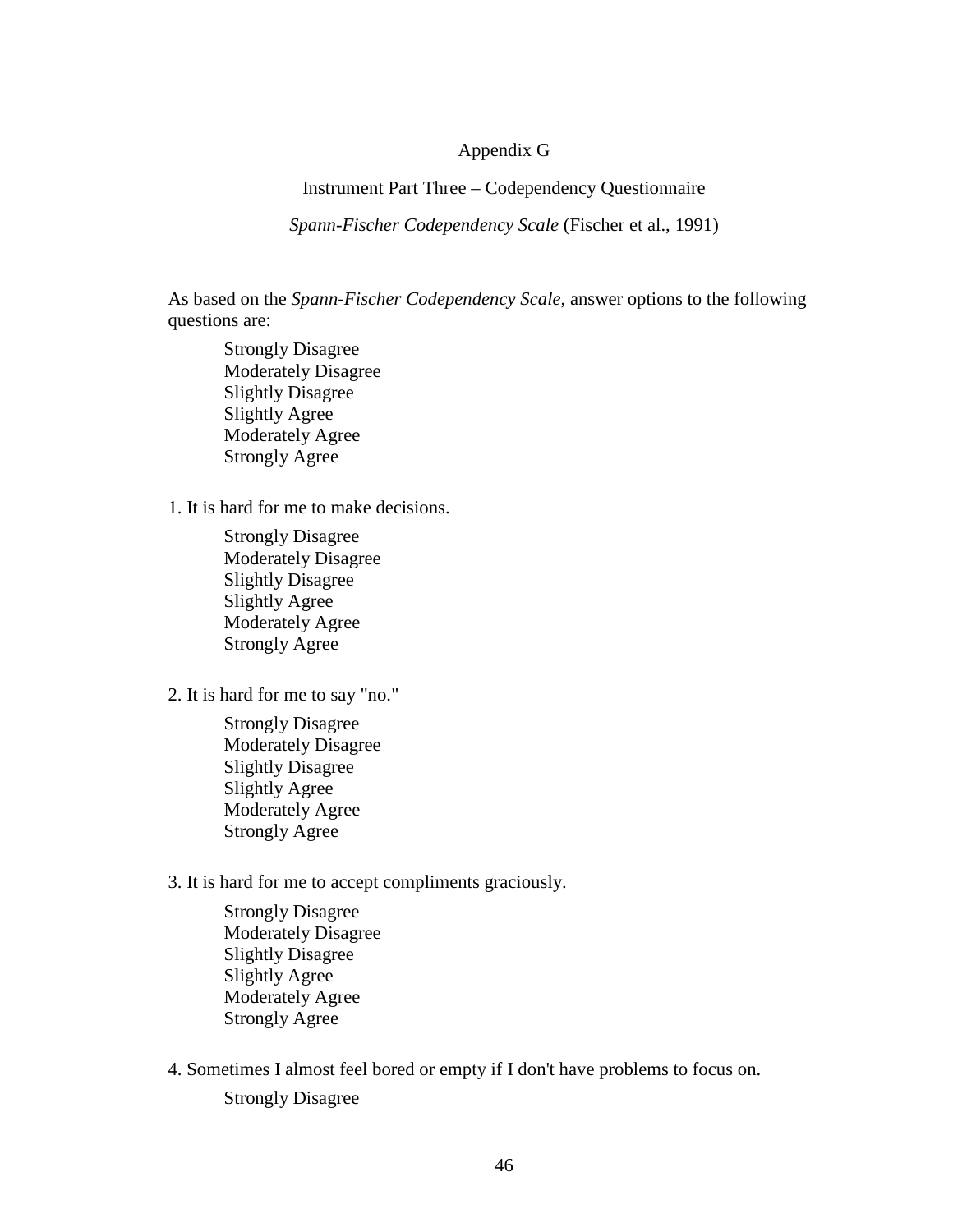Moderately Disagree Slightly Disagree Slightly Agree Moderately Agree Strongly Agree

- 5. I usually do not do things for other people that they are capable of doing for themselves.
	- Strongly Disagree Moderately Disagree Slightly Disagree Slightly Agree Moderately Agree Strongly Agree
- 6. When I do something nice for myself I usually feel guilty.
	- Strongly Disagree Moderately Disagree Slightly Disagree Slightly Agree Moderately Agree Strongly Agree
- 7. I do not worry very much.
	- Strongly Disagree Moderately Disagree Slightly Disagree Slightly Agree Moderately Agree Strongly Agree
- 8. I tell myself that things will get better when the people in my life change what they are doing.
	- Strongly Disagree Moderately Disagree Slightly Disagree Slightly Agree Moderately Agree Strongly Agree
- 9. I seem to have relationships where I am always there for them but they are rarely there for me.
	- Strongly Disagree Moderately Disagree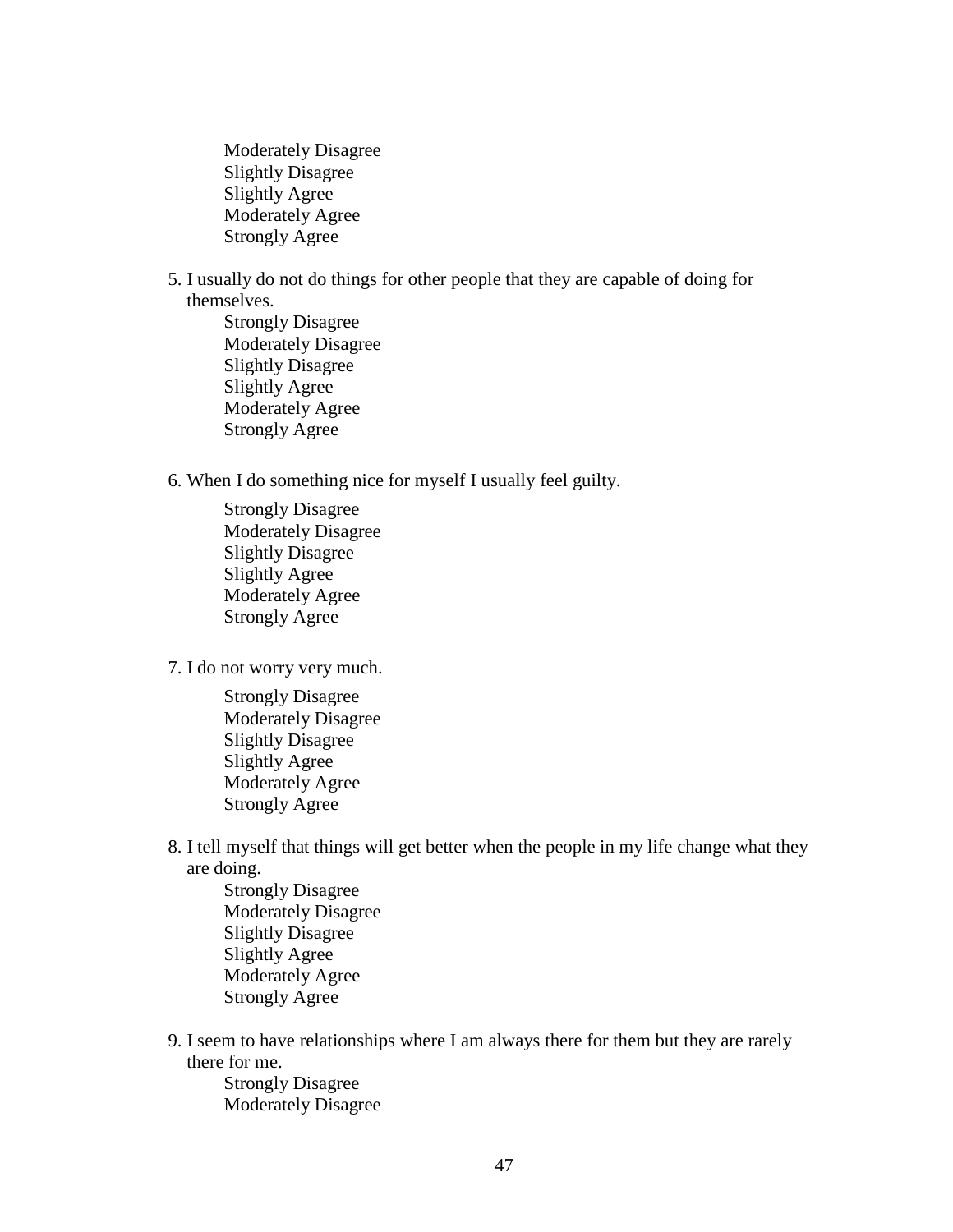Slightly Disagree Slightly Agree Moderately Agree Strongly Agree

10. Sometimes I get focused on one person to the extent of neglecting other relationships and responsibilities. Strongly Disagree Moderately Disagree Slightly Disagree Slightly Agree Moderately Agree

Strongly Agree

11. I seem to get into relationships that are painful for me.

- Strongly Disagree Moderately Disagree Slightly Disagree Slightly Agree Moderately Agree Strongly Agree
- 12. I don't usually let others see the "real" me.
	- Strongly Disagree Moderately Disagree Slightly Disagree Slightly Agree Moderately Agree Strongly Agree
- 13. When someone upsets me I will hold it in for a long time, but once in a while I explode.
	- Strongly Disagree Moderately Disagree Slightly Disagree Slightly Agree Moderately Agree Strongly Agree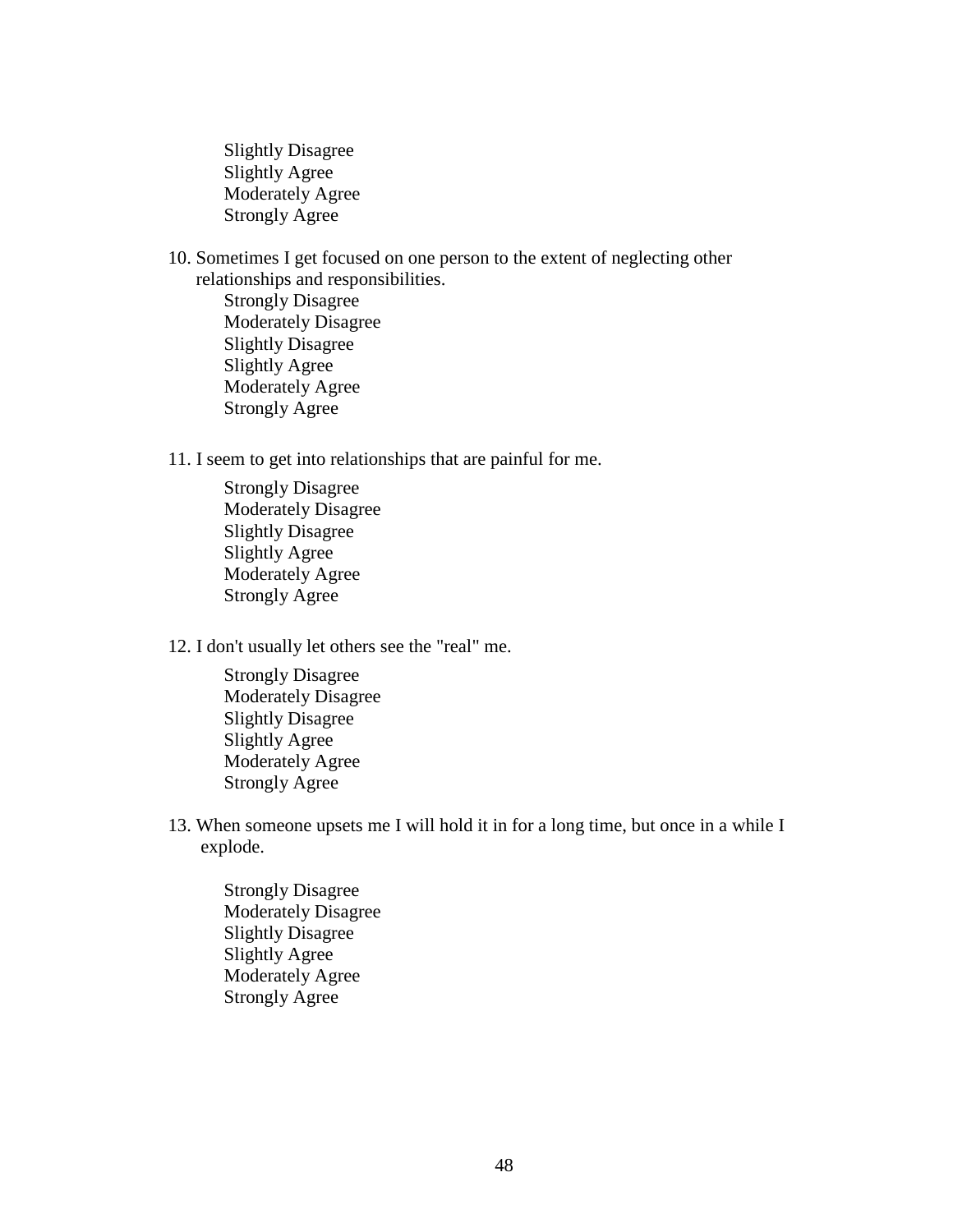14. I will usually go to any lengths to avoid open conflict.

Strongly Disagree Moderately Disagree Slightly Disagree Slightly Agree Moderately Agree Strongly Agree

15. I often have a sense of dread or impending doom.

Strongly Disagree Moderately Disagree Slightly Disagree Slightly Agree Moderately Agree Strongly Agree

16. I often put the needs of others ahead of my own.

Strongly Disagree Moderately Disagree Slightly Disagree Slightly Agree Moderately Agree Strongly Agree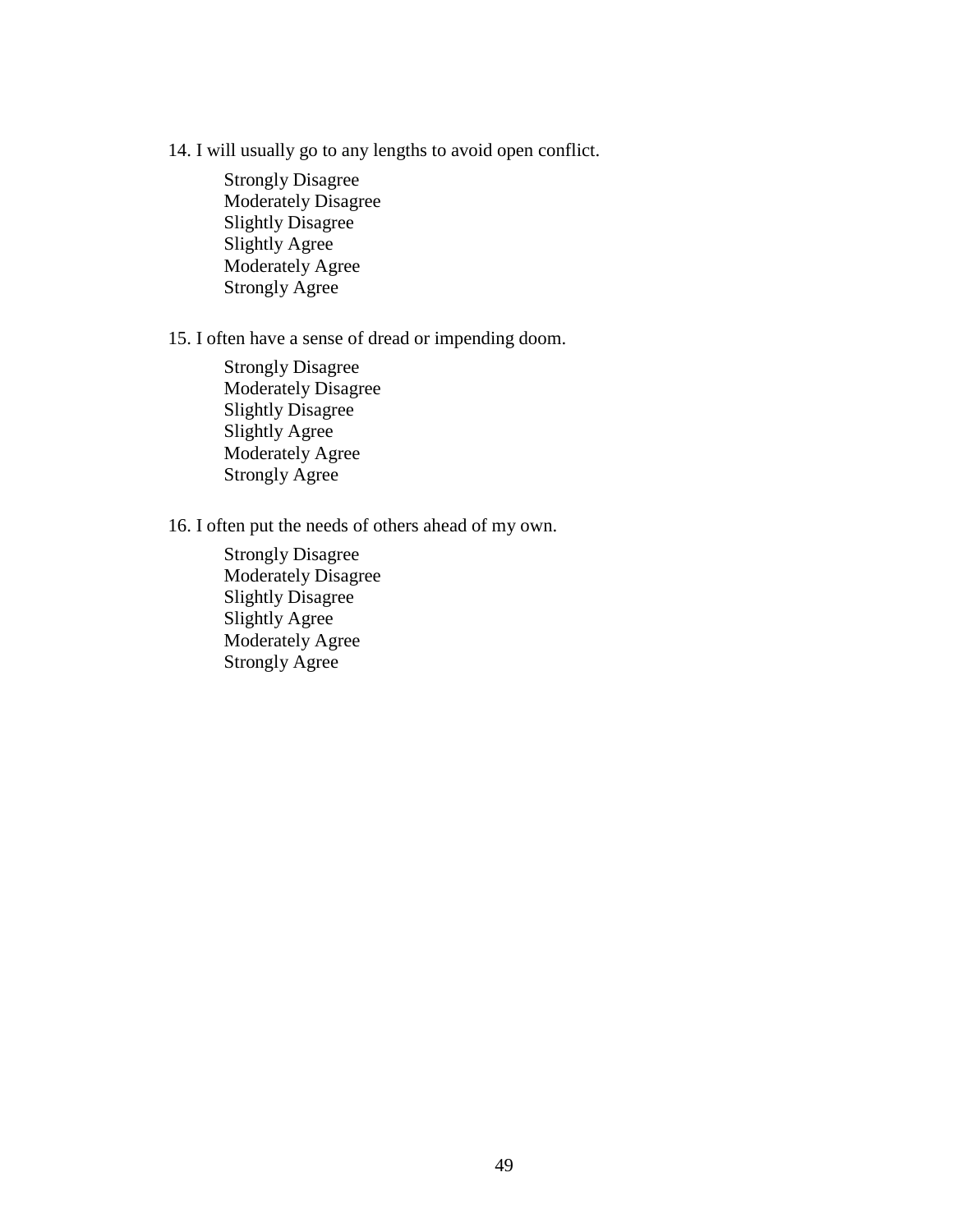## Appendix H

## Thank You Screen

Once participants have completed the demographic, *Parental Authority Questionnaire*(s) and the *Spann-Fischer Codependency Scale*, they will see the following Thank you screen:

Thank you for your participation in this survey! Please remember that all identifiers are anonymous and all data collected in the survey will be kept confidential. If you should have any questions or concerns, please feel free to email me at rearfora@smith.edu. If after completing this test you would like additional support, please refer to the list below for free, local and national support services.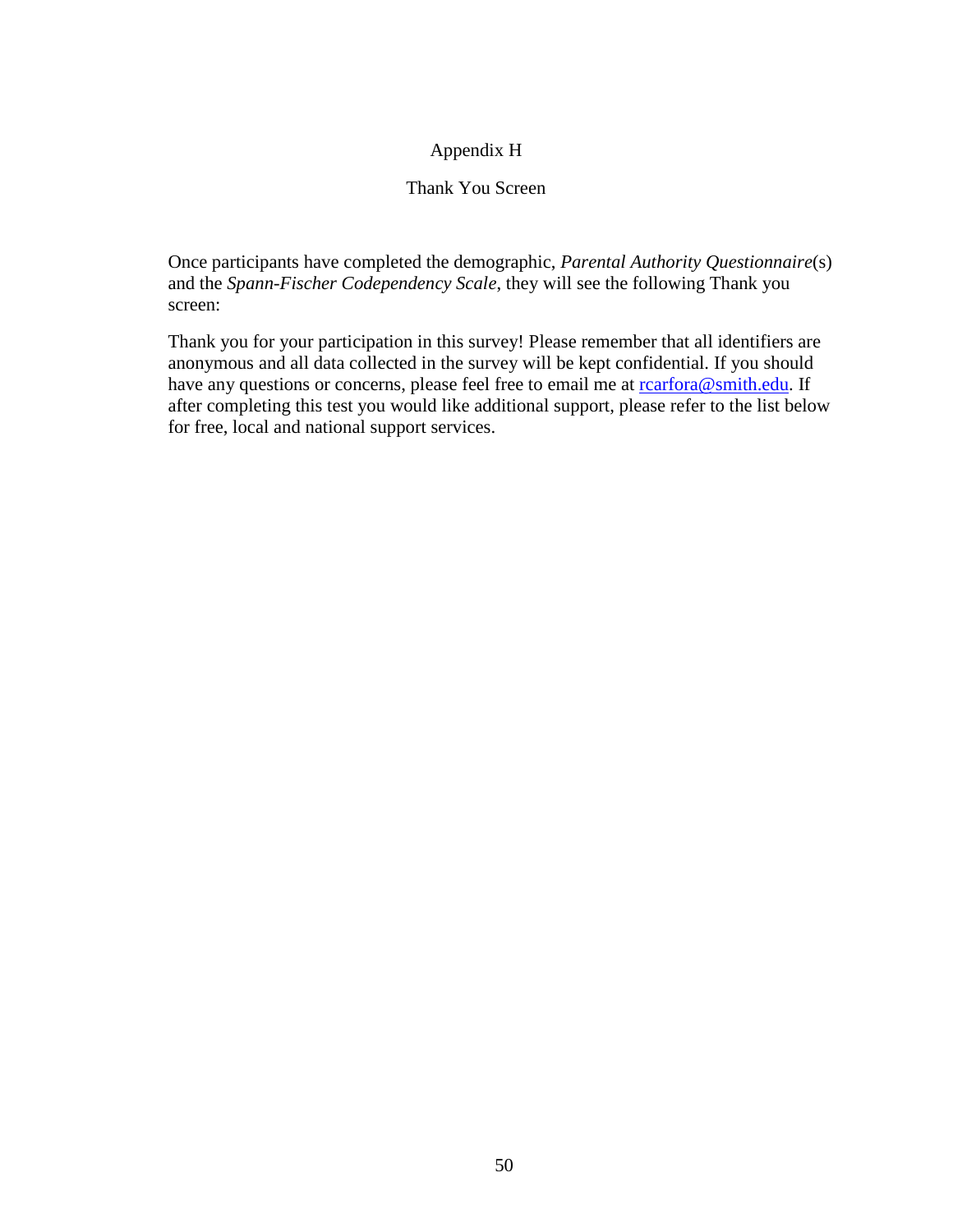## Appendix I

### Human Subjects Review Committee Approval Letter

April 13, 2009 Rachel Carfora

Dear Rachel,

Your revised materials have been reviewed. You did an excellent job in their amendment and we are now able to give final approval to your study.

*Please note the following requirements:*

**Consent Forms:** All subjects should be given a copy of the consent form.

**Maintaining Data:** You must retain all data and other documents for at least three (3) years past completion of the research activity.

*In addition, these requirements may also be applicable:*

**Amendments:** If you wish to change any aspect of the study (such as design, procedures, consent forms or subject population), please submit these changes to the Committee.

**Renewal:** You are required to apply for renewal of approval every year for as long as the study is active.

**Completion:** You are required to notify the Chair of the Human Subjects Review Committee when your study is completed (data collection finished). This requirement is met by completion of the thesis project during the Third Summer.

Good luck with your project.

Sincerely,

Ann Hartman, D.S.W. Chair, Human Subjects Review Committee

CC: Yoosun Park, Research Advisor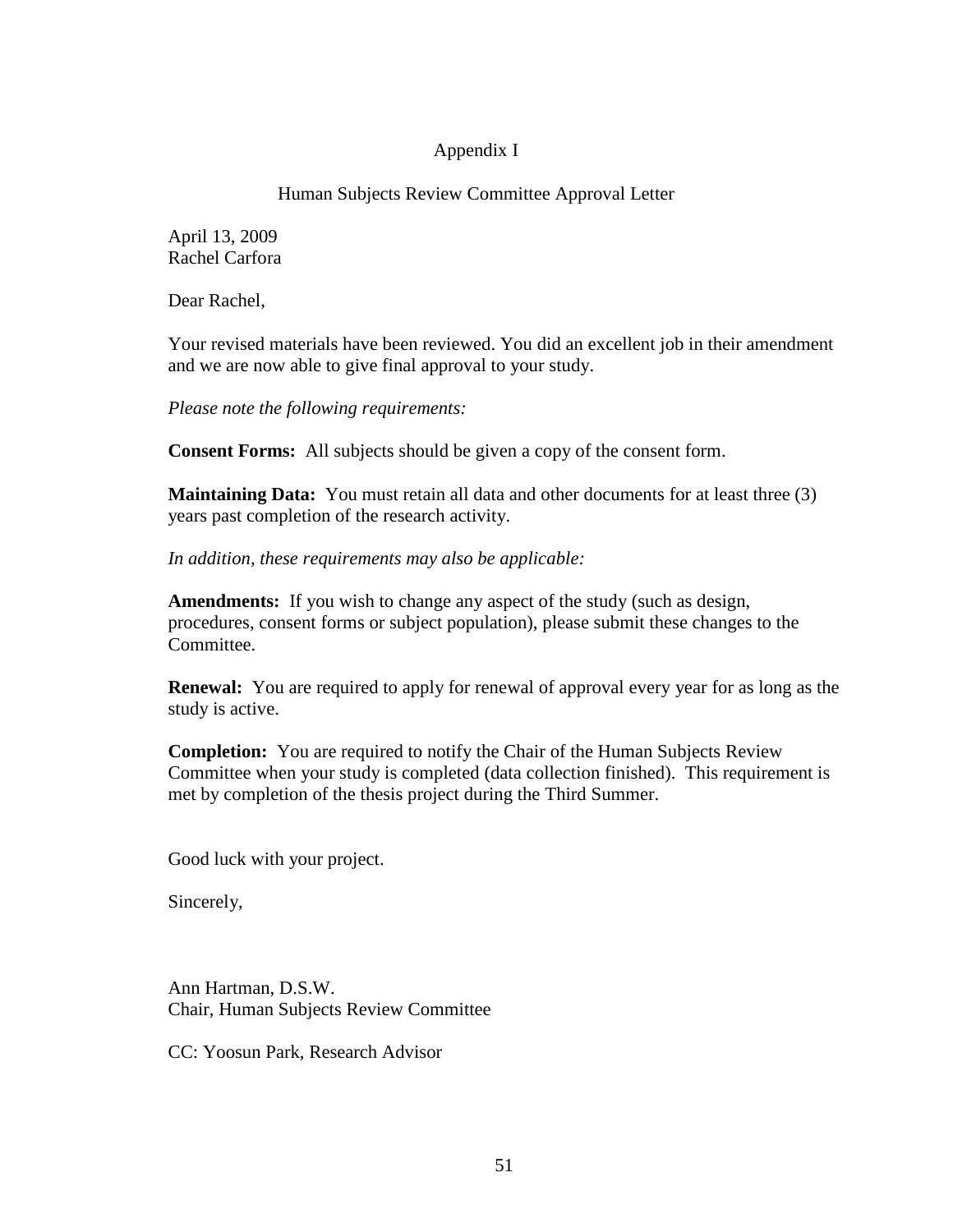#### Appendix J

#### NUCLEAR FAMILY TRIANGULATION SCALE FOR CHILDREN

For each of the questions, please choose one of the following answers that best describes your family. There are no right or wrong answers.  $(0)$  never  $(1)$  rarely  $(2)$  sometimes  $(3)$  often  $(4)$  very often

\_\_\_\_1. When your parents disagree, how often do you feel "caught in the middle" between them?

\_\_\_\_2. How often does your mother "butt in" to disagreements between you and your father?

\_\_\_\_3. Do you ever do things to try to keep your parents apart?

\_\_\_\_4. Does your father share secrets with you that he doesn't share with your mother?

\_\_\_\_5. Do your parents ever try to involve you in their fights or problems?

\_\_\_\_6. Do you ever think that your father would rather spend time with you than with your mother?

\_\_\_\_7. When your parents are fighting or are unhappy with each other, do you tend to misbehave?

\_\_\_\_8. How often do you feel the need to take sides when your parents disagree?

\_\_\_\_9. When you are spending time with both of your parents, do you wish your father would not be there?

\_\_\_\_10. Do you find it difficult to feel close to both of your parents at the same time?

\_\_\_\_11. Do you ever feel that your mother cares more about you than she cares about your father?

\_\_\_\_12. Do you feel your parents need your help in order to get along with each other?

\_\_\_\_13. How often are your parents' discussions about you?

14. When your parents are fighting or are unhappy with each other, do you tend to get sick (stomach aches, headaches, etc.)?

\_\_\_\_15. Do you ever think that your mother would rather spend time with you than with your father?

\_\_\_\_16. How often does your father "butt in" to disagreements between you and your mother?

\_\_\_\_17. Is it ever difficult to feel friendly toward both of your parents at the same time?

\_\_\_\_18. Does your mother share secrets with you that she doesn't share with your father?

\_\_\_\_19. Do you try to solve your parents' problems when they are not getting along with each other?